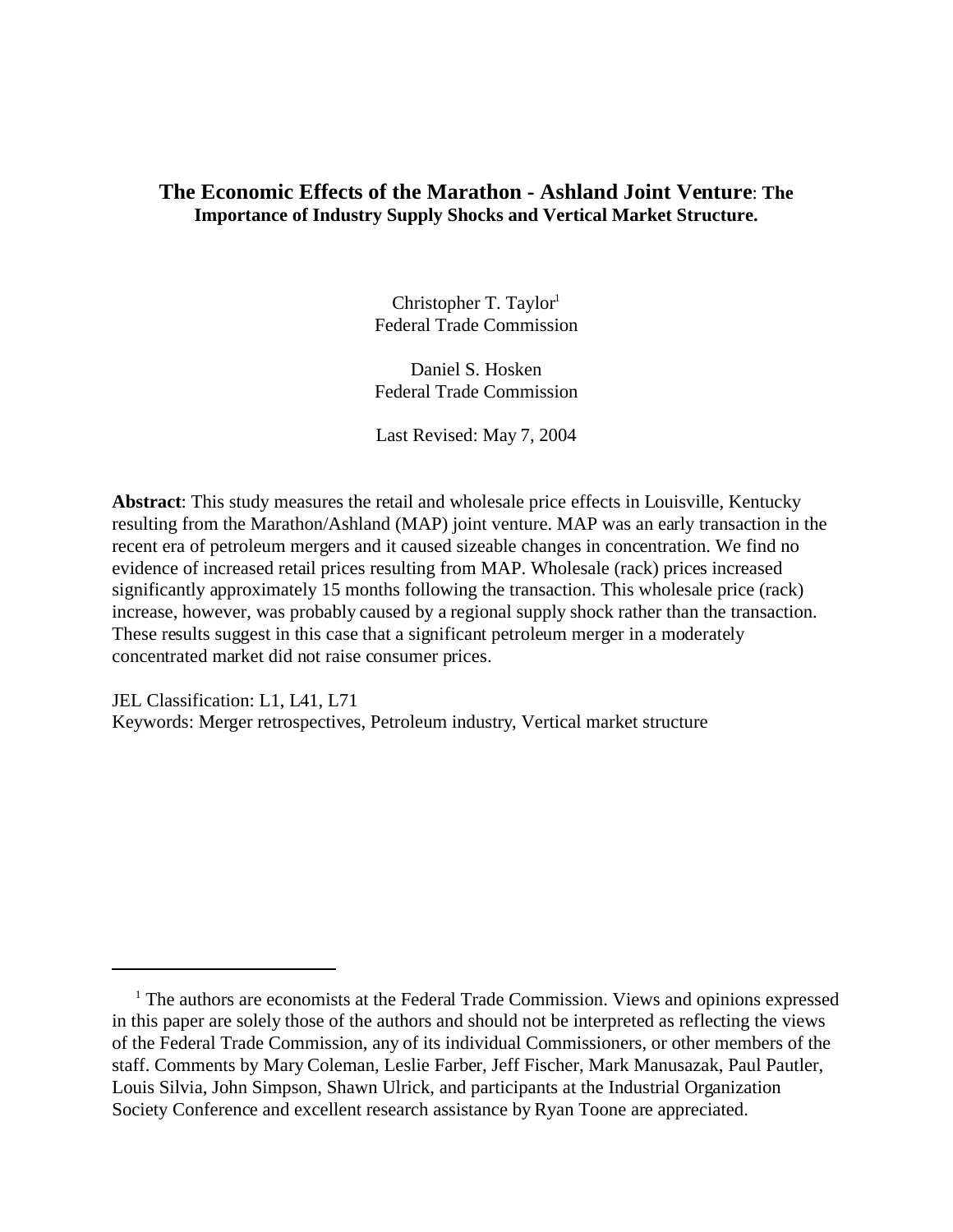I. Introduction

The U.S. petroleum industry has undergone substantial restructuring since the mid 1990's. Among the major industry events were the creation of the Shell-Texaco and Marathon-Ashland joint ventures, and the BP-Amoco, Exxon-Mobil, BP-ARCO, Chevron-Texaco, and Phillips-Conoco mergers. Critics of the industry contend that the increase in concentration from these transactions has led to higher prices. Some government officials have called for a moratorium on petroleum mergers.<sup>2</sup> In contrast, the industry contends that these mergers have led to considerable costs savings. Before the Exxon-Mobil merger was completed the companies predicted that they would save \$2.8 billion a year in costs. Two years after the merger was completed Exxon-Mobil stated they had achieved \$4.6 billion dollars a year in savings.<sup>3</sup>

Despite the size of the petroleum industry and the controversy surrounding petroleum mergers, there have been surprisingly few attempts to examine the effect of mergers on the price of gasoline.<sup>4</sup> The few papers examining petroleum mergers typically either estimate the effects of a large number of mergers in a single study, or only examine one level of the industry, typically wholesale (rack) pricing.<sup>5</sup> The conventional approaches taken to study petroleum

<sup>3</sup>ExxonMobil Corporation, *Investor and Media Meeting*, New York, Aug. 1, 2000, pp. 36-37.

<sup>4</sup> There have been attempts to indirectly look at merger effects by examining changes in concentration. (GAO, 1986) Simply using concentration as a proxy for merger effects is problematic on a number of theoretical and practical levels, e.g. the difficulty of defining markets correctly and controlling for endogenous market structure. (Evans et al., 1993)

<sup>&</sup>lt;sup>2</sup>H urge Congress to enact a moratorium of at least one year on any merger or acquisitions of any major oil refiner, supplier or retailer, including cross-sector mergers and acquisitions, while Congress, the FTC and the states work together to fashion a longer term remedy that helps restore competitive forces and tempers the market dominance wielded by the few industry giants." Testimony of Connecticut Attorney General Richard Blumenthal Before the Permanent Subcommittee on Investigations of the Senate Governmental Affairs Committee, May 2, 2002.

<sup>&</sup>lt;sup>5</sup>The most commonly examined wholesale price for gasoline is the rack price. The rack price is the price posted at the truck rack at a terminal for trucks loading branded or unbranded gasoline. The percentage of wholesale transactions taking place at the rack prices varies by geography and by firm.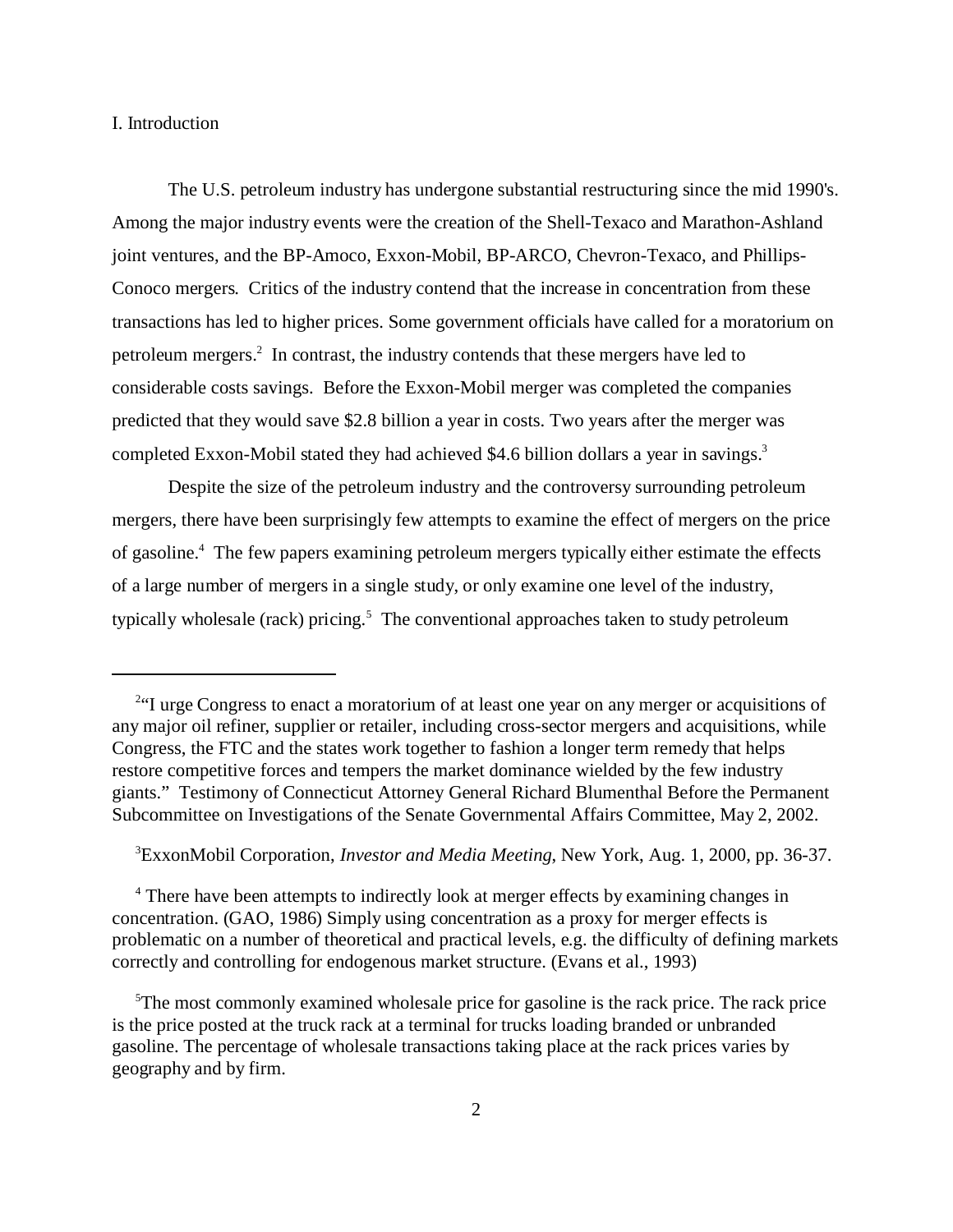mergers are problematic for two reasons. First, examining multiple mergers in a single study is a virtually untenable task. The creation of boutique fuel specifications to comply with environmental regulations has Balkanized gasoline distribution in the U.S.<sup>6</sup> Each region of the U.S. is subject to different idiosyncratic sources of price variation, such as supply outages, input price fluctuations, seasonal changes in marginal supply and formulation changes. In order to ascertain how prices changed as the result of a change in market structure, the researcher must control for all of these complicating factors. Second, researchers should be careful about measuring merger affects by examining wholesale (rack) prices alone. In any gasoline market, there are multiple wholesale prices being charged to gasoline retailers, only some of which are publicly observable.<sup>7</sup> In addition, because petroleum mergers often affect the vertical structure of a local gasoline market, any given transaction may affect the retail markup a retail outlet earns, while having little effect on the retail price of gasoline.<sup>8</sup>

For these reasons, in this study we examine one transaction, the refining and marketing joint venture of Marathon and Ashland to form Marathon Ashland Petroleum (MAP). The MAP transaction proceeded with no antitrust challenge or divestiture. Testimony by various participants before the Permanent Subcommittee on Investigations of the Senate Governmental Affairs Committee, on May 2, 2002 suggested that the increased concentration from this merger, and mergers in general, have led to higher or more volatile gasoline prices in the Midwest.<sup>9</sup> In

<sup>8</sup>There are a number of theoretical models that demonstrate how mergers, both horizontal and vertical mergers may affect upstream (wholesale) but not downstream (retail) prices. For examples of these types of models see, Ordover et al., (1990) and Froeb et al., (2002).

<sup>6</sup>Before the changes in gasoline specifications brought about by the Clean Air Act there was one gasoline specification in the country, now there are 18. Energy Information Administration, Petroleum Supply Monthly, April 1999.

 $\alpha$  also the relationship between these different wholesale prices may change, often in response to supply outages. For example, lessee dealer stations, a station owned by a major oil company leased by an independent marketer, pay a "dealer-tank-wagon" or DTW price which is typically higher than the posted rack price, but when refineries have supply problems, the DTW price is often less than the posted rack price.

<sup>&</sup>lt;sup>9</sup>"Increased concentration in the refining and distribution segment of the industry has contributed to the exercise of market power by dominant industry actors to the detriment of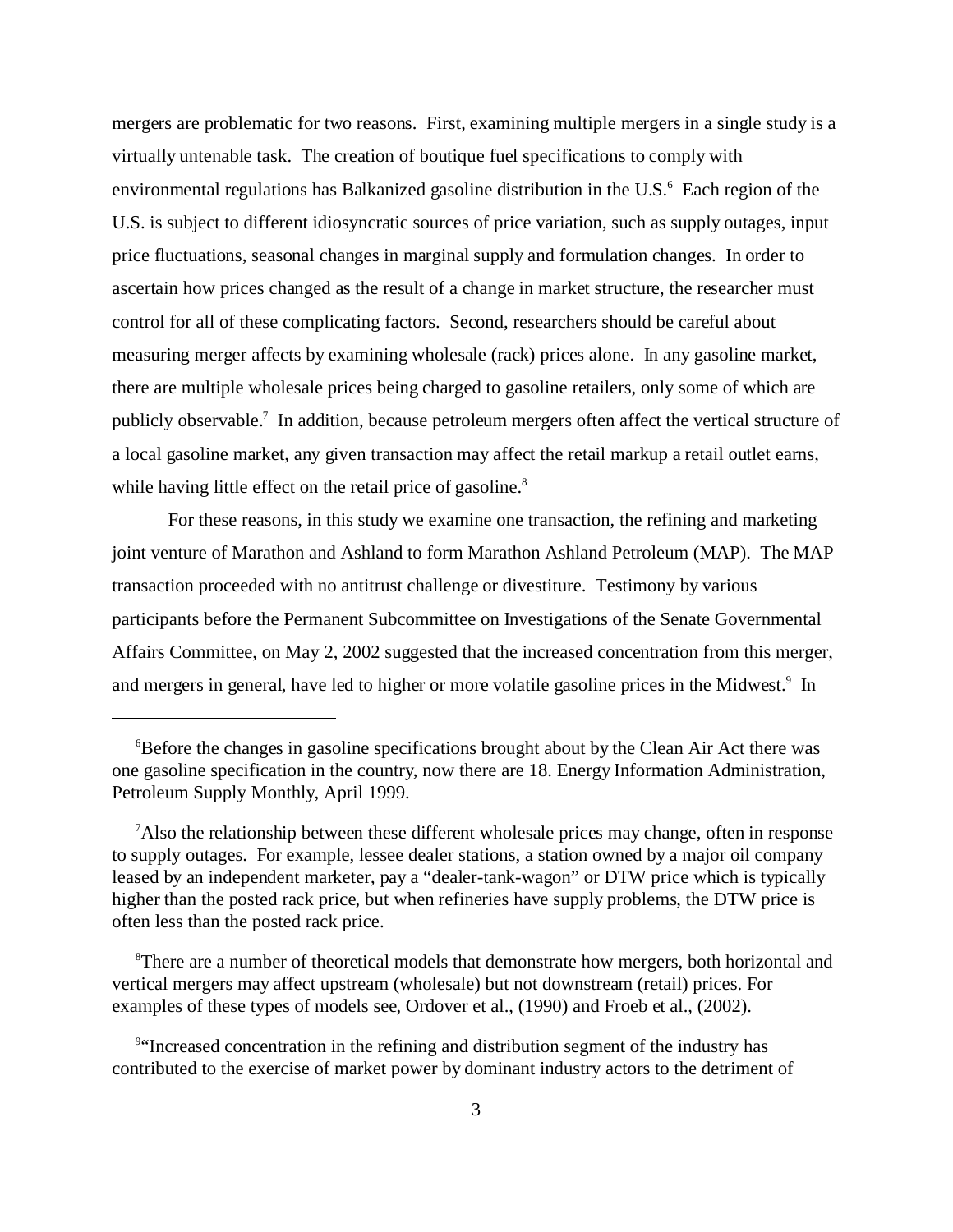this paper we examine how the retail and wholesale prices of gasoline in arguably the most potentially problematic area, Louisville, Kentucky, changed as a result of the joint venture. We use the wholesale and retail price of gasoline in a number of cities as controls in estimating whether the retail or wholesale price of gasoline changed in Louisville as a result of the joint venture.

Retail gasoline prices in Louisville do not appear to increase as a result of the joint venture. These findings are robust when comparing the retail price in Louisville to three control markets. The wholesale (rack) prices of reformulated gasoline (RFG) increased 3-5 cents per gallon approximately 15 months after the transaction. This wholesale price (rack) effect, however, seem to be the result of a supply shock caused by St. Louis's switch to RFG rather than the joint venture. The difference in the retail and wholesale (rack) price changes demonstrates that it is crucial to examine both retail and wholesale pricing when measuring the price effects of a merger affecting gasoline markets. The finding that the wholesale price increase is not passed through at retail is somewhat surprising. In this market, it appears that retailers directly supplied by refiners, representing 30% of gasoline sales, did not experience a wholesale price increase in 1999. Apparently those stations facing the higher wholesale (rack price) were not able to pass through enough of the price increase to affect the average market price because of competition with stations directly supplied by refiners.<sup>10</sup>

The paper is organized as follows. The second section provides industry background and then describes the structure of the MAP joint venture. Section three reviews the methodologies used in merger retrospectives for various industries and those research papers that focus on

consumers." and "Although not as large as the mergers referenced above on a national scale, the most significant transactions in Michigan petroleum markets involve the merger of Marathon and Ashland Petroleum and then later Marathon Ashland Petroleum's acquisition of all the Ultramar Diamond Shamrock assets in the State." Testimony of the Michigan Attorney General Jennifer Granholm before the Permanent Subcommittee on Investigations of the Senate Governmental Affairs Committee, May 2, 2002.

<sup>&</sup>lt;sup>10</sup>Competition from stations selling conventional gasoline which did not experience a wholesale price increase directly across the Ohio River in Indiana or in Kentucky, outside the RFG area, may also have limited the ability of rack supplied stations to pass thru the wholesale price increase.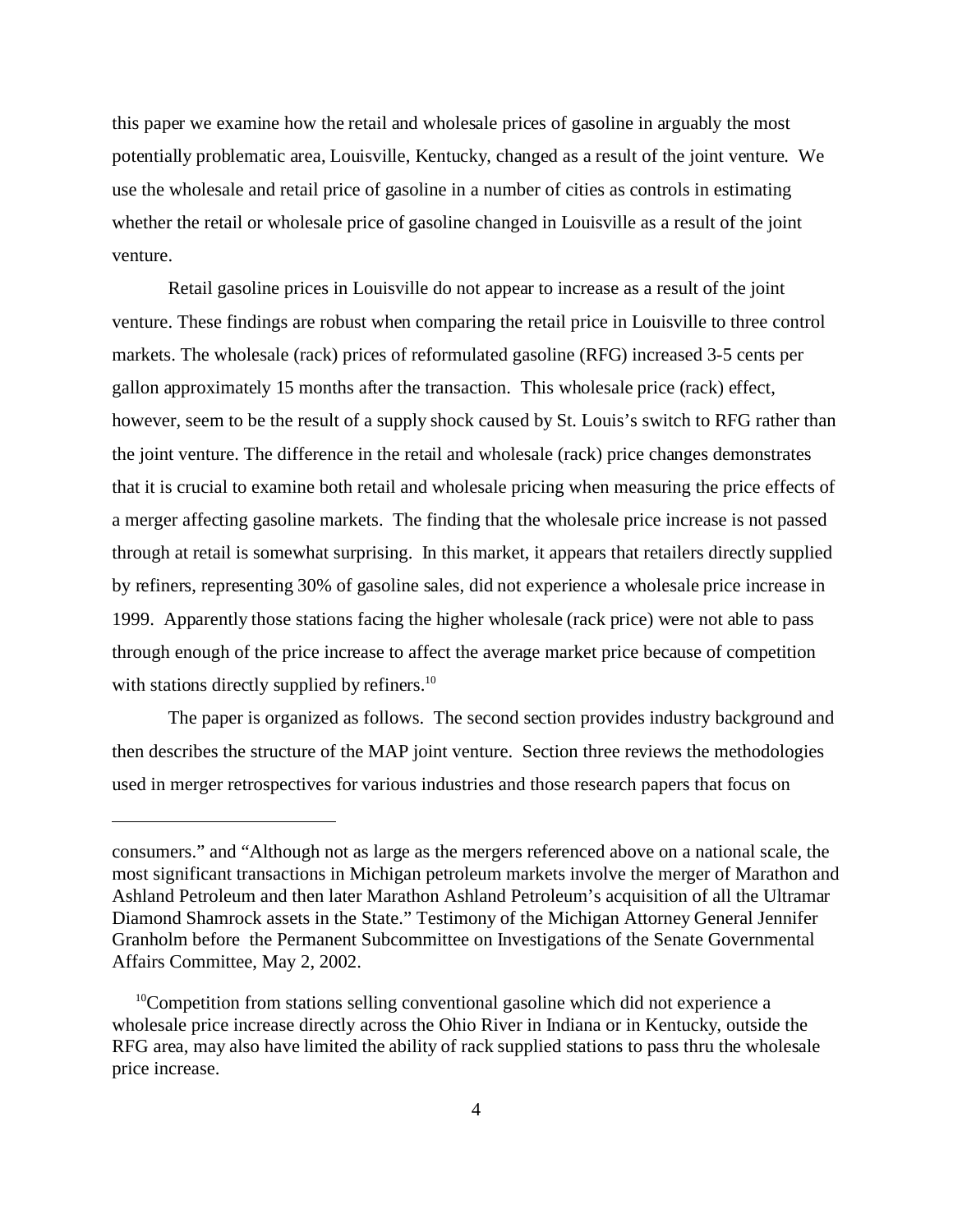potential price effects of petroleum mergers. The fourth section describes the data used in the analysis. The fifth and sixth sections discuss the results of the analysis and the interpretation of the results, and the last section discusses conclusions.

#### II. Industry Background and the Marathon/Ashland Transaction

#### A. Industry Background

Empirical analysis of gasoline pricing in the United States requires some familiarity with the institutional structure of the gasoline refining and distribution system that affect the pricing of gasoline. This section discusses the institutional structure that is of particular relevance for estimating the price effects of MAP. There are five main components of retail gasoline prices (costs): crude oil acquisition cost, refining costs, distribution and marketing costs, and taxes. The size and volatility of refining, wholesaling and marketing costs in different regions of the United States are affected by the myriad of gasoline formulations used in various regions and the multiple sources of supply to a given region. In addition to conventional gasoline, other fuel specifications exist which are designed to reduce emissions and air pollution. Such specifications are usually some form of oxygengenated or reformulated gasoline (RFG). The federal government has developed specifications for RFG, and there are different specifications for the North and South and some areas uses a different oxygenate, either MTBE (methyl tertiary-butyl ether) or ethanol. Some areas have their own formulations to satisfy federal clean air requirements without using RFG. These "boutique" gasoline formulations tend to cost less to produce, on average. However, in periods of supply disruption, e.g., a refinery outage, it can be difficult for refiners to ship gasoline to an affected region quickly because alternative supplies of that region's specific type of gasoline may not be readily available.

A city's source of gasoline supply varies significantly throughout the United States. The eastern half of the United States is linked by a network of pipelines and waterways which connect large refining areas in the Gulf Coast, the upper Midwest and the Northeast. While most regions of the country receive some of their gasoline from local refineries, the source of marginal supply varies across the U.S. and may change during the year. The Gulf Coast of the U.S.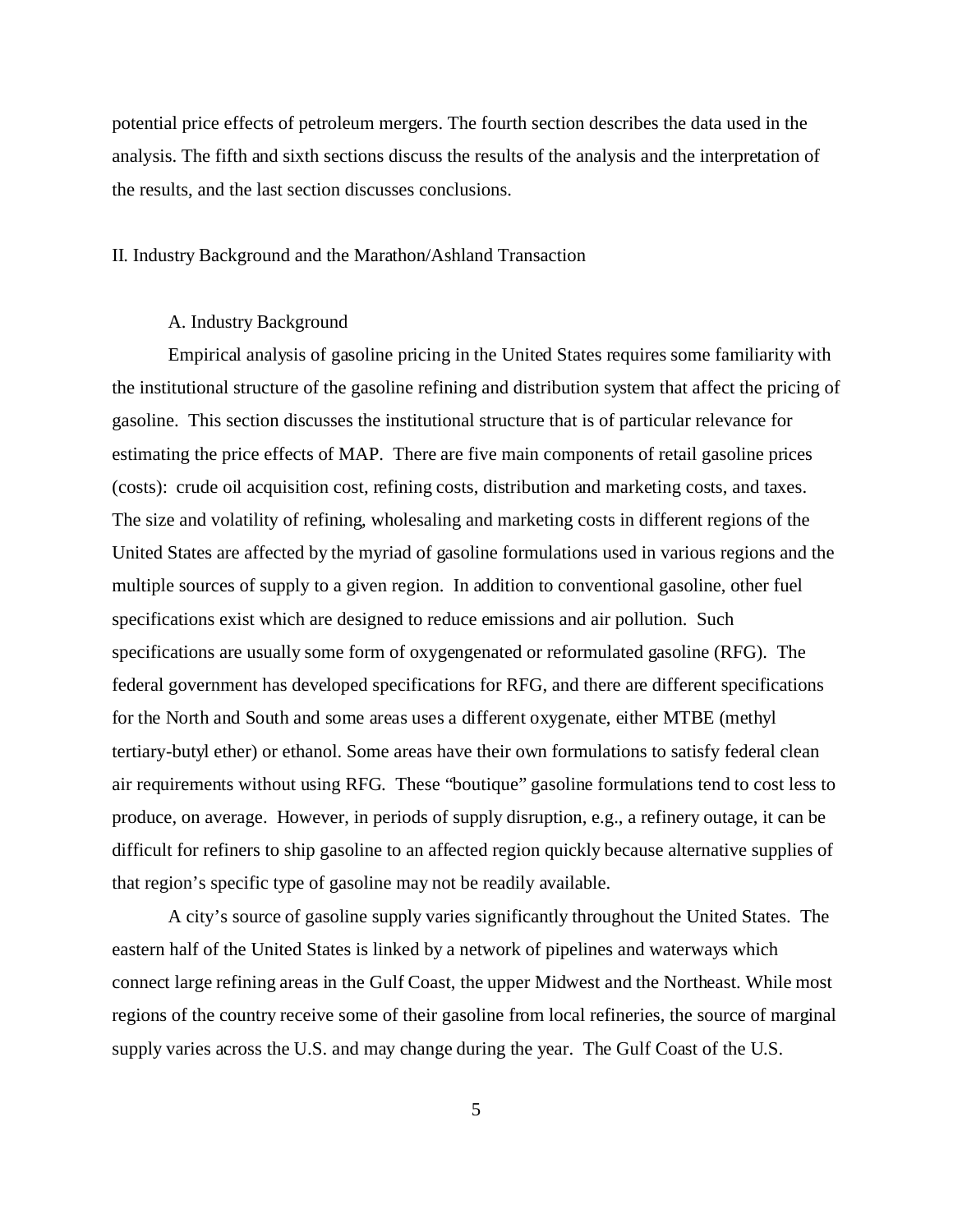(refineries in Texas and Louisiana) produces much more gasoline than it consumes, and ships gasoline to the Midwest and East Coast. The eastern region of the U.S. is a net importer of gasoline, with marginal supply coming from the Gulf via pipeline and from Canada, Europe and the Caribbean via ports around New York City. Most of the gasoline consumed in the upper Midwest, e.g., Illinois or Minnesota, is refined locally, but the region receives marginal supply from the Gulf.

Not only does the method of supply vary by geography, but vertical integration among levels of the petroleum industry- crude exploration, refining, wholesaling and marketing- vary by firm and geography as well. Some firms, such as Exxon-Mobil, are vertically integrated from the exploration and production of crude oil through refining, wholesaling and marketing. Other firms, such as Tesoro, concentrate on refining and marketing, and other firms concentrate on simply refining, such as Koch, or marketing, such as Sheetz or Racetrac.

Further complicating the vertical market structure in the industry, there are also different vertical relationships between the wholesale and retail levels of the industry.<sup>11</sup> A branded gasoline station, e.g. Exxon or Shell, may be owned and operated by an oil company (company op), owned by the oil company and leased to an independent operator (lessee dealer), or owned and operated by an independent operator (open dealer). It is important to note that each of these retail/wholesale vertical relationships results in a potentially different wholesale price. The company owned and operated station pays an unobserved transfer price for gasoline, the lessee dealer typically pays a dealer tank wagon price which can vary by station and which is difficult to observe, and the open dealer typically pays the rack price plus delivery and possibly a markup to the delivery firm which is somewhat observable. The percentage of branded stations of each vertical type varies dramatically by brand and geography.<sup>12</sup> While this is a very abbreviated summary of some important facts about the petroleum industry, it serves to outline those factors

 $11$ The vertical market structure is impacted in a number of states by divorcement regulations, restrictions on petroleum companies owning gasoline stations. See, Vita (2000) and Blass and Carlton (2001) for a description, and the estimated economic impact, of divorcement.

 $12$ For a more detailed description of the wholesale gasoline markets and DTW and rack pricing see Borenstein and Shepard (1994).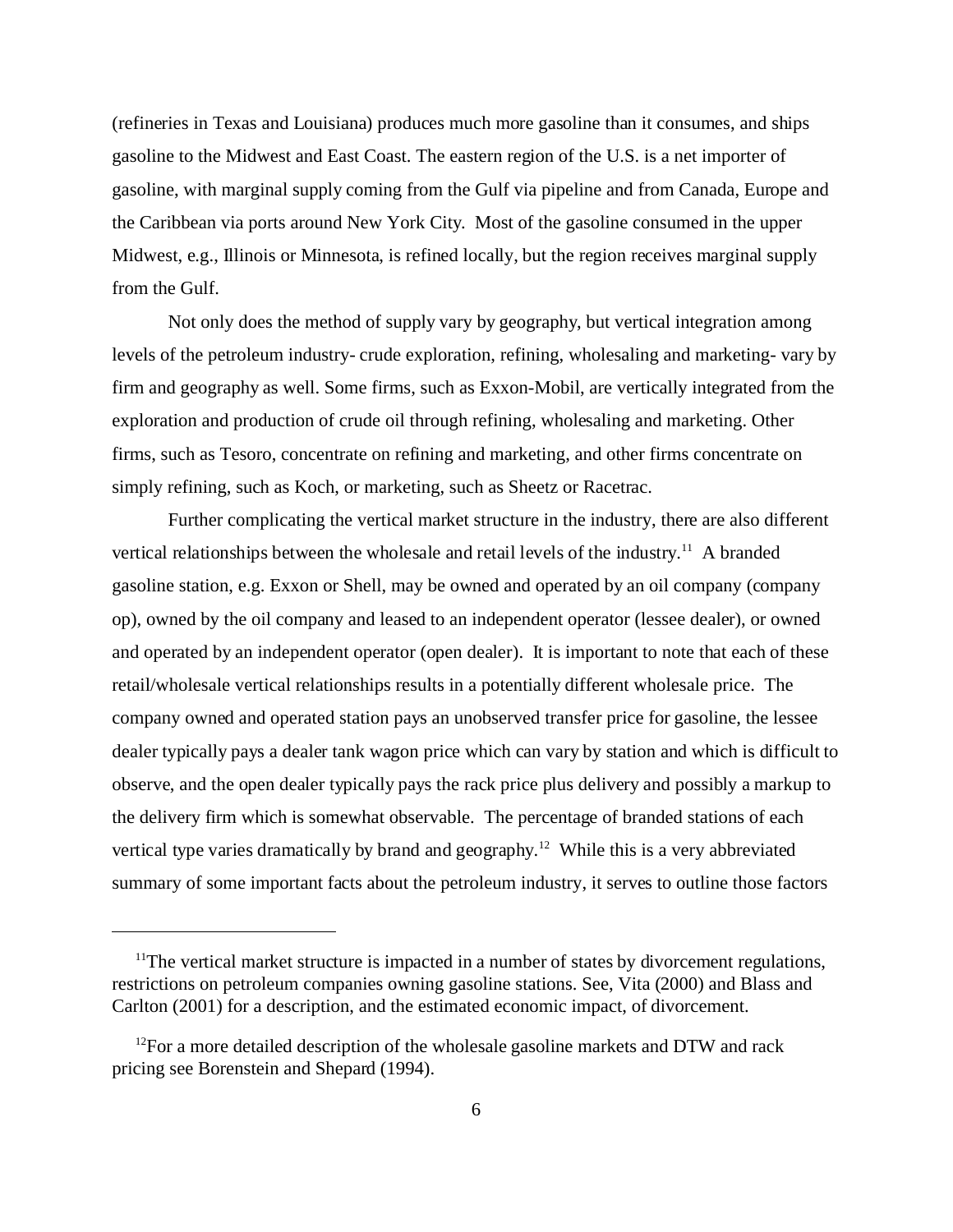that affect the wholesale and retail price of gasoline. In particular, given the different relationships between suppliers and retailers, it is important to understand the vertical structure of local markets and the pricing at different levels when examining the potential effects of any consummated merger.

#### B. The Marathon-Ashland Joint Venture

The MAP joint venture affected both the wholesale and retail distribution of gasoline in the Midwest. This was one of the first major transactions in the most recent era of petroleum mergers and it caused significant changes in concentration. Many subsequent mergers did not cause important changes in concentration because of substantial divestitures required by regulators. In May of 1997, USX-Marathon and Ashland Inc, announced that they planned to combine their downstream operations into a refining and marketing company. The joint venture included 930,000 barrels per day of refining capacity at seven refineries, and 5,400 retail outlets. The joint venture was owned 62 percent by Marathon and 38 percent by Ashland. The refineries from Marathon were in Garyville, Louisiana, Robinson, Illinois, Texas City, Texas, and Detroit, Michigan. The refineries from Ashland were in Catlettsburg, Kentucky, St. Paul, Minnesota, and Canton, Ohio.

 In addition, Marathon contributed 51 terminals and Ashland contributed 33 terminals. Marathon contributed 3,980 retail outlets in 17 states and Ashland contributed 1,420 retail outlets in 11 states. The combined firm has a retail presence in 20 states. Marathon also contributed 5,000 miles of pipelines to the joint venture (Platt's Oilgram News, May 16, 1997). Marathon and Ashland signed the definitive joint venture agreement in December 1997, and consummated the joint venture on January 1, 1998.

Marathon and Ashland acknowledged that the Federal Trade Commission (FTC) was reviewing the transaction and that they had received a second request for information. A Prudential Securities report in October of 1997 stated that Ashland had completed its FTC document request and anticipated approval in "four to six weeks." A December 1997 news story commented that the FTC had signed off on the merger and did not mandate any divestiture (Platt's Oilgram News, December 15, 1997). The FTC does not usually publicly acknowledge

7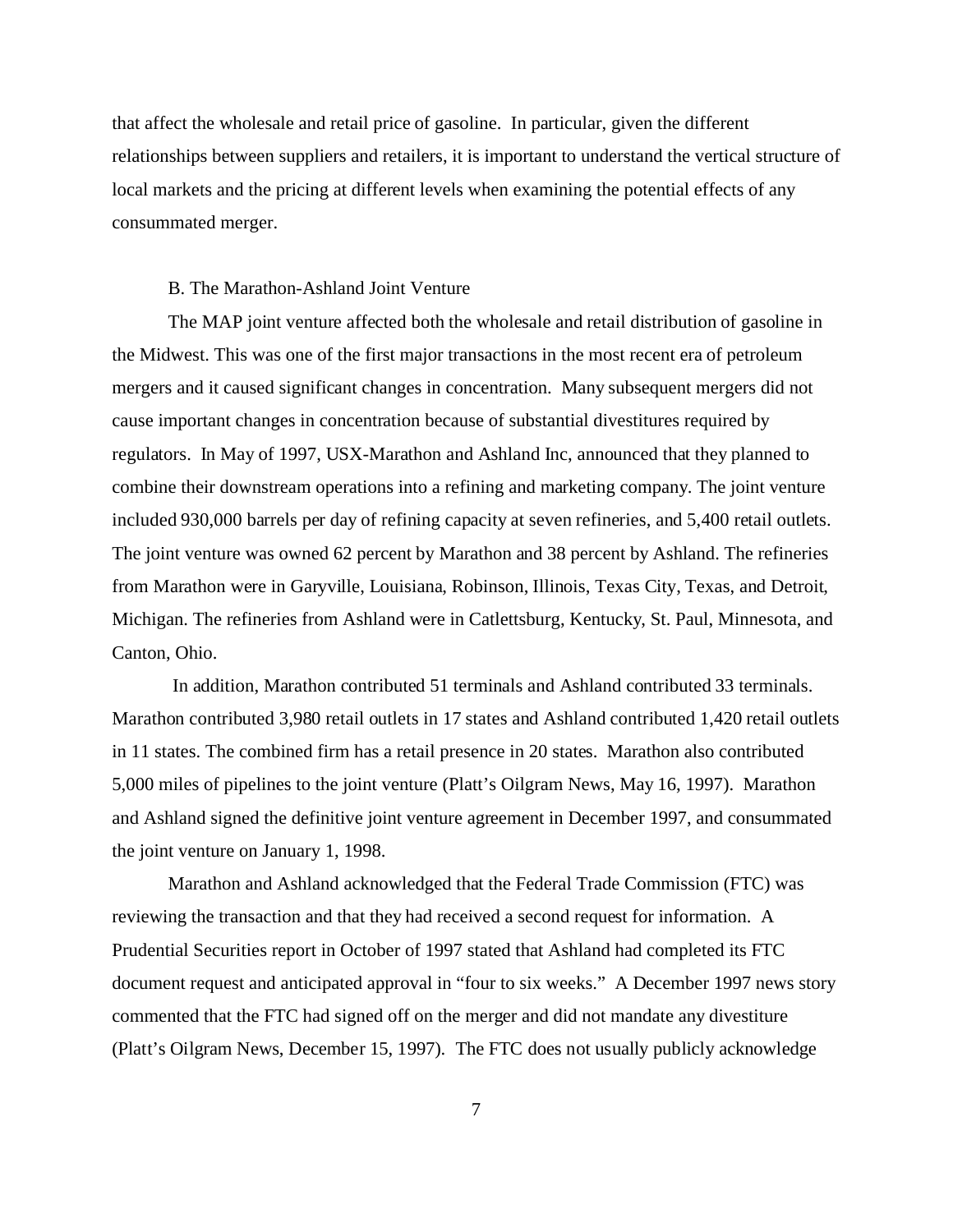that it is conducting a particular merger investigation nor does it issue statements about closed investigations. There were no FTC announcements concerning the MAP joint venture.

There were three levels of the petroleum industry where anticompetitive effects were possible as a result of this merger: refining and the wholesale and retail distribution of gasoline in the area. Five of the joint venture's refineries were located in the Midwest, and two were located in the Gulf Coast (where the market was not concentrated). Gasoline consumed in the Midwest comes from refineries in the area and from pipelines and barges that shipped gasoline from the Gulf Coast to the Midwest. While Marathon and Ashland competed throughout the Midwest, given their respective refinery locations, Ashland had a much larger presence in the eastern and northwestern portions of the Midwest and Marathon had a larger market presence in the central portion of Midwest.

At the wholesale level, Marathon or Ashland were among the top four suppliers in nine states in 1996 and 1997, according to Department of Energy, Energy Information Administration data. These nine states were Kentucky, Ohio, West Virginia, Indiana, Illinois, Michigan, Minnesota, South Carolina, and North Dakota. There was only one state, Kentucky, where both Marathon and Ashland were among the top four wholesale suppliers. The wholesale HHI, sum of squared market shares, for Kentucky (the narrowest region for which we can calculate an HHI with publicly available data) increased by about 800 points from 1477 in 1997 to 2263 in 1998.13,14

Figure 1 shows the Marathon and Ashland refineries in the central Midwest as well as the other refineries and pipelines in the area where the largest wholesale overlap occurred. Not surprisingly, like the wholesale overlaps, the highest retail market shares from the joint venture were in Kentucky (26%), Ohio (26%) and Indiana (27%). In Indiana almost the entire market share was from Marathon. In the other two states, Kentucky and Ohio, the HHI increased by

<sup>&</sup>lt;sup>13</sup>Department of Energy, Energy Information Administration, Petroleum Supply Annual, 1997-1998.

 $14$ Implicit in this calculation is the assumption that the state of Kentucky is a market. For the region we study, Louisville, the number of firms posting a rack price for conventional gasoline went from eight to seven and for RFG from four to three.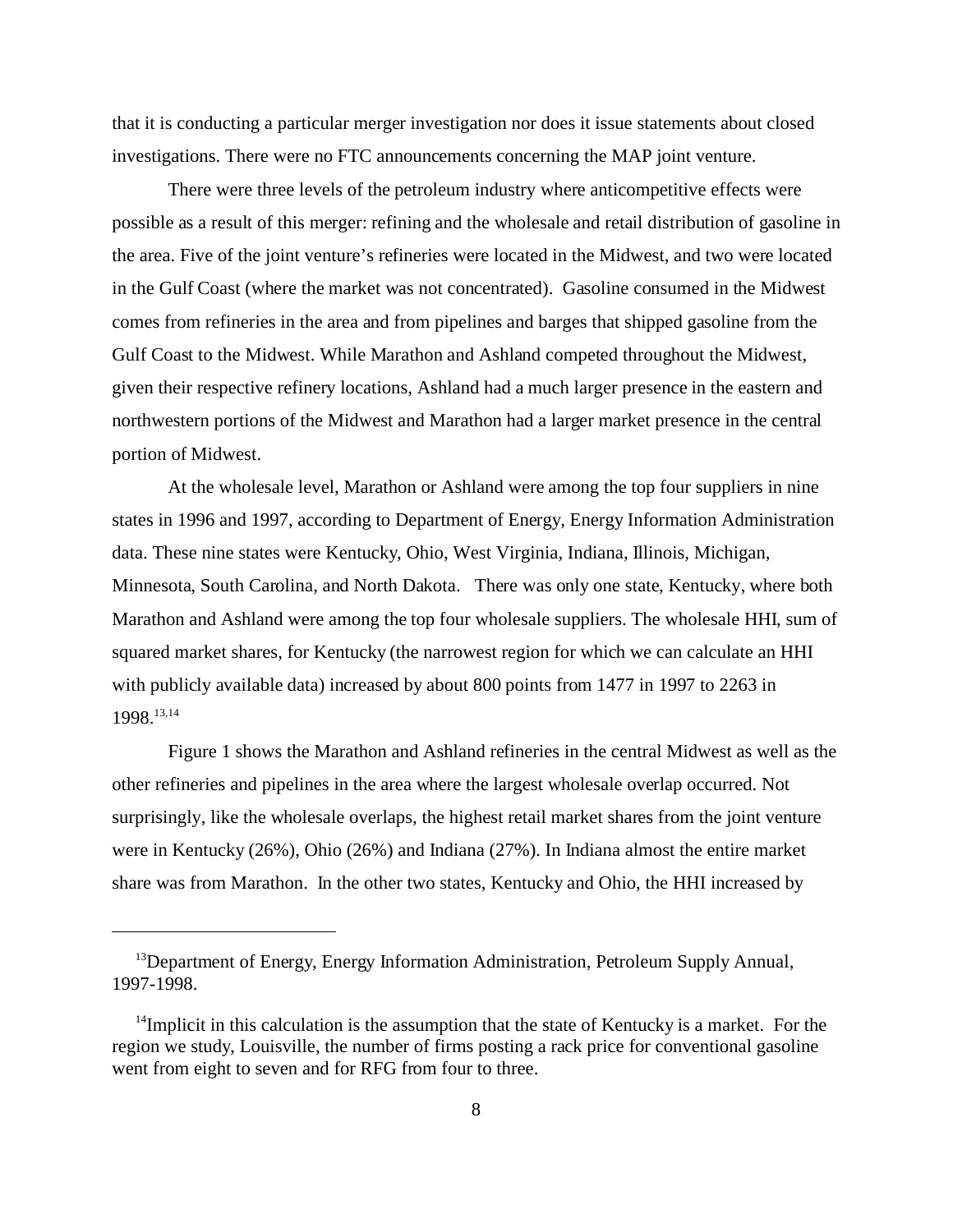over 250 points to 1500 to 1600 range. These retail market shares are based on sales of gasoline by brand. Since some of the branded stations are independently owned and could switch brands, these market shares overstate the concentration.

Given the concentration measures, both at wholesale and at retail, and the location of the refineries, Kentucky appears to be the area most likely place to experience an anticompetitive effect from the MAP joint venture. We are agnostic as to whether the possible anticompetitive problem may be at the refining, wholesaling or retailing level.

 Within Kentucky, we concentrate our analysis on Louisville for a number of reasons. First, it is the largest major metropolitan area in Kentucky.<sup>15</sup> Second, Louisville is directly between the two refineries (Robinson and Cattletsburg), see Figure 1, and both Marathon and Ashland had a large retail and wholesale presence. Third, Louisville uses RFG, which makes arbitrage from nearby regions (that use conventional gasoline) more difficult.<sup>16</sup> In other words, while in most parts of the Midwest one or the other of the firms had a significant presence prejoint venture, Louisville is the place where they most directly overlapped and where each had a major presence.

#### III. Literature Review

This section reviews the methodology used in studies that use pre- and post-merger pricing data to estimate merger effects and the results of papers that examine the effects of petroleum mergers. While many papers discuss merger effects, there is not a large literature on the estimated price effects of mergers outside of historically regulated industries, e.g., banking,

<sup>&</sup>lt;sup>15</sup>See Figure II for a map of the Louisville MSA and the gasoline station locations.

<sup>&</sup>lt;sup>16</sup>We also analyzed conventional gasoline prices at the Louisville rack and at retail in the area surrounding the RFG area in Louisville relative to the control cities. There was no change in the price of conventional gasoline at the Louisville rack or in the surrounding retail areas. Figure VII shows the price of conventional gasoline at the Louisville rack relative the Chicago rack. There is no change in the price of conventional gasoline.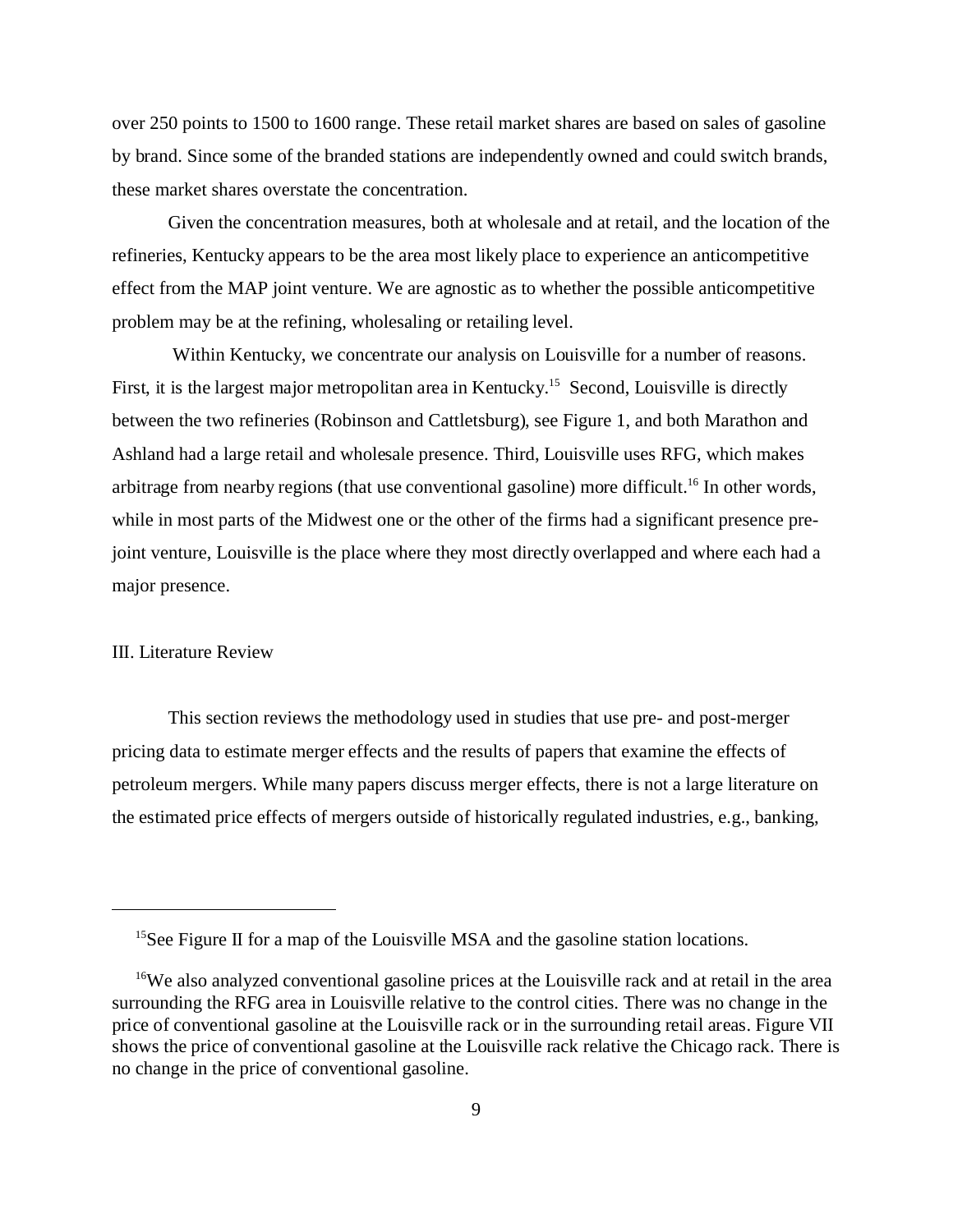health care, and airlines.<sup>17</sup> Most merger event studies that examine product prices before and after a merger use one of three types of reduced form regressions.

 In the first type of regression (*see* Barton and Sherman (1984) and Kim and Singal (1993)), the price of the product affected by the merger is compared to the price of a product that faces similar demand and cost conditions but is unaffected by the merger. Specifically, the price of the product of the merged firm is regressed on the price of the control product(s) and controls for time or seasonality and a merger dummy variable. In the second type of regression (*see* Schumann *et al.*, (1992) and (1997)), the price of the merged firm's product (or market price) is regressed on demand and supply/cost shifters plus a merger dummy. A third approach combines elements of both approaches. In their study of a hospital merger, Vita and Sacher (2001) examine the price of the merged firm relative to the price of a control group of firms unaffected by the merger that should be affected by the same demand and supply factors. They then regressed these relative prices on relative demand shifters, relative cost shifters, and the merger event to gauge the effect of the merger.

 The second approach, which relies completely on demand and supply variables, is problematic in this case. There are few variables that are available on a weekly or monthly basis at the city level to help explain wholesale or retail gasoline price variation. The most promising approach for gasoline markets is the control city approach with possibly additional variables to check for marginal supply changes. These marginal supply changes are likely seasonal, caused by peak capacity of pipelines or refineries.

One published paper and three recent working papers have estimated merger effects in gasoline markets by either calculating the actual effect of consummated petroleum mergers on gasoline prices or simulating the projected price effects from proposed mergers that were not actually consummated.<sup>18</sup> These papers are representative of the wide range of the methodologies

 $17$  For a review of the literature on the multitude of methodologies used in examining the effects of mergers, including those papers that attempt to directly estimate the price effects see, Pautler (2003).

 $18$ In addition to the recent working papers discussed in the text, a government report by the U.S. General Accounting Office (GAO, 1986) examined gasoline prices from the time period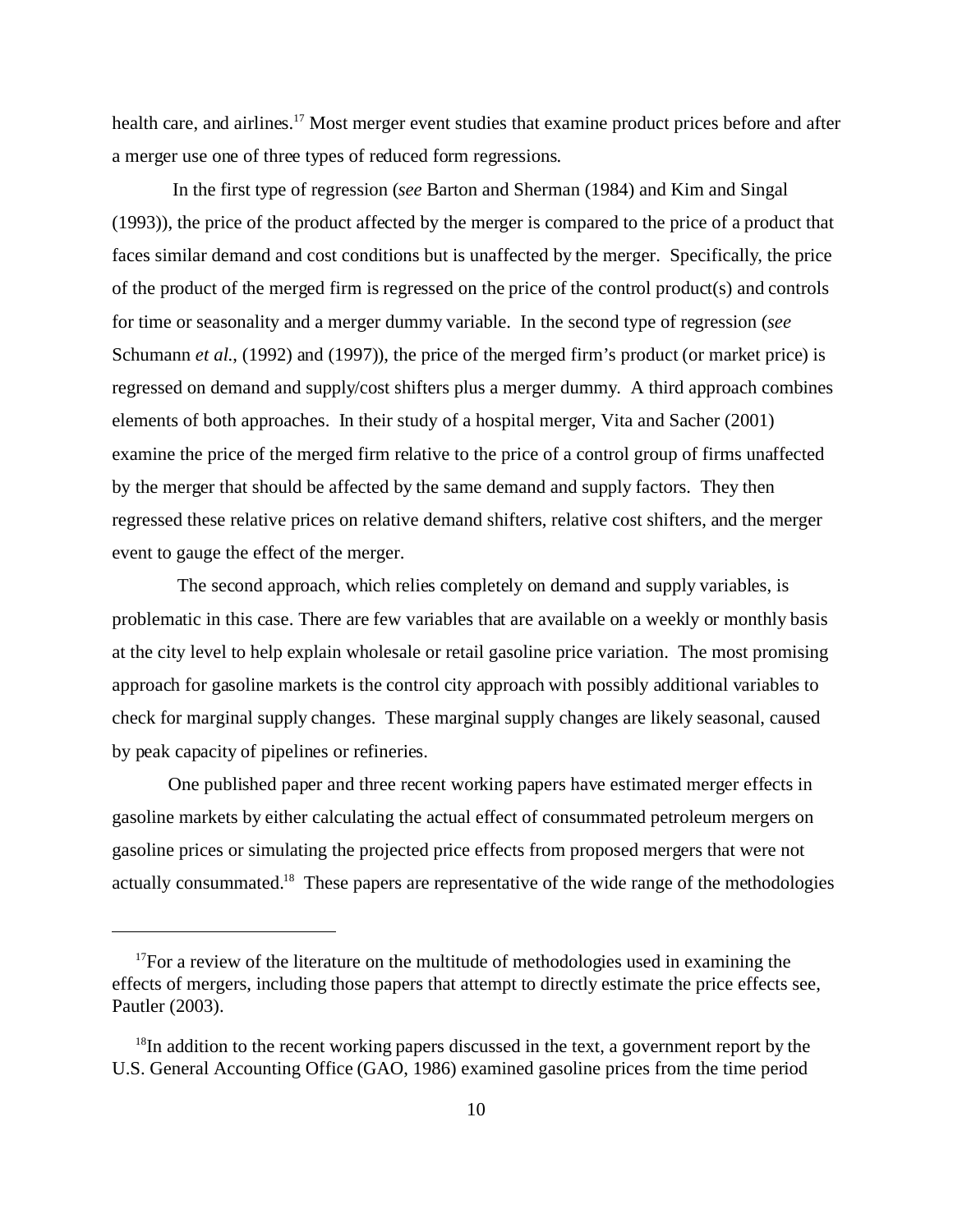used in merger retrospectives, single event studies, a cross-section of multiple mergers and simulations of mergers with estimated parameters.

Hastings (2004) uses an event study methodology to examine how changes in retail gasoline prices might be attributed to differing vertical contracts and brand affiliations. This paper examines the price effects of ARCO's 1997 long term lease of 260 service stations from Thrifty, an unbranded and unintegrated retailer; that is, prior to the acquisition Thrifty purchased all of its gasoline from refining firms. ARCO was a major branded marketer which was also integrated into refining and crude production. The affected stations were primarily in Los Angeles and San Diego and increased ARCO's already considerable retail presence in these areas. About two thirds of the Thrifty stations were converted to company-operated ARCO sites while the others were converted to ARCO lessee-dealer or independently-owned ARCO stations. Using station level retail prices and controlling for other factors, Hastings finds that gasoline prices at nearby, competing stations increased (relative to a control group of stations not having a nearby Thrifty outlet) by about 5 cents per gallon, after the conversion of the Thirty station to ARCO. The estimated impact on competitors' prices did not differ if the rebranded station became an ARCO company operated station or an ARCO lessee dealer station.<sup>19</sup>

 Hastings and Gilbert (2002) use an event study of the 1997 Tosco/Unocal Transaction to examine the impact of vertical market structure on gasoline prices.<sup>20</sup> Tosco purchased three

<sup>19</sup> Other research papers have found that company operated stations have, on average, lower prices than lessee dealers. See Shepard (1993) and Barron and Umbeck (1984).

surrounding Texaco's purchase of Getty and Chevron's purchase of Gulf. Having only limited post-merger data, GAO did not directly estimate the price effects of the two mergers. Instead it estimated a wholesale price- concentration relationship and inferred a price increase resulting from a change in concentration. Since the FTC-required divestitures prevented concentration increases where the merger guidelines thresholds would have been exceeded and because the correlation between HHI and wholesale price appeared small, the GAO concluded that the two mergers "would have had only a small effect on wholesale gasoline prices." The report concluded that supply changes other than the mergers were primarily responsible for the observed increase in prices in 1985.

 $^{20}$ In the paper there is also a price-concentration regression looking at the relationship between both vertical and horizontal market structure and the wholesale price of unbranded gasoline in metropolitan areas in the Western United States. The authors find that the difference between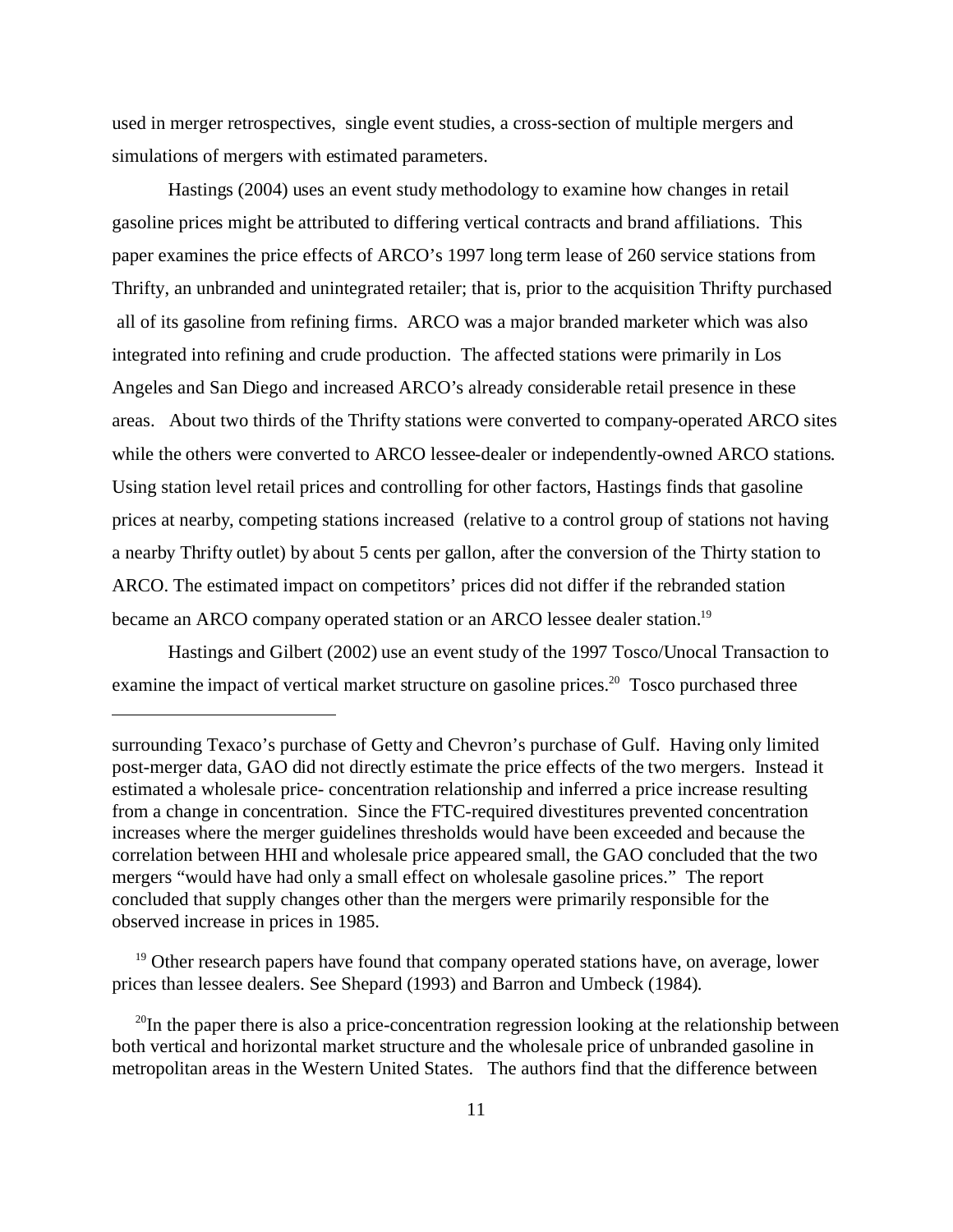California refineries along with 1,100 gasoline stations and related terminals and transportation assets from Unocal. Tosco owned two refineries on the West Coast, one in California and one in Washington, but had a limited retail presence in California. Their analysis examines whether Tosco raised rivals' costs by increasing the price of unbranded gasoline after it acquired Unocal's West Coast assets. The statistical results show a positive relationship between Tosco's price of unbranded gasoline and the increase in vertical integration caused by the purchase of Unocal assets by Tosco. The size of the estimated effect depends on the change in vertical integration caused by the merger. For example, if in a given city 20 percent of the acquired (Unocal) retail outlets were within a mile of the an independent (unbranded) competitor, Tosco raised its unbranded wholesale price in that city by 0.7 cents per gallon. While the paper shows that Tosco/Unocal raised the wholesale price of unbranded gasoline, the paper does not examine what happened to retail prices. Thus, while this paper provides evidence that the change in market structure affected Tosco's wholesale prices, it is unclear that consumers were made worse off as a result of the transaction.

Chouinard and Perloff (2001) examine gasoline price changes over time and differences in prices among geographic areas using monthly state-level retail and wholesale (rack) prices for the period between January 1989 and June 1997. They estimate separate regressions for the determinants of retail prices and wholesale prices. Their analysis uses a state level fixed-effect specification. To isolate the effect of horizontal mergers and divestitures, Chouinard and Perloff include dummy variables for the presence of a refinery or retail merger among their explanatory variables in their wholesale and retail price regressions. A merger is assumed to affect state retail and wholesale prices from the date it is completed to the end of the data set in June 1997. A total of 35 mergers were included in the analysis with 27 at the retail level and eight at the refinery level. Most mergers yielded statistically insignificant impacts. Nine of 27 retail mergers and three of the eight refinery mergers showed a statistically significant retail price effect; only

unbranded wholesale gasoline prices and crude prices is positively correlated with a measure of vertical integration.The authors point out that a positive statistical correlation between vertical integration and price should not be interpreted as necessarily demonstrating causality.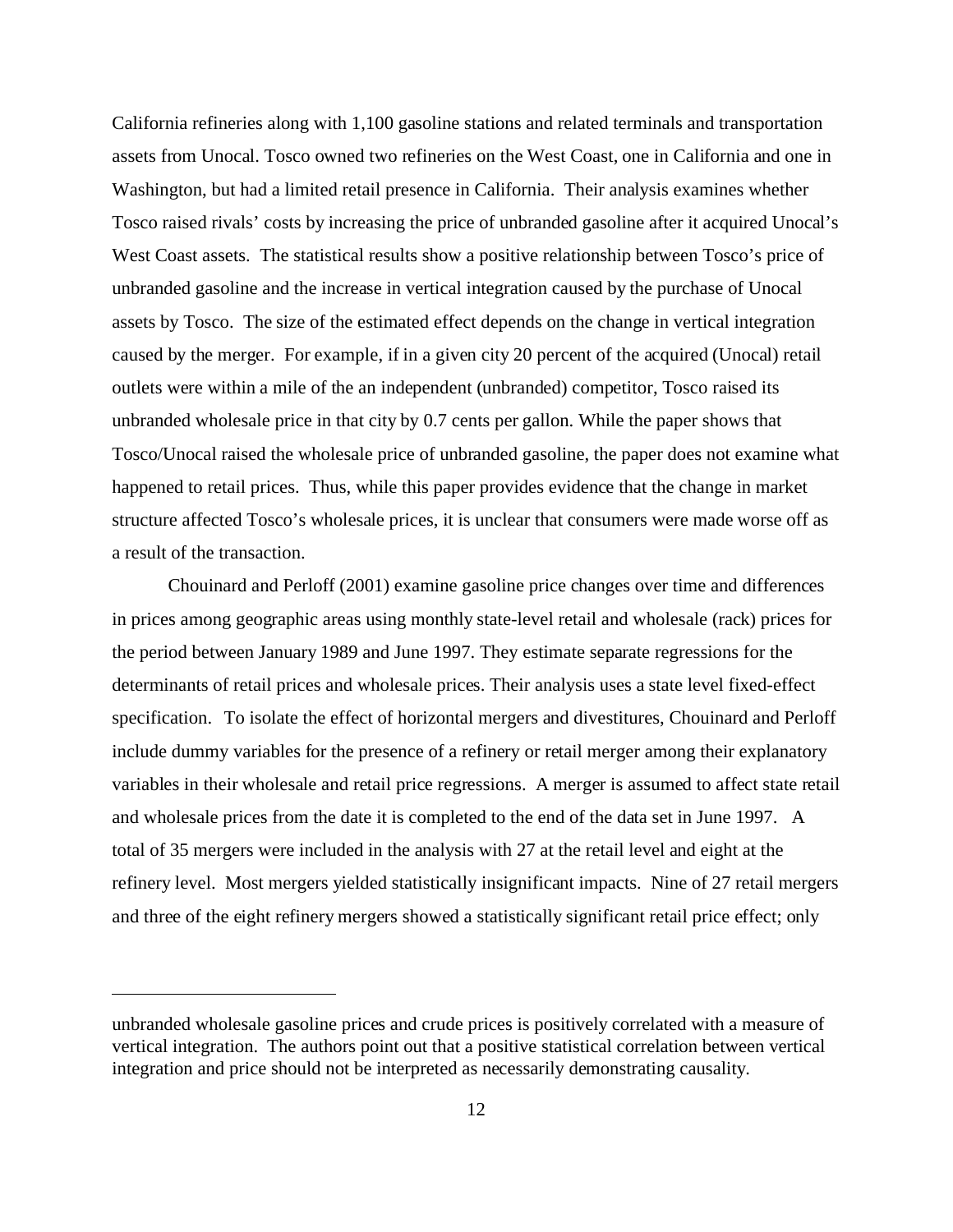six of the 27 retail mergers and three of eight refinery mergers showed a statistically significant price effect on wholesale prices.

Among the mergers that showed a statistically significant price effect, the direction of estimated price effects were mixed. Retail mergers and refinery mergers were shown to both increase and decrease state-level prices. The same was true for wholesale prices as well: retail and refinery mergers were associated with both higher and lower wholesale prices. The estimated average effects are very small, with retail mergers leading to a 0.01 cents per gallon increase in retail prices and a 0.15 cent per gallon increase in the wholesale price. The overall effect of wholesale mergers was a 0.11 decrease in the average retail price and a 0.13 cent per gallon increase in the wholesale price. There were no large national or regional mergers that took place during the time period analyzed in this paper. While the paper does not list all the mergers that are considered (35), the four it does list are fairly small and unlikely to have a sizeable effect on concentration.<sup>21</sup>

Manusazak (2002) simulates the effect of oil mergers using a structural oligopoly model in the petroleum industry that incorporates the divisions between the upstream producers and the downstream retailers. The downstream, retail, sector is modeled as imperfectly competitive due to product differentiation primarily based on location. The upstream, wholesale, level of the model assumes that these firms set prices to maximize profits given the level of competition in the retail sector.

The model uses data on the retail price and quantity of gasoline along with attributes about the specific gasoline stations to estimate the demand model and the retail and wholesale pricing equations. The estimated model's parameters are used to simulate upstream petroleum mergers in Hawaii including the 1997 Equilon joint venture that would have combined Texaco

 $2^{1}$ The merger with the largest estimated price increase, 5 cents per gallon in the price of gasoline, Midway Oil's purchase of Kerr-McGee Rio Grande Valley, was reported to affect Arizona when the sale was 10 gasoline stations in Texas. The largest estimated wholesale effect, a 5.8 cent per gallon increase, was reported for Signal Hill Petroleum's 1992 purchase of a Fletcher Oil refinery. This was a 30 thousand barrel per day plant which was closed when Signal Hill backed out of the purchase. However, the closure of this refinery would likely not have had this large of an effect on the price of gasoline in California given its small size.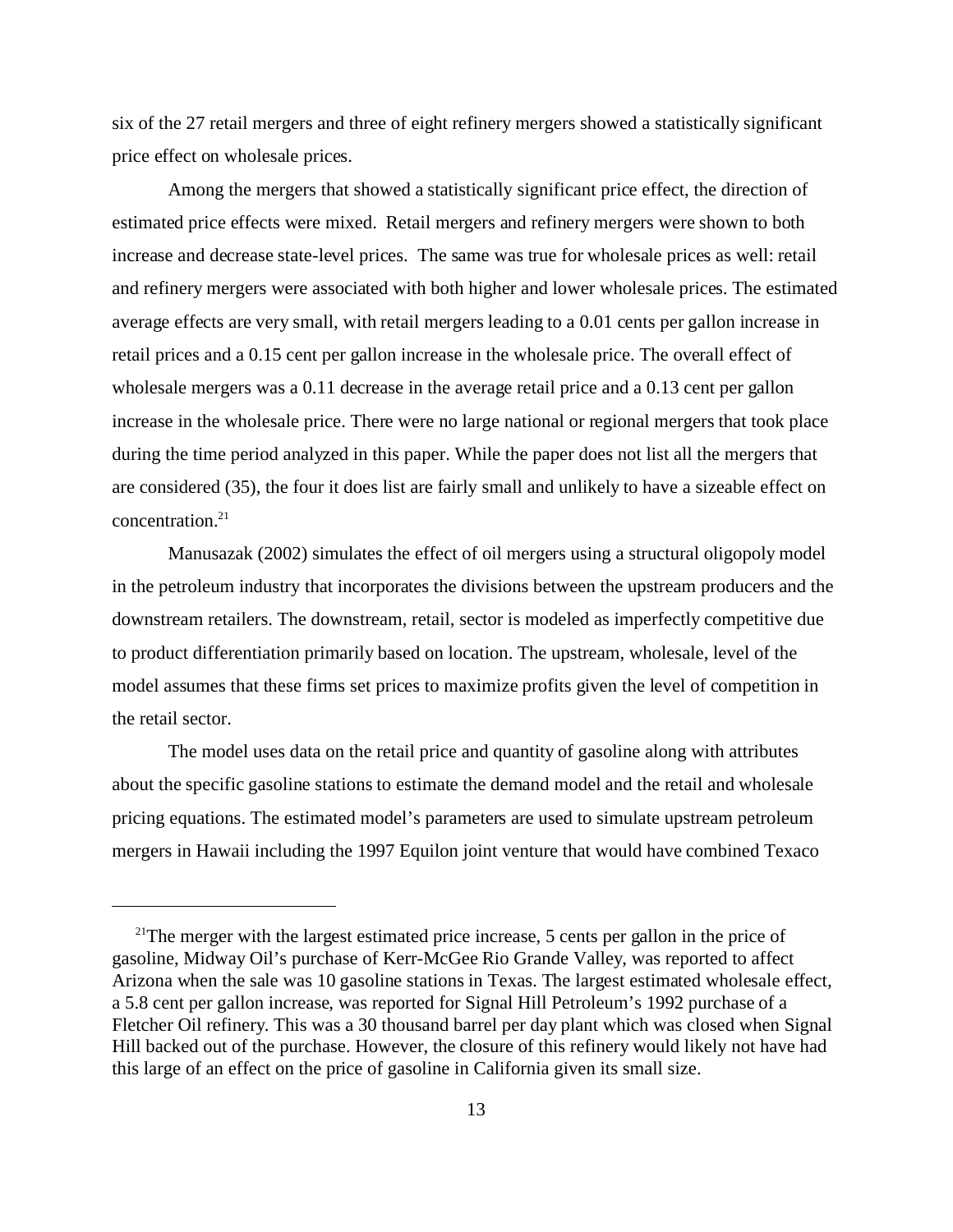and Shell marketing assets in the state. Manuszak finds that there would have been anticompetitive effects if this joint venture had been completed as originally proposed. In fact, the FTC required Texaco to divest its Hawaiian assets before allowing the joint venture to proceed. The author concludes the FTC concerns were warranted but that the dead weight loss would have been relatively small due to the inelastic demand for gasoline. The simulated price effect of any two firms on Maui merging was between 2 and 3 cents per gallon.

Each of these studies has used a slightly different methodology but ultimately all examine the possible price effects of mergers comparing a pre- and post-merger period either through an event study or simulation. The effects found in these studies run the gamut from small price decreases to sizeable price increases. These studies do point out a number of issues that must be addressed in a merger retrospective. It is important to examine both wholesale and retail pricing post merger since the vertical and horizontal competition may have been affected. The event study, dummy variable approach, without control prices, is problematic because few marketspecific high-frequency supply and demand variables for gasoline are available. In addition, examining multiple mergers using a panel data approach can be difficult without carefully controlling for each region's supply situation. Given these issues, we focus our attention on a measuring the price effect of a single petroleum merger affecting one market at both the wholesale and retail level and compare prices in the affected market with other markets that face similar supply and demand conditions but should be unaffected by the merger.

#### IV. Data and Methodology

The goal of this study is to determine how, if at all, prices changed in the Louisville wholesale and retail gasoline markets as a result of the MAP joint venture. While it is relatively straightforward to determine how prices changed following the joint venture, it is much more difficult to determine how prices changed relative to the "but-for" world where no joint venture took place. Specifically, before attributing any price effect to the combination of assets, we must control for exogenous changes in supply and demand that may have affected price. The method we use to control for changes other than the joint venture is to measure gasoline prices in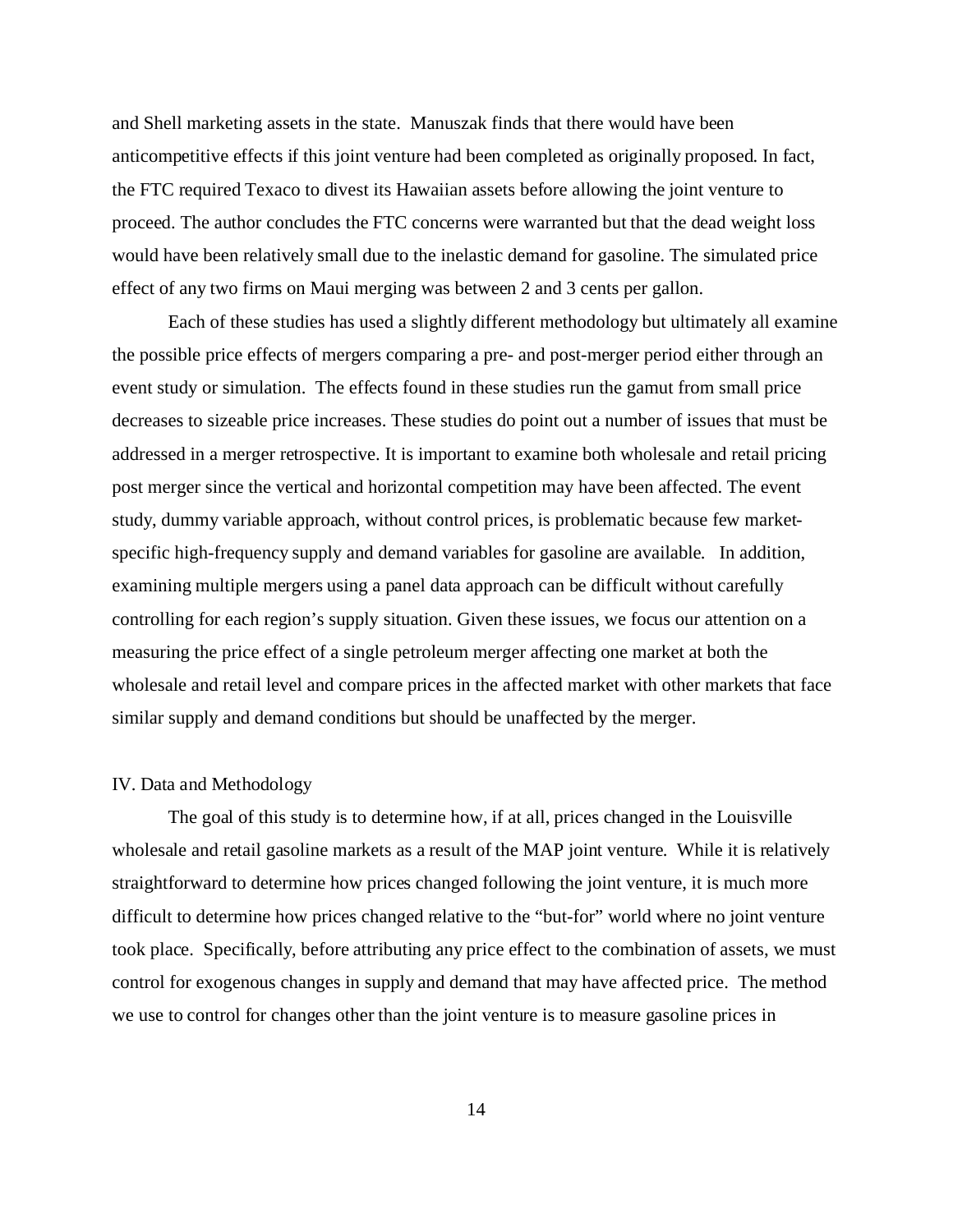Louisville relative to other markets unaffected by the merger facing similar supply and demand conditions.

Many factors specific to gasoline markets complicate this approach. First, the specification of gasoline used in Louisville is different from that used in other nearby markets. This factor limits our comparison of Louisville gasoline markets to three regions using RFG (Chicago, Houston, and stations in the Northern Virginia suburbs of Washington, D.C.). However, even within these three regions there are differences in the fuel specification. Second, the physical distance (and means of supply) between cities causes some cities to be better controls for the "but-for" world than others. Third, all gasoline markets are linked at some level. Changes in prices, particularly large changes in price, in one market likely manifest themselves in nearby markets over some time period. Thus, strictly speaking, it is very difficult to argue that prices in a control city are completely exogenous from those prices being studied. Fourth, a number of factors could potentially complicate the measure of "price" in gasoline markets. There are two differences we focus on here: the different quality grades of gasoline (regular and premium) and the differences in branded and unbranded gasoline pricing. In the remainder of this section we describe the various methods we use to examine how the relative price in Louisville changed following the acquisition.

The Kentucky portion of the Louisville metropolitan area was the only region within a significant distance using RFG, other than the Kentucky suburbs of Cincinnati which was also affected by the transaction, in the time period immediately surrounding the joint venture. In the mid 1990's there was only one other area, Chicago/Milwaukee, in the Midwest that used RFG.

Gasoline prices in Chicago were arguably the best control price available for this study. While Marathon was a small participant in the (very large) Chicago market, Ashland was not present. Consequently, Marathon was unlikely to have much ability to significantly affect prices in Chicago. Chicago and Louisville faced similar demand conditions. Because both cities are in the same region of the country, both face similar demand shocks, e.g., experience similar weather in a given season. Both cities also received marginal supply from the Gulf, and both were a similar distance from the Gulf. Louisville's conventional gasoline and RFG comes from local refineries as well as from the Gulf. Chicago receives conventional gasoline from the Gulf but is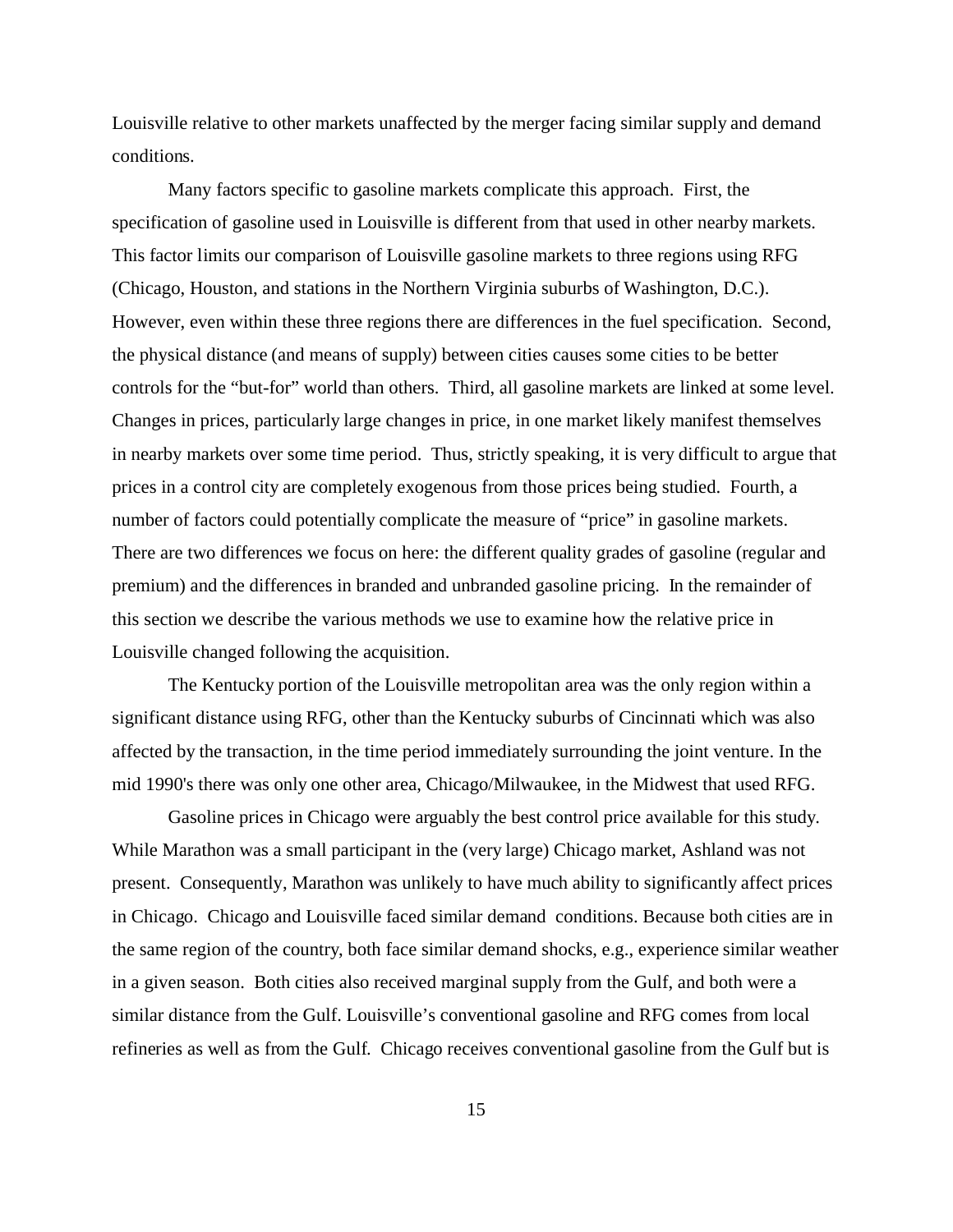self-sufficient in RFG with ethanol production during this period. (Bulow et al. (2003)) Hence, broad costs shocks should be passed through in a similar manner. Marathon also owned a refinery (in Robinson, Illinois) that was connected to both Chicago and Louisville via a pipeline. Through this pipeline Marathon could have shifted supply from Louisville (where it may have gained market power following the joint venture) to Chicago where it could have likely sold excess supply while having little impact on price.

There were two key drawbacks to using Chicago as a control city. The first was that Chicago only used RFG with ethanol. Louisville used both RFG made with ethanol and MTBE. In our data, we were able to consistently observe only the wholesale price for RFG in Louisville sold with MTBE. For this reason, our empirical analysis uses the wholesale price of RFG with MTBE in Louisville. Thus, comparisons between wholesale gasoline prices in Chicago and Louisville compared slightly different types of gasoline.<sup>22</sup> The wholesale prices of RFG made with MTBE and ethanol sold in Louisville appear to have a virtually constant differential (with one exception) during our time period; that is, the relative price of the two types of RFG in Louisville do not appear to change over time. For this reason, we do not believe our results would change if we had a complete wholesale price series on wholesale RFG made with ethanol. At retail, it was not possible to determine which stations in Louisville sold RFG made with MTBE or ethanol. Thus, when examining relative differences in *retail* prices we compared an (unknown) mix of ethanol and MTBE RFG prices in Louisville to ethanol prices in Chicago. Second, while the marginal supply to both Chicago and Louisville was the Gulf, the method of shipment was different. If, for some reason, either the pipeline serving Chicago were out of service or something affected the shipment of gasoline into Louisville by barge, then the relative price between the two cities might have diverged.<sup>23</sup>

 $22$ While the gasoline differs between the two cities, the distinction between conventional gasoline and RFG is much greater; that is, RFG made with ethanol is a much closer supply-side substitute than conventional gasoline.

<sup>&</sup>lt;sup>23</sup>With the exception of a major barge accident that limited shipments into Louisville for a few days in August 1999, we are unaware of any shocks to the pipeline that served Chicago or the barges that served Louisville during our time period.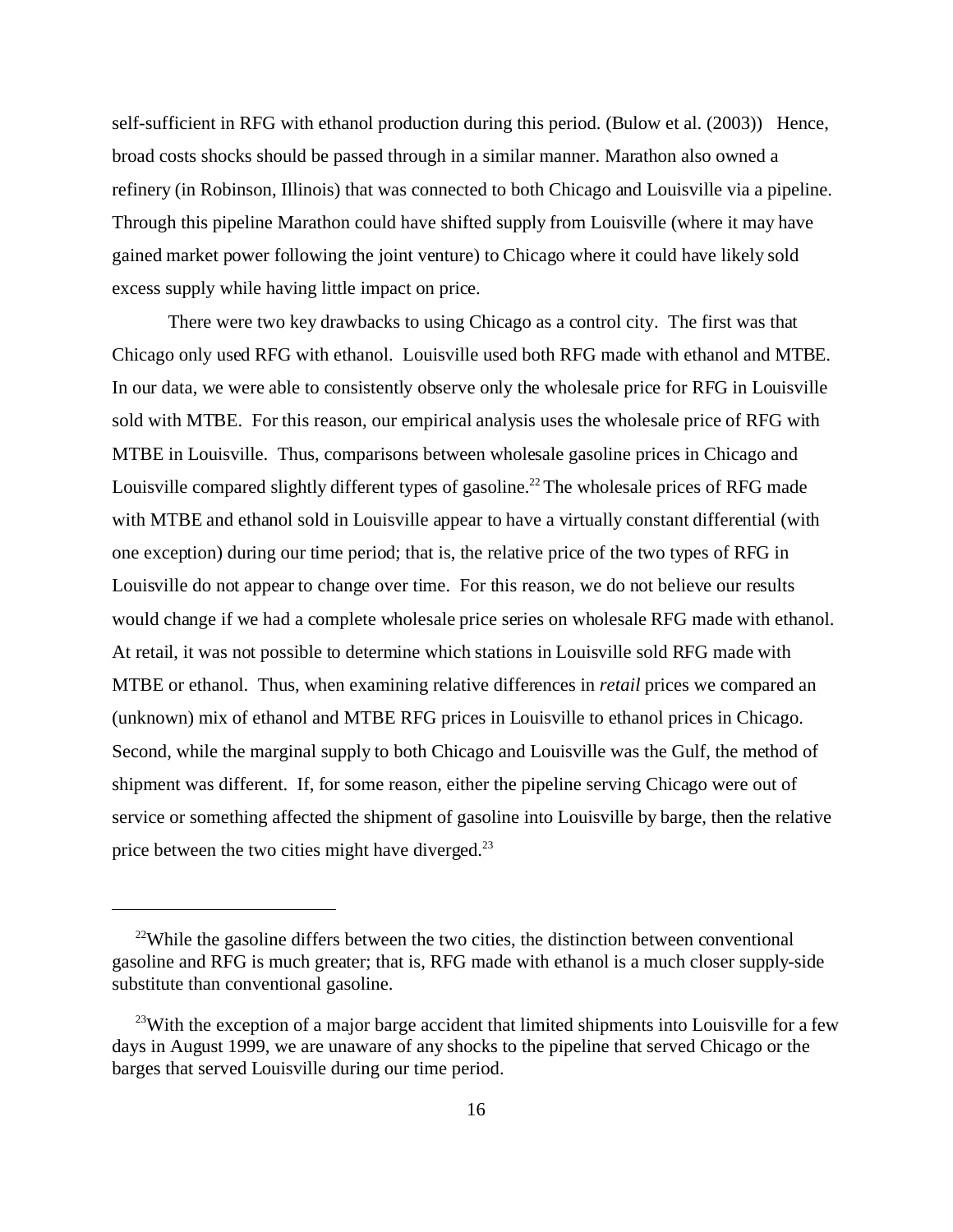The remaining controls were the prices of gasoline in Houston and the Northern Virginia suburbs of Washington, D.C. Both of these regions used RFG, although the specification was somewhat different than that used in Chicago and Louisville.<sup>24</sup> Houston pricing is a good control since it is located in the center of the Gulf refining region which was a net exporter of gasoline to the rest of the country. Thus, the Houston price of gasoline was likely a good measure of the "spot" price of RFG gasoline in the U.S. Northern Virginia, while quite distant from Louisville, had the same marginal source of supply as Louisville. Neither Houston or Northern Virginia were affected by the combination of Marathon and Ashland. The remainder of cities using RFG in the U.S. in the time period immediately preceding and following the merger faced very different supply and demand conditions and did not make good control cities.<sup>25</sup>

Following similar studies using the event study methodology, we focus on a time period long enough to allow firms to change their behavior to take advantage of any increased market power or efficiencies resulting from the joint venture, but short enough that changes in market conditions unrelated to the joint venture do not swamp the effects we are interested in measuring. A priori, we do not know how long firms need to determine how to optimally change their output and pricing decisions. One might expect a firm could relatively quickly exploit its market power following a merger if it understood the structure of demand and supply. Alternatively, a significant amount of time may be required for firms involved in complicated refining processes to begin capturing the benefits of integration.<sup>26</sup> For these reasons, we analyze a fairly narrow window prior to the joint-venture, January 1, 1998, one year, to measure the pre-joint venture competitive environment, and examine two years of data following the joint venture. In the

<sup>&</sup>lt;sup>24</sup>Houston and Northern Virginia use the "southern" specification of RFG made with MTBE. Louisville and Chicago use the "northern" specification.

<sup>&</sup>lt;sup>25</sup> For example, the cities in the Northeast that used RFG, e.g., New York and Boston, received marginal supplies from Europe or the Caribbean via ports in New York and New Jersey in addition to the Gulf. Similarly, areas in California that used RFG have a very different specification of gasoline. St. Louis began using RFG June 1, 1999, after the transaction took place, and cannot be used as a control city in our study.

<sup>&</sup>lt;sup>26</sup>Efficiencies make take a number of years to be realized. See, e.g., Focarelli and Panetta (2003).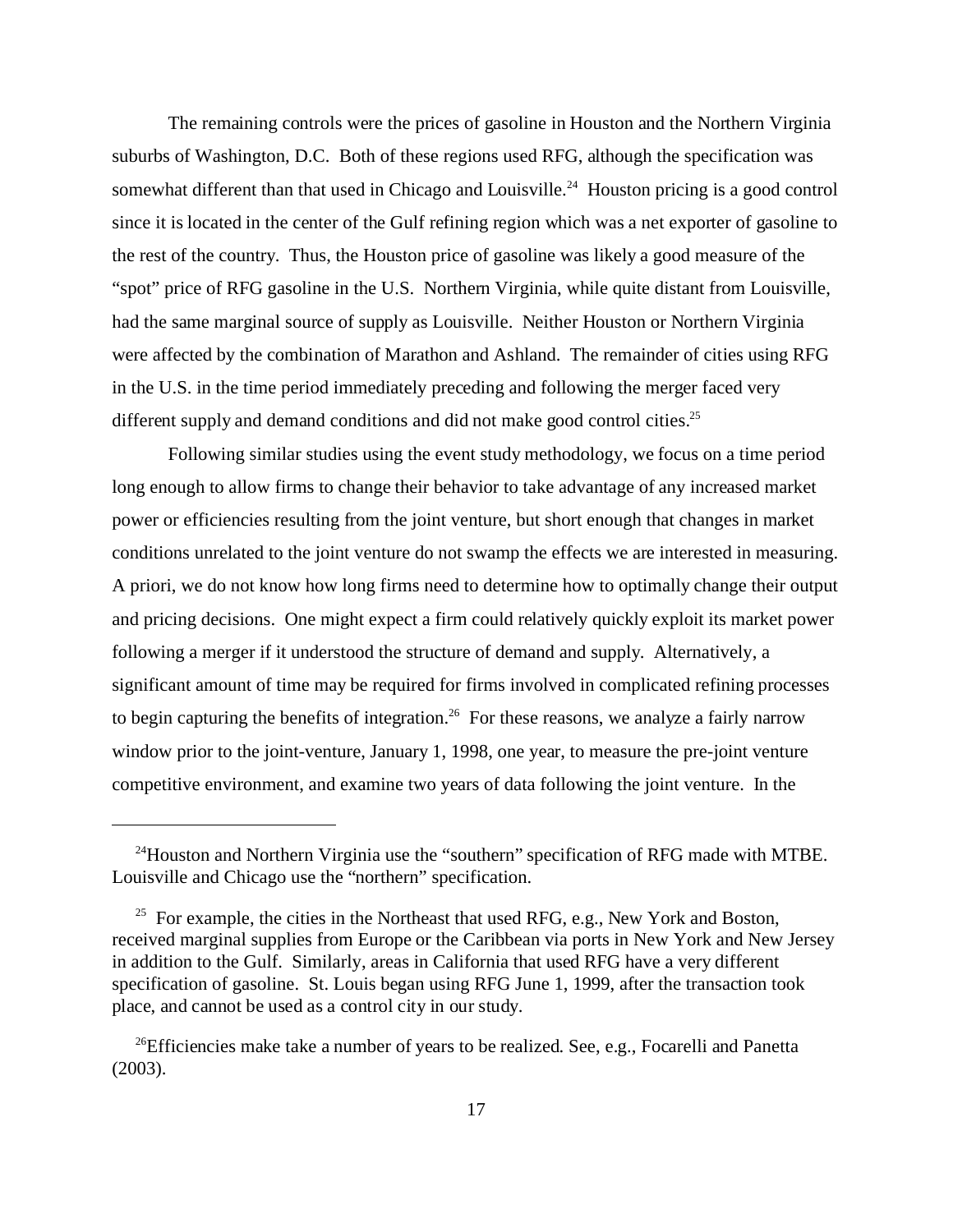empirical analysis, we calculate price effects separately comparing the pre-joint venture state of the world to the year directly following the joint venture (1998) and the second year following the joint venture (1999). The data used in the analysis this covers the time period from January 1<sup>st</sup>, 1997 through December 31, 1999. We do not examine data more than two years after the joint venture because of the major supply shocks affecting the price of gasoline in the Midwest in 2000 and 2001.<sup>27</sup>

Our price data comes from the Oil Price Information Service (OPIS). OPIS collects data on retail and wholesale prices in a large number of markets in the U.S. OPIS's wholesale price data consists of daily refiner-specific price quotes for different grades of gasoline (regular, midgrade, or premium), both branded and unbranded, in roughly 360 markets in the United States.<sup>28</sup> OPIS also sells retail price data. The data are generated from a sample of retail outlets that accept fleet cards.<sup>29</sup> OPIS records the actual transaction price charged at the station on a given day. While the gasoline pricing data from OPIS is among the best available, there are two potentially important issues to recognize when using this data. First, a price is only recorded for a specific station, if a purchase is made at that station; that is, if no one with a fleet card purchases gasoline at a station no price is recorded for that station on that day. In our data *no* single station has a complete time series of prices, and many stations have very few price quotes (e.g., fewer than one a week). For this reason, stations that sell more gasoline are more likely to be sampled on any given day. We cannot, however, determine how the sample scheme OPIS

 $27$  These shocks were the result of unanticipated refinery outages and difficulty in changing gasoline specifications. For this reason, it is difficult to view gasoline pricing in the Midwestern U.S. (including Louisville and Chicago) as being in equilibrium in 2000 and 2001. These problems in the gasoline markets have been well documented. See, e.g., Bulow et al. (2003).

 $28$ These wholesale prices are those paid by independently owned gas stations, either branded (e.g., Exxon or BP) or unbranded (not affiliated with a refiner). The wholesale price of gasoline paid by refiner owned stations is not publicly available.

<sup>&</sup>lt;sup>29</sup>Fleet cards are often used by firms whose employees drive a lot for business purposes, e.g., salesman or insurance claims adjusters. Fleet cards are often used to closely monitor what items employees charge to the firm, e.g., to ensure that an employee only bills fuel and not food when visiting a filling station.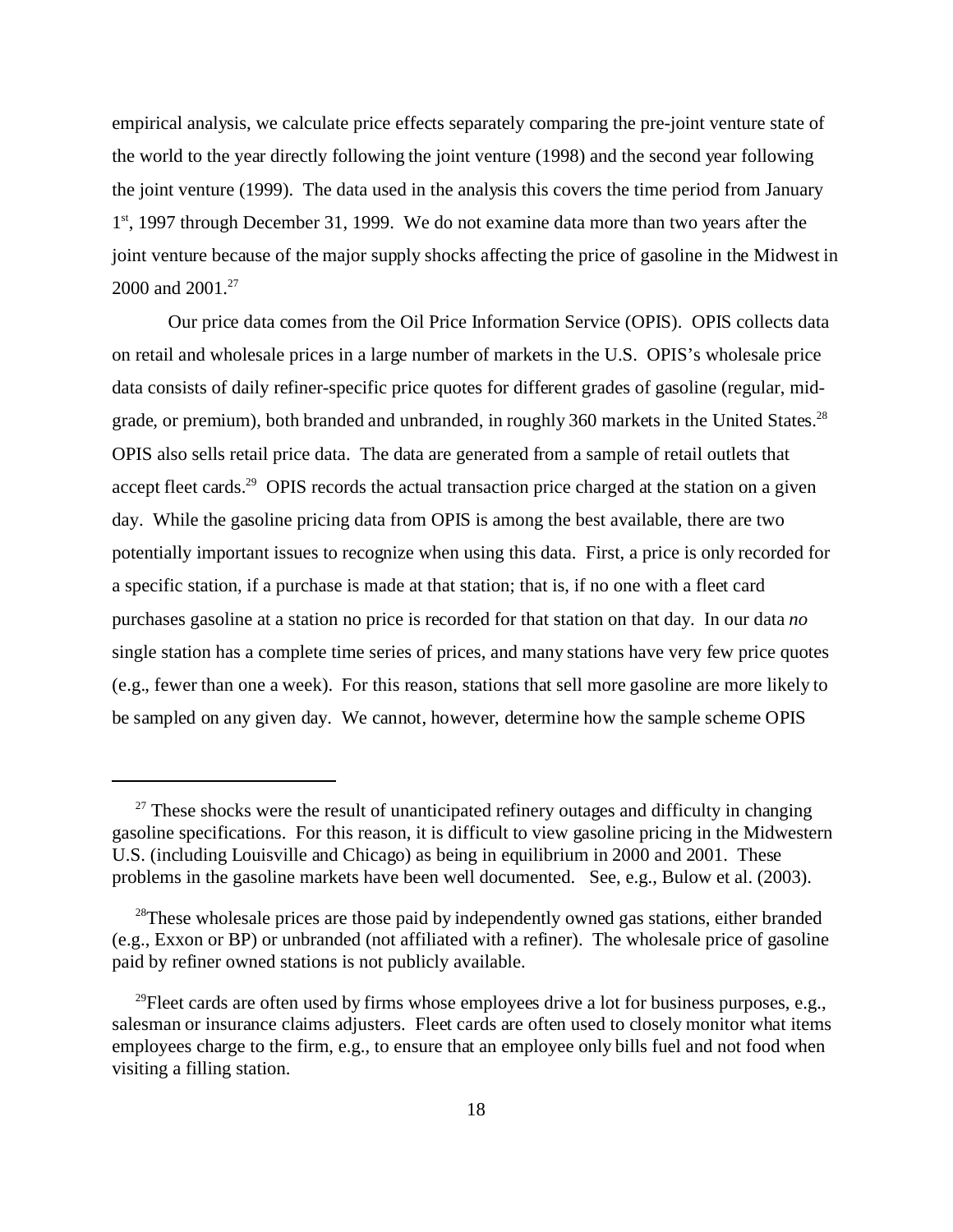uses corresponds to a quantity weighted pricing scheme.<sup>30</sup> Second, branded gasoline stations (which tend to charge higher prices) are more likely to accept fleet cards. Thus, on any given day the average price reported by OPIS is likely higher than the (unobserved) average gasoline price in a market. For the purposes of this study, however, this should not be a problem because we are measuring changes in price levels across markets; that is, as long as the differential between branded and unbranded gasoline does not change as a result of the joint venture, this data should allow us to determine how the prices change following the joint venture.<sup>31</sup>

OPIS sells two types of retail price data (both types are used in this study). The first type of data consists of the daily prices by individual stations. OPIS also creates aggregate measures of prices for each of more than 360 metropolitan areas throughout the U.S. While OPIS reports daily price data, we have chosen to conduct our analysis using data aggregated to the weekly level. The composition of stations reporting price data on any day in the OPIS data changes from day to day. Thus, using daily data, it is not clear if prices in a market change from day to day because the composition of the sample changed (e.g., prices increased because a larger proportion of high priced stations report prices on a given day) or because the price distribution changed. By aggregating prices over a longer time period, changes in the composition of the sample are less of an issue.

For our two key regions, the Louisville and Chicago areas, we used OPIS's daily stationspecific retail price data and OPIS's daily retailer-specific branded and unbranded wholesale prices. We constructed the average weekly retail price by taking the average of all station days reporting in a given week in the city of Louisville (Chicago). We focused on a region narrower than the metropolitan area for two reasons. First, all of our prices are measured before taxes. Taxes often vary by jurisdiction, e.g., taxes are different in the city of Chicago than elsewhere in Cook County, Illinois. By focusing on a specific jurisdiction, we can correctly measure a region's pre-tax price. Second, within the broad metropolitan area, different gasoline stations

<sup>&</sup>lt;sup>30</sup>High frequency quantity data, e.g., daily or weekly, corresponding to gasoline station pricing data are not available.

 $31$ There is no discernable change in the branded/unbranded wholesale gasoline spread following the joint venture (results not shown, available on request from the authors).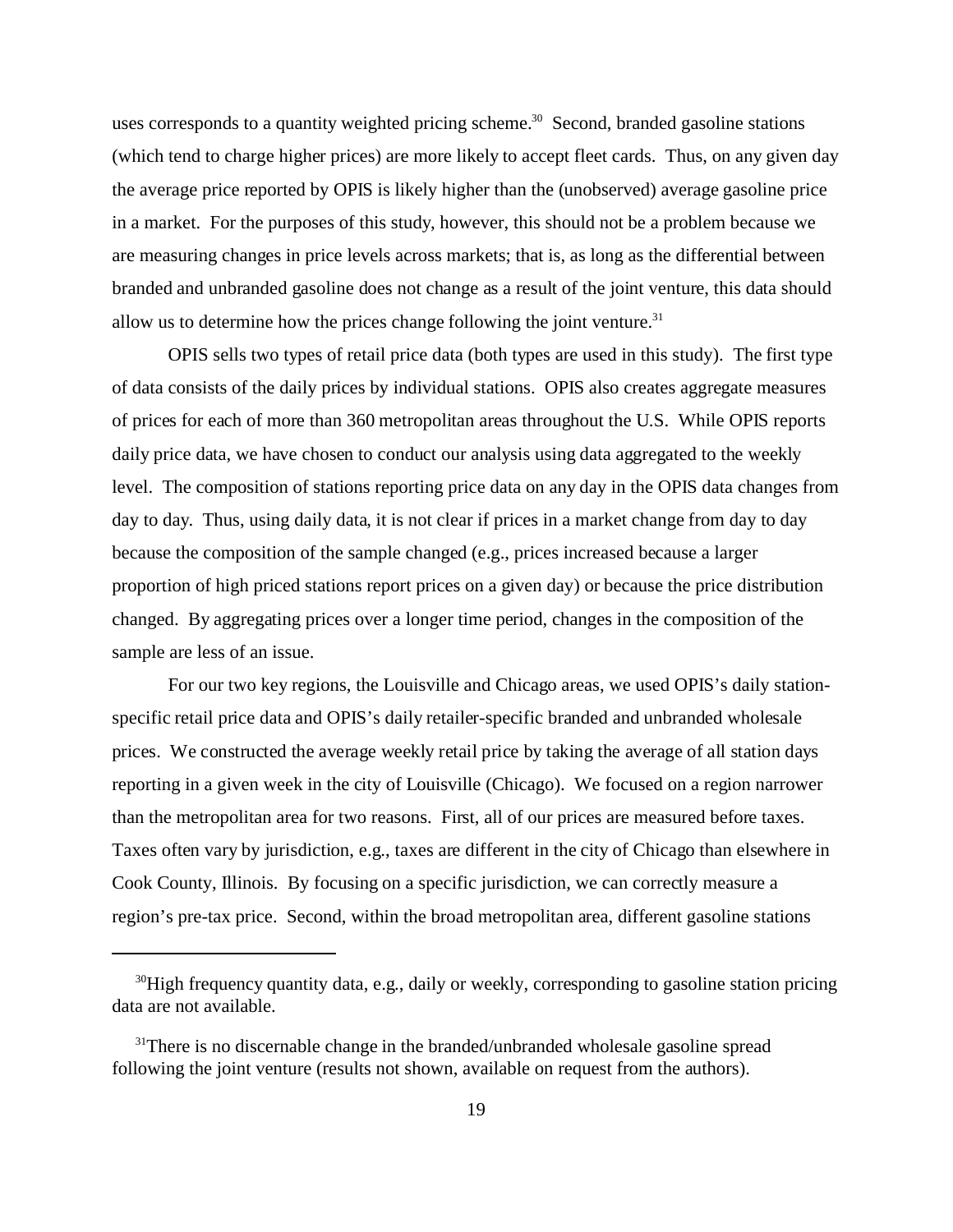may sell different specifications of gasoline (conventional or reformulated), or, alternatively, stations located on the periphery of the metropolitan area may sell RFG in competition with stations selling conventional gasoline. By focusing on stations in a specific city we can ensure that the sample stations face the same regulations and are selling the same type of gasoline. Wholesale (rack) prices are constructed by taking the average price of gasoline across all firms in a given week. Wholesale prices are calculated separately for branded and unbranded gasoline.

The retail and wholesale prices we use for the other control regions, Houston and Northern Virginia, are the aggregate prices sold by OPIS. We construct weekly retail prices by taking the average of the daily OPIS price in a given week. Similarly, the wholesale prices for Houston and Northern Virginia are constructed by taking the weekly average of the daily average branded and unbranded wholesale prices from OPIS.

Because most gasoline sold in the U.S., approximately 80 percent in 2002, is regular octane gasoline, we focus on the pricing of regular gasoline in this study. In checking the robustness of our empirical findings, however, we also examine the price of premium gasoline. Because a small proportion of gasoline sold is either premium or mid-grade, OPIS does not report station specific premium or mid-grade retail gasoline prices. OPIS does, however, construct aggregated daily premium retail gasoline prices. The premium retail gasoline prices analyzed in this study are all constructed by taking the weekly average of OPIS's reported daily prices.

Table 1 presents some descriptive statistics for wholesale and retail gasoline prices for all of the types of RFG examined in the study. The table shows that regular gasoline prices (net of taxes) and retail margins<sup>32</sup> (defined as the difference between retail price and wholesale price) are highest in Chicago. Wholesale regular prices and retail prices are the lowest in Houston, which is consistent with Houston being located in the region that exports gasoline to the rest of the U.S. Interestingly, retail margins on regular gasoline are quite similar in the city of Louisville and the

 $32$ Retail margins are calculated as the difference between the average retail price and the average branded rack price because the OPIS retail price measure systematically overrepresents branded gasoline stations. We do not report margins calculated relative to the unbranded rack price.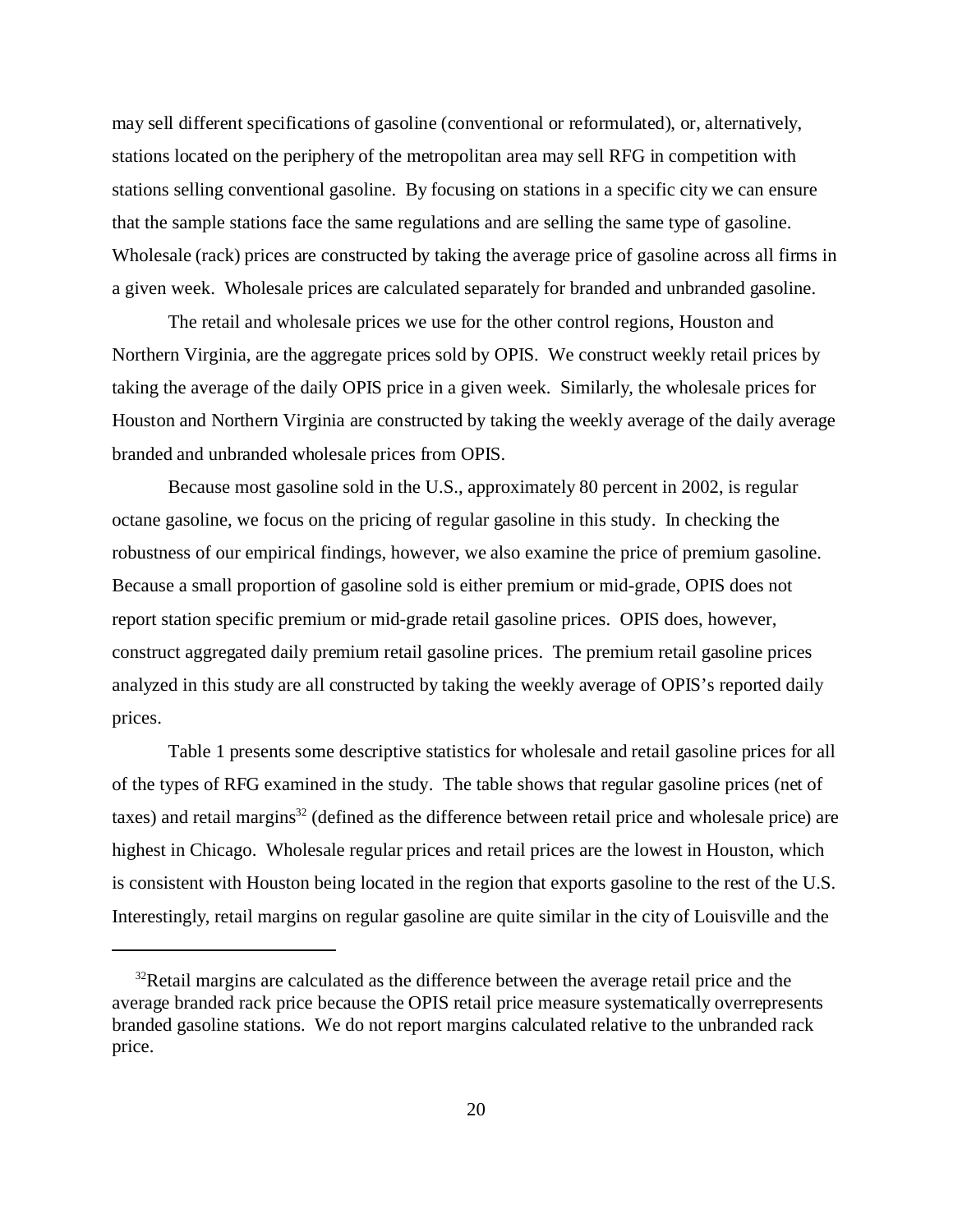Houston and Northern Virginia metropolitan areas (and much lower than Chicago). The means of wholesale prices, retail prices and retail margins are different for premium gasoline. Wholesale prices of premium gasoline are more similar across the four cities than regular gasoline. The relative retail prices of regular and premium gasoline are significantly different for Chicago and Louisville, which is likely a result of sample composition (regular retail prices are the averages for stations in the cities of Chicago and Louisville, while premium prices are the OPIS reported average over the entire Chicago area and Kentucky portion of the Louisville metropolitan areas).

#### V. Empirical Analysis

We begin by presenting a simple graphical description of how wholesale and retail gasoline prices (and the implied retail margin) in Louisville changed following the MAP joint venture. Because gasoline prices are very volatile both over time and often between regions of the country, we need to explicitly control for how the relative price of gasoline changed in Louisville.<sup>33</sup> Figure III presents the difference in the wholesale price for branded gasoline,<sup>34</sup> the average retail price of gasoline,<sup>35</sup> and the retail margin (wholesale price-retail price) between Louisville and Chicago; that is, Figure III graphs the Louisville measure minus the Chicago measure  $(P_{1,t}-P_{Ct})$ . From Figure III we see that gasoline prices and retail margins were almost always higher in Chicago than Louisville. During the 1997-1999 time period, annual average wholesale prices, retail prices, and retail margins were about 1.2, 9.3, and 8.1 cents higher in Chicago than Louisville, respectively. In addition, the figure shows there were systematic seasonal differences in gasoline prices between Chicago and Louisville. Retail prices tended to

 $33$ For example the price of crude oil, the main input cost to making gasoline, went from near 10 dollars a barrel in 1998 to over 25 dollars a barrel in 1999.

<sup>&</sup>lt;sup>34</sup>Because the gasoline stations sampled by OPIS are disproportionately branded, we use branded wholesale prices for our primary analysis. As discussed in more detail in this section, the same qualitative results are found using unbranded prices.

<sup>&</sup>lt;sup>35</sup>Retail prices are calculated as the average over all stations in either the city of Louisville or the city of Chicago for a given week.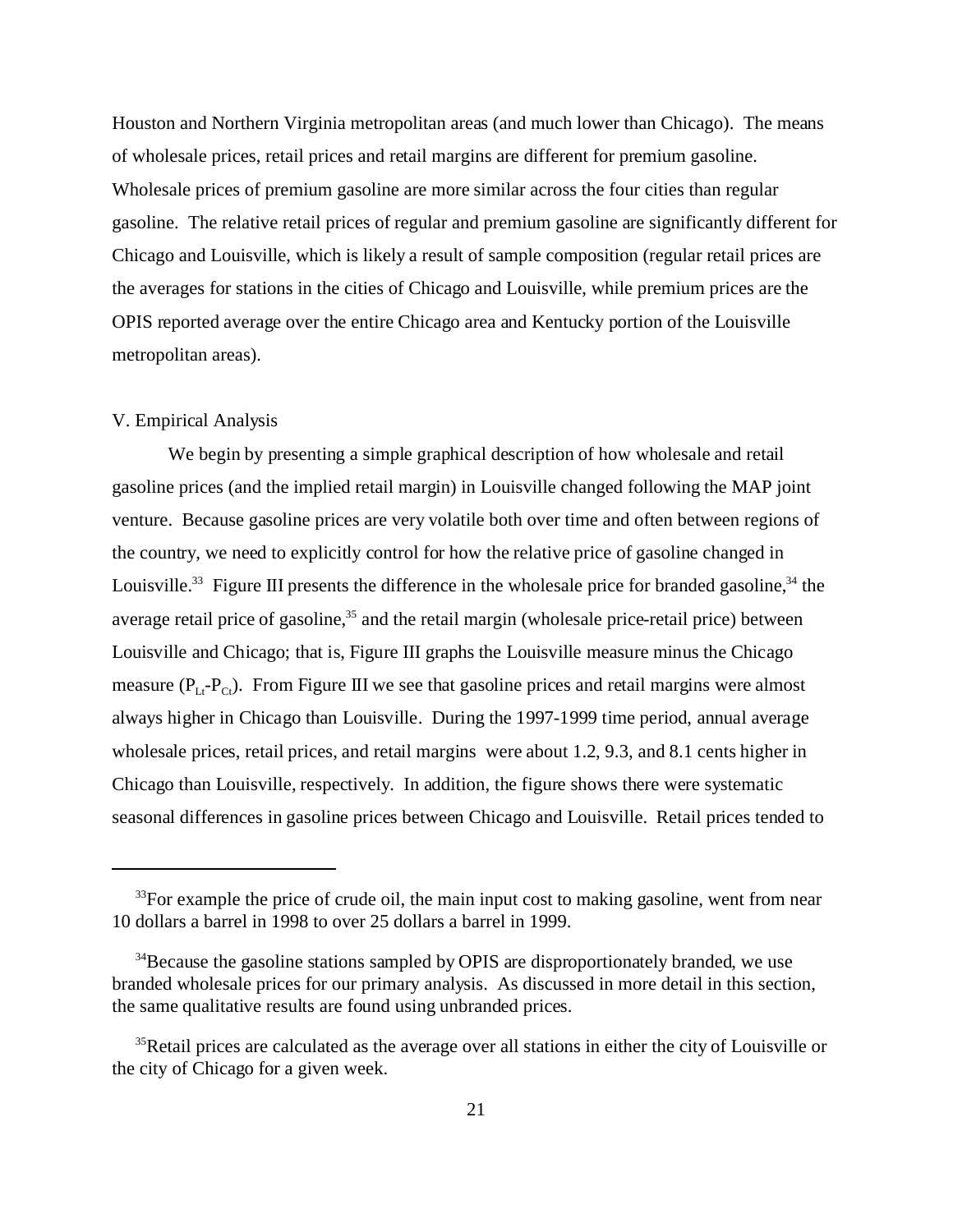be relatively lower in Louisville at the end of the year, and wholesale prices tended to increase at the end of the year.

Following the MAP joint venture (January 1, 1998), there did not appear to be a systematic change in Louisville's retail prices relative to Chicago. Louisville's relative retail price appeared to have decreased in late 1998 and early 1999, but returned to 1997 levels by the end of 1999. In contrast, Louisville's wholesale price increased somewhat in 1998 (relative to 1997) and increased substantially roughly 15 months following the creation of MAP, and appeared to stay at this higher level for the remainder of the time period. These two findings suggest that the relative retail margin earned by gas stations in Louisville decreased substantially following the joint venture (the implied relative margin, (Retail Price<sub>L</sub> - Wholesale Price<sub>L</sub>) -(Retail Price<sub>c</sub> - Wholesale Price<sub>c</sub>) is plotted in Figure III).

To check the robustness of the pattern seen in Figure III, we plotted the wholesale and retail prices of gasoline in Louisville (and retail margins) relative to the three control regions: Chicago, Houston, and Northern Virginia.<sup>36</sup> Figure IV shows the difference between Louisville's branded wholesale gasoline prices and those of Chicago, Houston, and Northern Virginia in 1997, 1998, and 1999. While the average differential between Louisville and Houston, Northern Virginia, and Chicago were clearly different (Chicago has higher prices than Northern Virginia, which has higher prices than Houston), the changes in the differential overtime were very similar. The data clearly show that Louisville's relative wholesale price increased dramatically roughly 15 months after the merger. Figure V (for retail prices) and Figure VI (for retail margins) showed that the pattern for changes in retail prices and retail margins was quite similar when measured relative to Northern Virginia, Houston, or Chicago. Specifically, there did not appear to be any significant change in retail prices, but retail margins fell.

This pattern can be also be seen in the average annual differentials between Louisville and the control cities in Table 2. The mean difference between Louisville's rack price and Chicago's, Houston's , and Northern Virginia's rack priced increased by 5.4, 2.7, and 3.5 cents a gallon, respectively between 1997 and 1999. Similarly, between 1997 and 1999 relative retail

<sup>&</sup>lt;sup>36</sup>Retail and wholesale prices for Northern Virginia and Houston are the OPIS calculated average prices.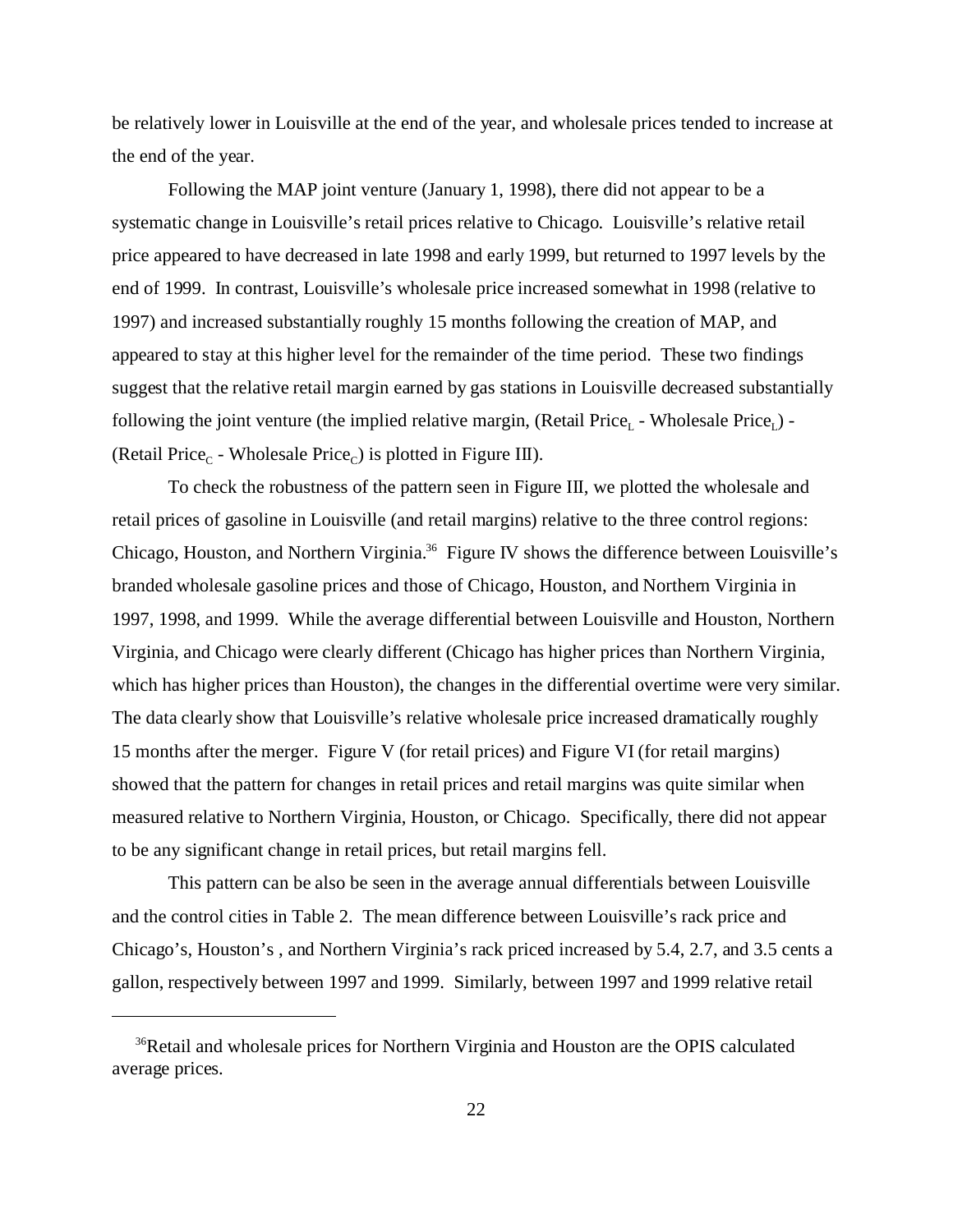margins in Louisville fell by about 5.7, 6.7, and 1.2 cents a gallon relative to Houston, Chicago, and Northern Virginia. In contrast, there is no systematic change in Louisville's relative gasoline prices following the merger.

Our next step is to determine if the empirical pattern seen in the plots (increased wholesale prices and decreased retail margins) is robust to controlling for seasonal effects. We do this using a simple difference-in-difference estimator. We assume that Louisville's retail prices, rack prices, and retail margins at a point in time are explained by expected crude oil prices  $(F<sub>t</sub>)$ ,<sup>37</sup> changes induced by the joint venture (estimated separately for 1998 and 1999), seasonal effects (proxied by month dummies,  $D_{mt}$ ), and time-specific supply and demand shocks ( $\theta$ ) as described by equation (1) below.

(1) 
$$
p_{Lt} = \alpha_0 + \alpha_1 F_t + \alpha_2 I f 1998_t + \alpha_3 I f 1999_t + \sum_{m=1}^{11} \beta_m D_{mt} + \gamma_t + \varepsilon_{Lt}
$$

The prices (margins) in the control cities are explained by a similar relationship described by equation (2) below (the key difference being no systematic change induced by the joint venture).

(2) 
$$
\mathbf{p}_{\text{C}t} = \theta_0 + \theta_1 \mathbf{F}_t + \sum_{m=1}^{H} \lambda_m \mathbf{D}_{mt} + \gamma_t + \varepsilon_{\text{C}t}
$$

We allow for the possibility that the effect of future crude prices could have different effects on retail prices (margins) in different cities  $(\alpha_1 \neq \theta_1)$ , and that there may be systematic differences in seasonal pricing across regions  $(\mathcal{P}_{m} \neq \mathcal{A}_{m})$  .<sup>38</sup> Our key assumption required to identify the price changes caused by the joint venture is that the time-specific supply and demand shocks  $( , )$ are common for Louisville and the control cities.

 $37$ The crude oil futures price used is the New York Mercantile Exchange (NYMEX) contract for crude delivery at Cushing Oklahoma in the next month.

<sup>&</sup>lt;sup>38</sup> There are persistent regional difference in seasonal changes in gasoline prices. For instance, different regions begin burning "summer" blends of gasoline at different times.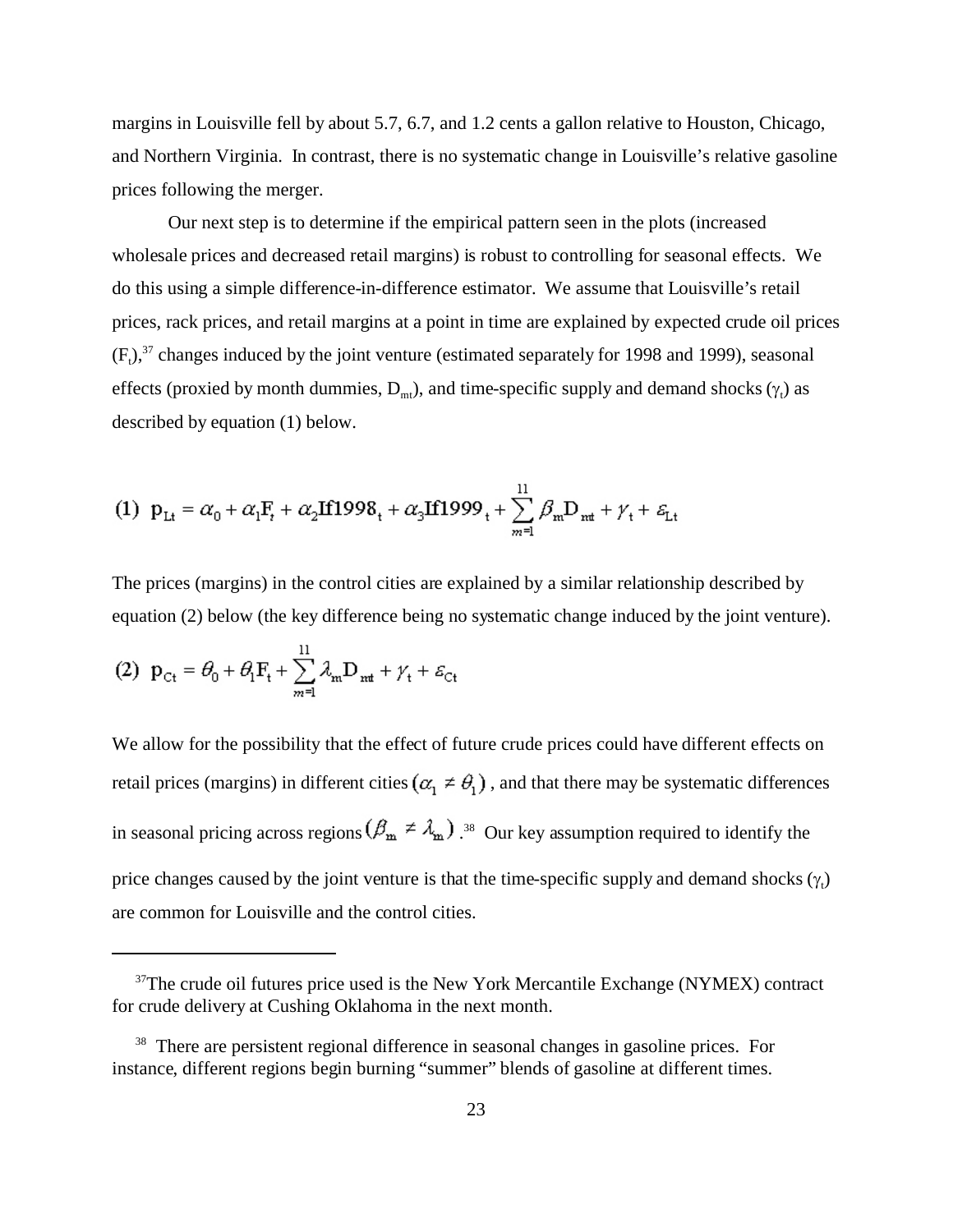To estimate the price effects of the joint-venture we take the difference of equations (1) and (2) and estimate equation (3) below which eliminates the time-specific shocks to price ( $\,$ ,).

(3) 
$$
p_{Lt} - p_{Ct} = (\alpha_0 - \theta_0) + (\alpha_1 - \theta_1)F_t + \alpha_2 H1998_t + \alpha_3 H1999_t + \sum_{m=1}^{11} (\beta_m - \lambda_m)D_{mt} + (\varepsilon_{Lt} - \varepsilon_{Ct})
$$

Because the error term of equation  $(3)$  is autoregressive, we estimate it using an ar(1) correction.<sup>39</sup> The parameter estimates of equation (3) for retail prices, rack prices, and retail margins are presented in Tables 3a, 3b, and 3c, respectively.

 The general pattern of results seen in Figures IV, V, and VI is seen in the estimated price effects for 1998 and 1999. There is no consistent evidence showing a change in relative retail prices in Louisville. Louisville's retail price is essentially unchanged relative to Chicago, down two cents in 1999 relative to Houston, but up two cents relative to Northern Virginia. None of these price changes are statistically significant at conventional levels. In contrast, Louisville's rack prices may have increased slightly in 1998 (between 1.75 and 3.75 cents) and increased substantially in 1999 (between 3.25 and 6.75 cents).<sup> $40, 41$ </sup> There is some difference across control cities in the change in relative retail margins. Relative to Chicago and Houston, retail margins in Louisville appear to have fallen about six cents in 1999. The relative decrease in Houston is much smaller, about 1.7 cents, and is not significant at conventional levels. In addition, a cursory view of the estimated coefficients on the month dummies shows that there are systematic differences in retail and rack prices overtime across cities; that is, the coefficients on the month dummies are both economically and statistically significantly different from zero.

<sup>&</sup>lt;sup>39</sup>We use the Prais-Winsten correction for autocorrelation.

<sup>&</sup>lt;sup>40</sup>The wholesale price increase in 1998 is not, however, robust to changes in the measure of the price of gasoline, see Table 3.

 $41$ The data appear to be stationary in the retail price and retail margin regressions. However, the error terms in the rack price regressions may be non-stationary. The autocorrelation coefficients are very large in these regressions: .98 for Chicago, .90 for Houston, and .86 for Virginia, and the null hypothesis of non-stationarity cannot be rejected for these regressions. Thus, the estimated standard errors must be viewed with caution. However, the pattern seen from these regressions is consistent with the figures and average differences shown in Table 2.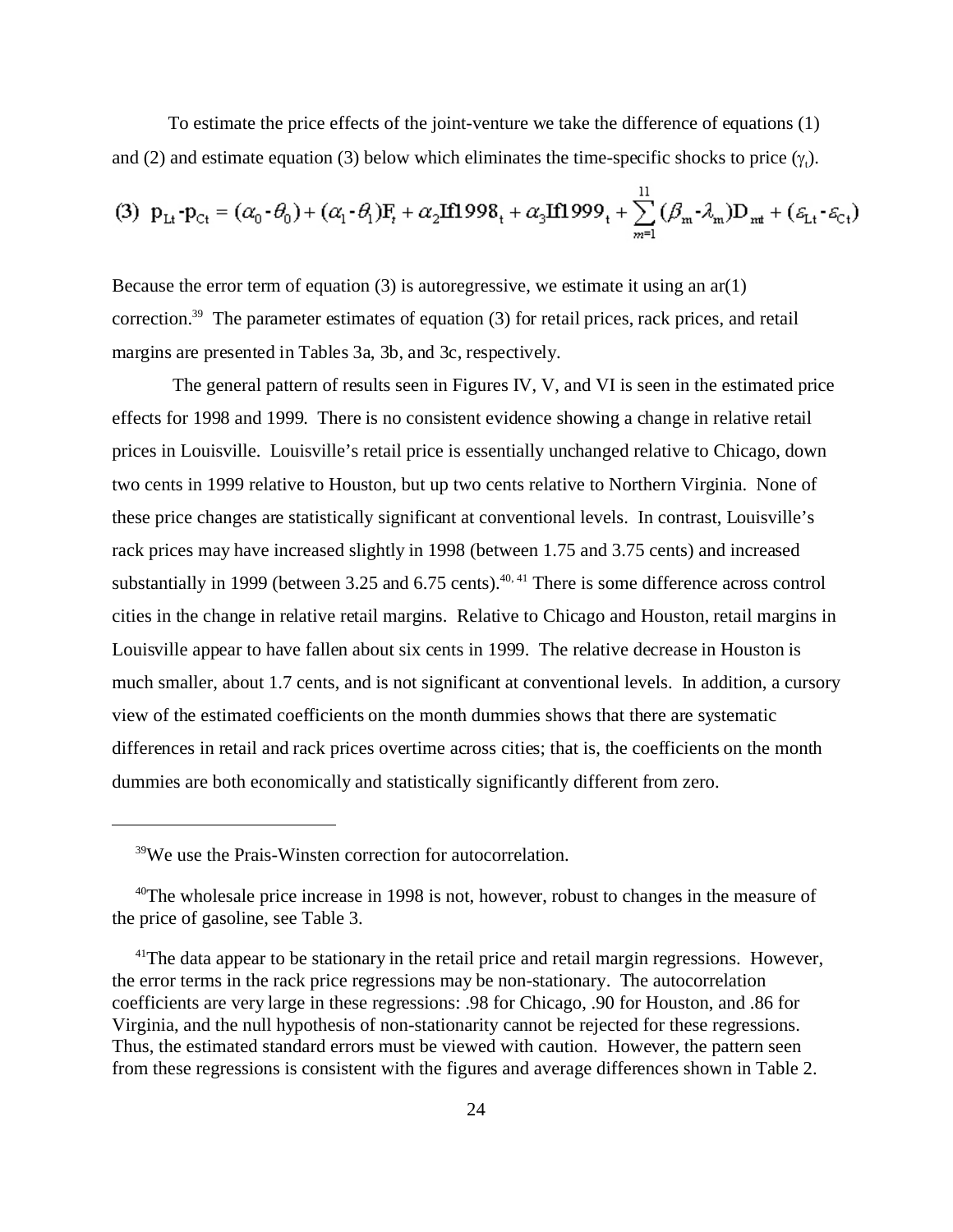To test the robustness of our findings we examined the prices of two alternative types of RFG sold in Louisville and the control cities: unbranded gasoline and premium gasoline. Because the OPIS retail data oversamples branded gasoline, and because it is difficult to define exactly what an unbranded gasoline station is,<sup> $42$ </sup> we conduct our primary analysis of wholesale gasoline pricing using branded gasoline. However, a priori, there may be reason to believe the price effects of the merger could differ for branded and unbranded gasolines sold in the wholesale market. In Louisville the creation of MAP did not affect the number of firms (six) typically posting wholesale prices for branded gasoline (Ashland did not sell branded gasoline in the wholesale market).<sup>43</sup> In contrast, for unbranded gasoline both Marathon and Ashland were important participants, and following the merger only three firms were typically selling unbranded RFG in Louisville.<sup>44</sup> Because branded wholesale gasoline typically sells at a premium of 1-2 cents a gallon relative to unbranded gasoline, following the creation of MAP the differential between branded and unbranded wholesale prices might converge.

There is also a differentiation between grades of gasoline based on the octane level of the gasoline. Most gasoline sold, 80 percent, is regular unleaded, with an octane rating between 85 and 88. Most of the remaining gasoline sold, 14 percent, is premium, with an octane rating of greater than 90.<sup>45</sup> Because there are different price cost margins on premium gasoline, see Barron et al. (2000), the creation of MAP could have different effects in this market segment.

The changes in relative prices appear to be essentially the same for premium gasoline (both branded and unbranded) and unbranded regular gasoline as for the base case of regular

 $42$ For example, in gasoline markets branded gasoline (sold through stations affiliated with major oil companies) typically sells at a premium relative to gasoline sold through unaffiliated stations (e.g., a local convenience stores). However, even within the branded gasolines there are real differences in pricing which make distinctions between branded and unbranded gasoline less meaningful. For example, in California, gasoline sold at ARCO stations often sells at a significant discount below the average price, but ARCO is clearly a "branded" station.

<sup>&</sup>lt;sup>43</sup>The six firms were Amoco, BP, Chevron, Citgo, Marathon, Shell, and Sunoco.

<sup>&</sup>lt;sup>44</sup>The three firms were MAP, BP, and S.R.  $\&$  M. (Sunoco).

<sup>&</sup>lt;sup>45</sup>A small amount of gasoline sold, six percent, is "mid-grade" with an octane rating between 88 and 90, which is a combination of regular and premium gasoline.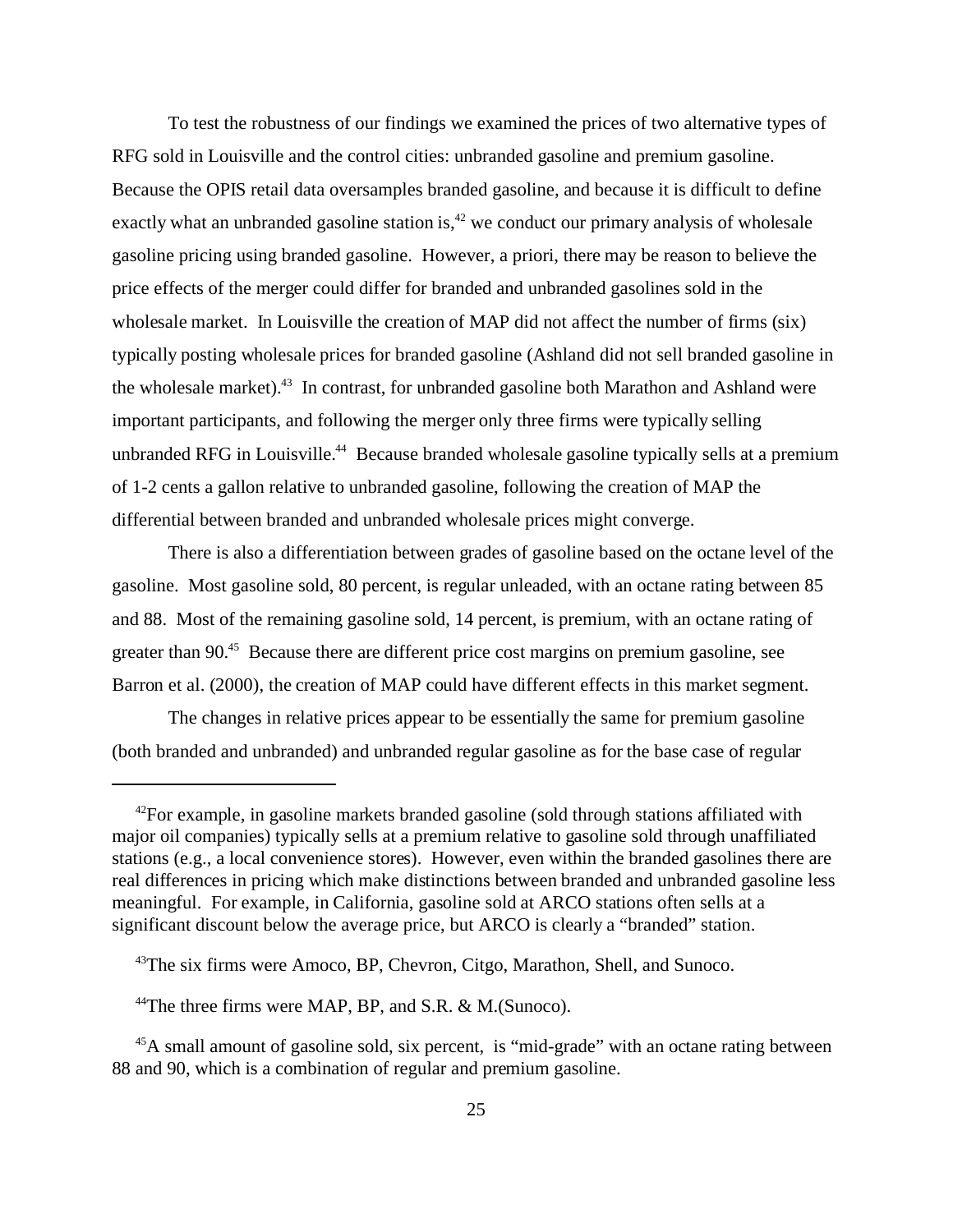branded gasoline. Table 4 presents the estimated year effects from the regression of the Louisville measure on the control city measure, month dummies, and a futures price for oil which also corrects for autocorrelation; that is, the analogue to Tables 3a, 3b, and 3c. For brevity, we only report the coefficients and corresponding t-statistics for the year dummies. <sup>46</sup> The patterns for premium gasoline (both branded and unbranded) and unbranded regular gasoline are the same as in Tables 3a, 3b, and 3c. Rack prices for premium gasoline and unleaded gasoline increased by three to seven cents per gallon in 1999 relative to 1997 (depending on the control city).<sup>47</sup> Retail prices did not exhibit any systematic price change, and retail margins fell by two to seven cents per gallon, depending on the choice of control city.

### VI. Interpreting the Results

The primary goal of this study is to determine if consumer prices increased as a result of the MAP joint venture. Our findings suggest that retail prices did not increase following the joint venture. This finding is robust to the choice of control city (Chicago, Louisville, or Northern Virginia) and grade of gasoline (regular/premium). We did, however, find a significant increase in wholesale (rack) prices which occurred roughly 15 months following the joint venture. This wholesale price increase is seen for both branded and unbranded gasoline and is robust to the grade of gasoline sold and choice of control city. While the wholesale price increase continues to the end of the sample period (through 1999), it is very difficult to determine if the differential disappears in 2000 or 2001.<sup>48</sup> (because of supply shocks affecting the Midwest region in 2000

<sup>46</sup>To facilitate comparison of the results, the estimates from Table 3a, 3b, and 3c are reproduced in Table 5.

<sup>&</sup>lt;sup>47</sup>While the estimated year effect for wholesale gasoline in 1998 (relative to 1997) is positive in all of the estimated specifications of equation 2, the year effect is not statistically significant for unbranded gasoline sold in Houston or Northern Virginia.

<sup>&</sup>lt;sup>48</sup>The U.S. Midwest experienced multiple supply shocks in 2000 and 2001 that caused large movements in gasoline prices both within and between Midwestern cities. In particular, the differences between wholesale prices in Louisville and the control cities changed dramatically and frequently as gasoline markets responded to these supply shocks. For this reason, it is very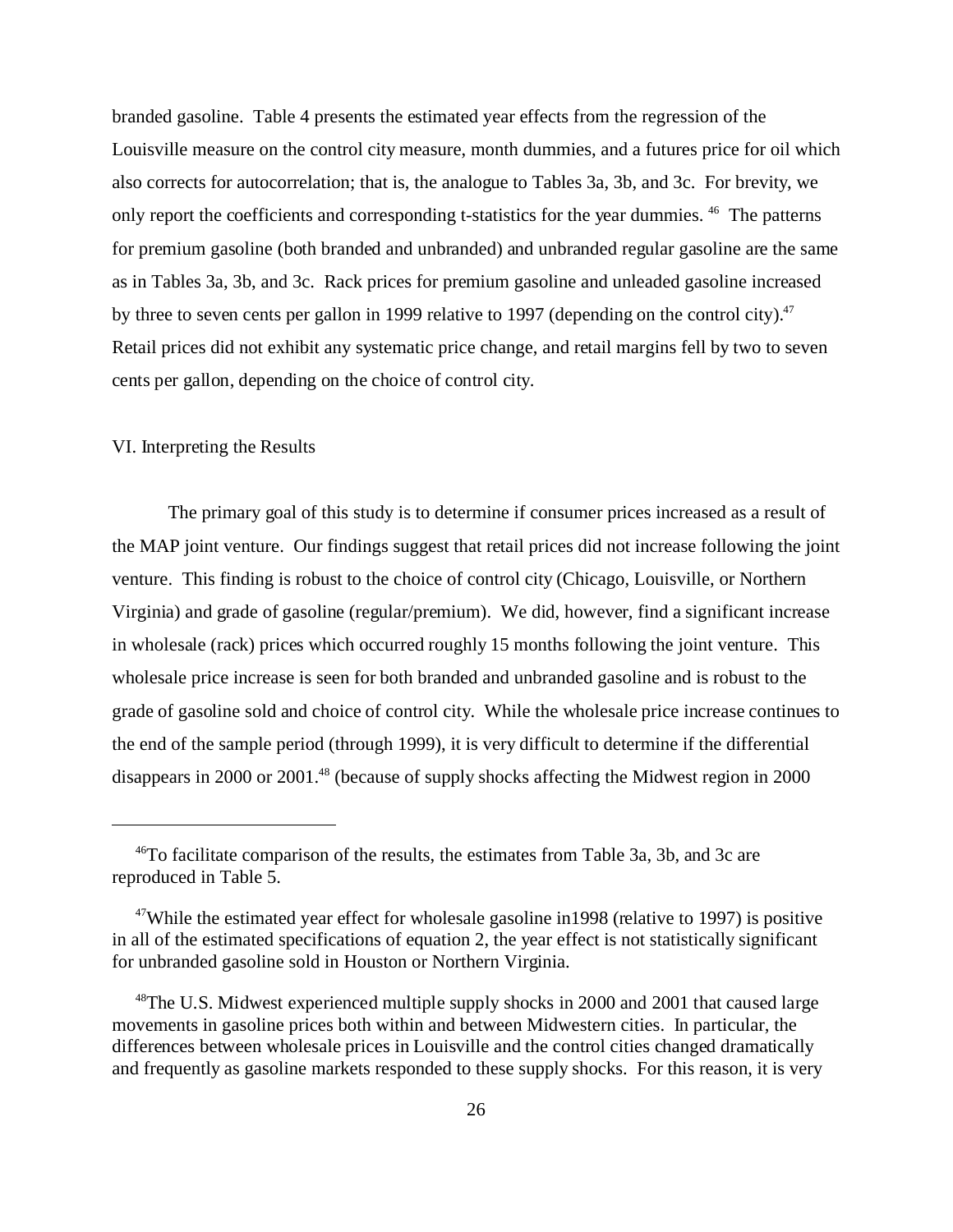and 2001). The primary question is whether the change in wholesale pricing was related to the merger. A secondary question is why was there no overall change in retail pricing given the increase in wholesale prices. This section discusses there two issues.

The increase in relative rack prices in Louisville was not likely the result of the joint venture. Instead, rack prices appear to have increased because of a large increase in demand for the RFG in the Midwest that may not have been completely anticipated by refiners. This increase in demand was caused by St. Louis entering the RFG program.

Specifically, in the summer of 1999, the St. Louis MSA began using RFG. Prior to 1999, the St. Louis area used a low Reid vapor pressure conventional gasoline in an attempt to satisfy air quality requirements without using RFG. In 1998, after failing to meet federal clean air requirements and facing the possibility of losing federal highway funds, the Missouri legislature passed a bill removing the ban on RFG sales in the state and authorized the state to opt into the federal RFG program. The Missouri Governor then sent a letter to the EPA in the Summer of 1998 asking to opt into the RFG program. The EPA issued a proposed rule in September of 1998 and a final rule in February of 1999 which required refiners to supply RFG at wholesale by May 1, 1999 and retail by June 1, 1999. Industry articles suggest that the industry met the May 1 and June 1 deadlines. (Platt's Oilgram News, various issues)

There are a number of reasons to argue that St. Louis's switch to RFG was the source of the Louisville price spike. First, when St. Louis began using RFG, it was consuming essentially the same type of RFG as Louisville.<sup>49</sup> Second, both cities had the same source of marginal supply, gasoline imported from the Gulf area refineries either by barge or pipeline. Third, the increased demand for RFG resulting from St. Louis's entry into the federal reformulated program was substantial. While quantities of gasoline sold are not readily available at the MSA level, the state level data in this case is useful. The average monthly amount of RFG sold in Missouri

difficult to isolate any relatively small(three to five cent per gallon) permanent change in relative gasoline prices during this time period.

<sup>&</sup>lt;sup>49</sup>Most of the gasoline consumed in St. Louis and Louisville was made with MTBE rather than ethanol. In contrast, all of the RFG consumed in Chicago was made with ethanol and produced locally by the Chicago area refiners.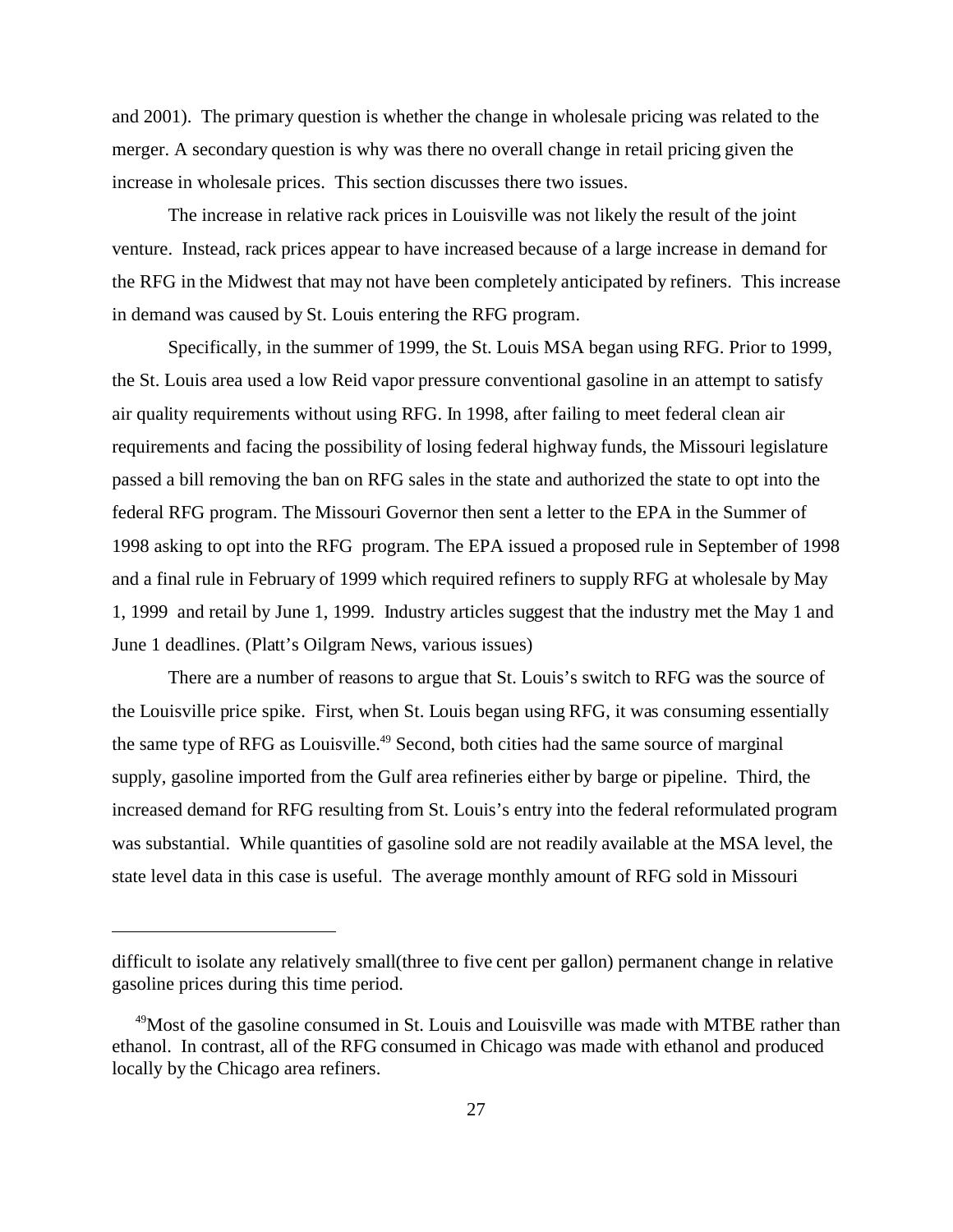(which is only consumed in St. Louis) for 1999 was 1.04 million gallons a day while the average amount of RFG sold in Kentucky (which is only sold in the Louisville area and Kentucky suburbs of Cincinnati) was 1.08 million gallons a day.<sup>50</sup> Thus, Midwest demand for RFG with MTBE essentially doubled in the spring/summer of  $1999$ <sup>51</sup>

The timing of Louisville's relative wholesale price increase for RFG is consistent with St. Louis entering the reformulated program. In order to meet the EPA requirement to have RFG available at wholesale by May 1, 1999, wholesalers in St. Louis would have to begin building inventories of RFG in late March or early April. This is when Louisville's relative RFG prices began to increase. Figure VII shows the difference in the rack prices between Louisville and Chicago for both conventional gasoline and RFG. Not only does this graph show the timing of the change in RFG pricing in April of 1999 but also shows that the relationship between Chicago and Louisville in conventional was unchanged during the three years as mentioned earlier.

In order to double the amount of RFG made with MTBE needed to supply the Midwest, refiners needed to change their output mix to less conventional gasoline (which had been consumed in St. Louis) to RFG. Recent studies, see Bulow et al (2003) and Taylor and Fischer (2003), suggest that modifying refineries to produce new specifications of gasoline is complicated and can lead to unexpected output reductions. For example, a change in the RFG specifications in 2000 substantially reduced local refining capacity in the upper Midwest that increased the price of gasoline in the Chicago/Milwaukee area.

An additional fact consistent with there being a supply shock in Louisville is the change in the difference between the rack and the DTW prices in 1999. In other markets experiencing supply disruptions (the Midwest in 2000, California in 1999 and 2000), stations supplied directly by refiners (DTW stations) experience less of a wholesale price increase than those stations that

<sup>50</sup>Department of Energy, Energy Information Administration, Petroleum Marketing Annual, 1998 and 1998.

 $51$ In addition, the average amount of RFG sold in Louisville in 1999, 1.08 million gallons a day, was over 14 percent higher than in 1998, 947.5 thousand gallons a day. While it is not clear what caused the increased demand in Louisville, it is hard to argue that there was an anticompetitive effect from this merger with an increase in sales of 14 percent.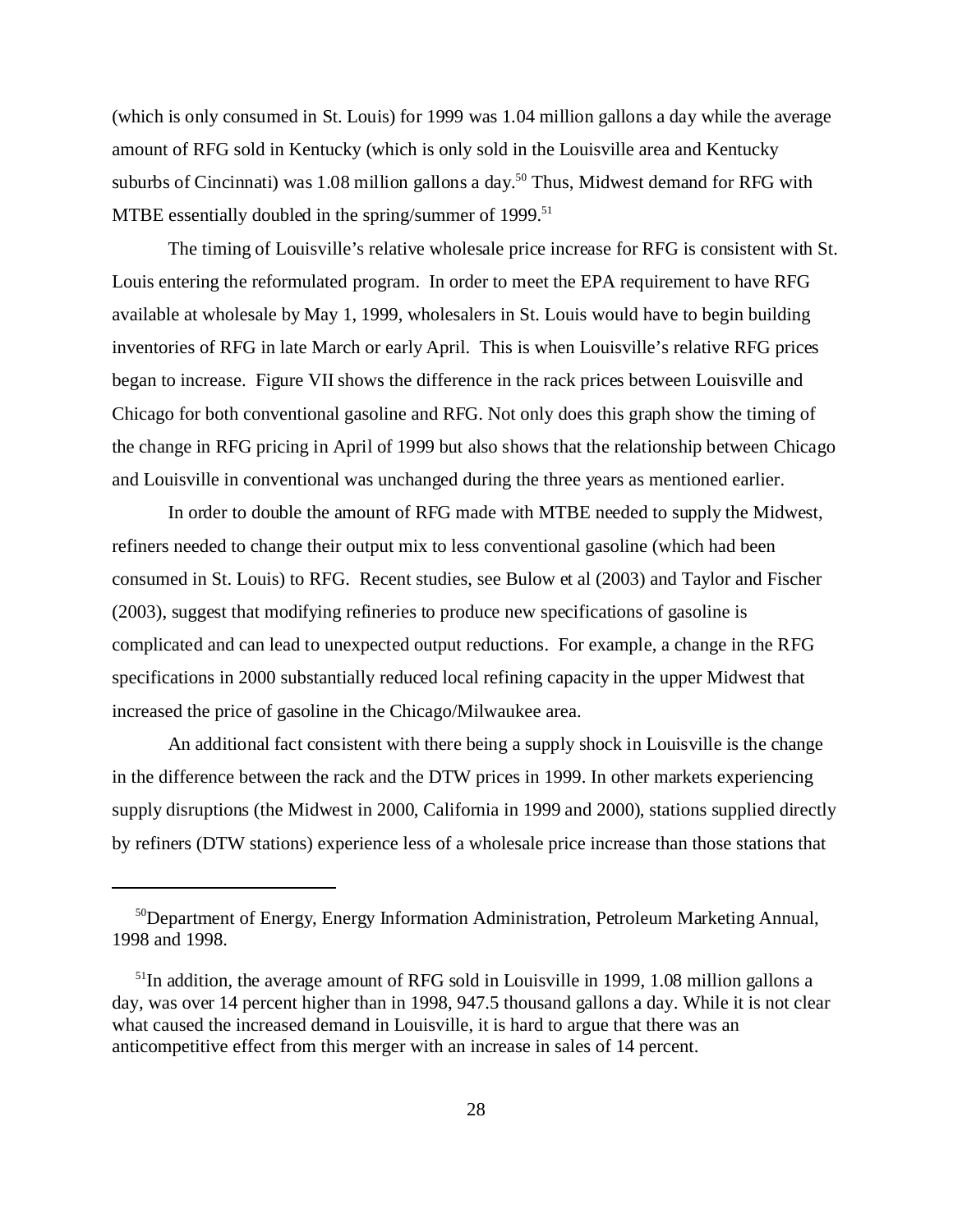purchase their gasoline in at the rack.<sup>52</sup> Normally the rack price is less than the DTW price because the rack price does not include delivery or additional services.

The pricing pattern in Louisville in mid to late 1999 is similar to that observed in other regions experiencing supply disruptions. A comparison of the rack and DTW prices for RFG gasoline in Kentucky shows that there was a change in relative prices in 1999. The difference between the DTW price and the rack price in Kentucky, shown in Figure VIII, averaged 4-5 cents per gallon in 1997 and 1998. In 1999 the difference between DTW and rack prices was historically low and was *negative* for a few months. This drop in the DTW-to-rack spread coincides with the increase in rack prices which began in April 1999.

The change in relative prices between the rack and the DTW prices for reformulated gasoline at wholesale also suggests an explanation for the lack of pass through between wholesale and retail prices. The rack price represents the wholesale price for a portion of the stations in a market that are supplied from the rack. The remainder of the stations are either lessee dealers which pay the DTW price or the company owned and operated stations which pay an internal transfer price. Our findings shows that the rack supplied stations experienced a relative wholesale price increase for RFG of 3-5 cents per gallon. In contrast, the differential between rack and DTW prices decreased by 3-5 cents per gallon (DTW became relatively less expensive). These two facts imply that DTW stations experienced virtually *no change* in relative wholesale price. DTW stations make up a significant proportion of the stations in Louisville. According to the New Image Marketing survey(s) of the gasoline stations in Louisville, 22 percent of the stations are direct supplied (either DTW or company operated) by a count of the number of stations. When weighted by the estimated number of gallons sold the direct supplied stations represent 30 percent of the stations in Louisville. Thus, rack supplied stations were competing with DTW and company owned stations (accounting for 30% of sales) that did not experience an increase in relative wholesale prices. This certainly inhibited the ability of racksupplied stations to pass through their increased wholesale prices. Estimating a model of the average weekly price of gasoline by station on ownership type, described in the appendix, shows

 $52$ Department of Energy, Energy Information Administration, Petroleum Marketing Annual, 1999 and 2000.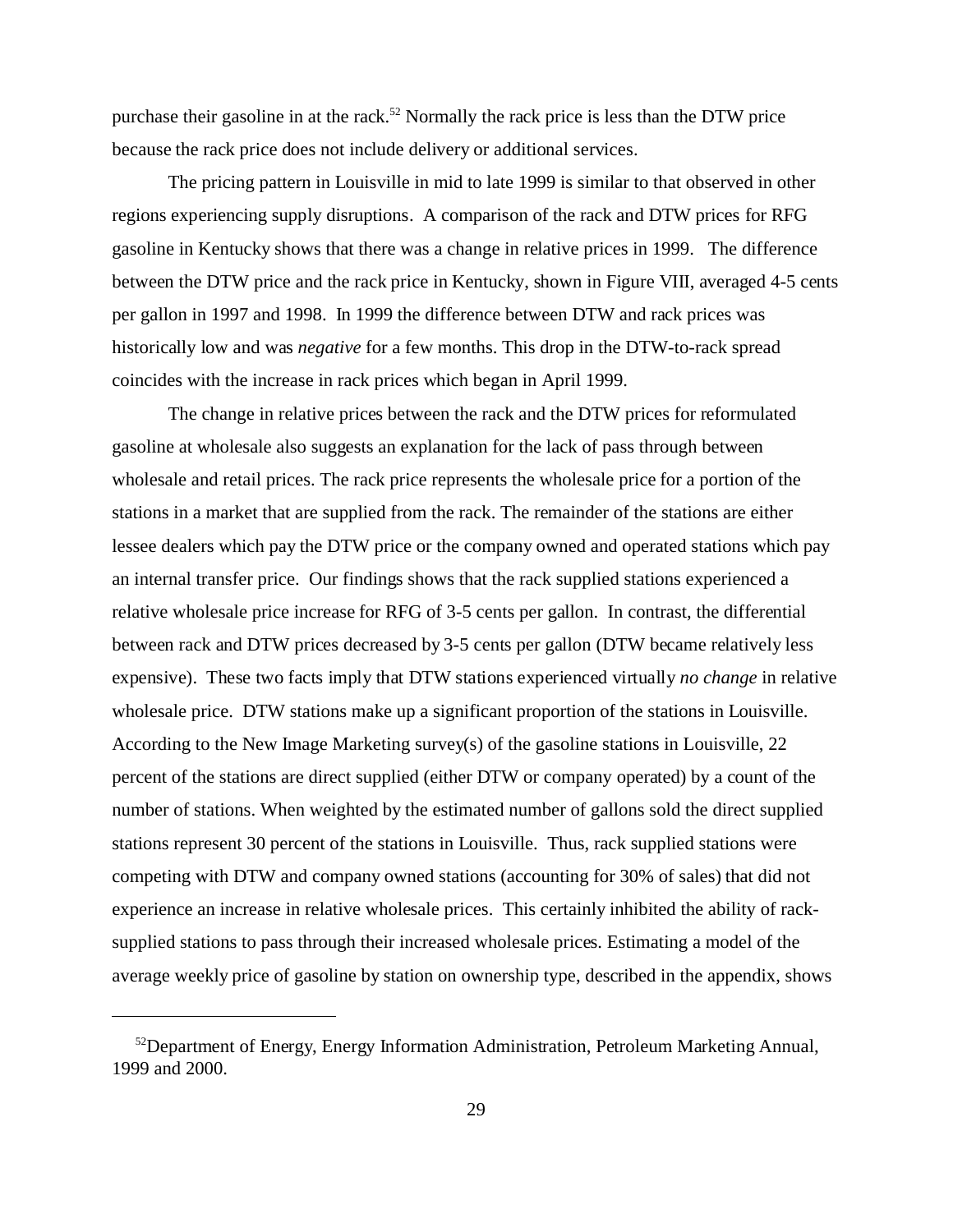that the price of gasoline at rack supplied stations increased from 1998 to 1999 relative to the direct supplied stations by about 0.5 cents per gallon.

Additionally, as shown in Figure II, the reformulated area in Louisville is not particularly large, a little over 20 by 20 miles, and is surrounded on all sides by stations selling conventional gasoline. Thus stations paying the rack price for gasoline are competing with direct served stations, which also did not experience the relative wholesale price increase, and are also competing with stations across the Indiana border and further out in Kentucky that sell conventional gasoline, which did not experience a relative price increase. Apparently these factors kept stations supplied by the rack in Louisville from passing through enough of the price increase to affect average retail prices.

#### VII. Conclusions

This study uses retail gasoline prices and wholesale (rack) gasoline prices for Louisville and a number of control cities to examine the price effects of the Marathon-Ashland joint venture. We find no effect of this transaction on the retail price of RFG or conventional gasoline in Louisville. Wholesale (rack) RFG prices increased significantly 15 months after the transaction. This increase coincided with a major industry event which affected the Midwestern gasoline area, the introduction of RFG in St. Louis. The available evidence suggests that St. Louis's decision to switch to RFG may have resulted in the increase in Louisville's rack price for RFG. In particular, the demand in the Midwest for RFG made with MTBE (the RFG used in St. Louis and Louisville but not Chicago) nearly doubled with St. Louis's entry into the RFG program. Further, the inversion in rack and DTW wholesale prices for RFG is consistent what has been observed in other markets that have experienced supply shocks.

The results of the this study reveal the importance of examining both retail and wholesale pricing in measuring the competitive effects of mergers. Had we analyzed rack prices without examining retail pricing, we would have concluded that the transaction led to higher prices. Further, the observation that the rack price increased and did not seem to be passed through by retailers caused us to do additional research into what shocks would have affected rack but not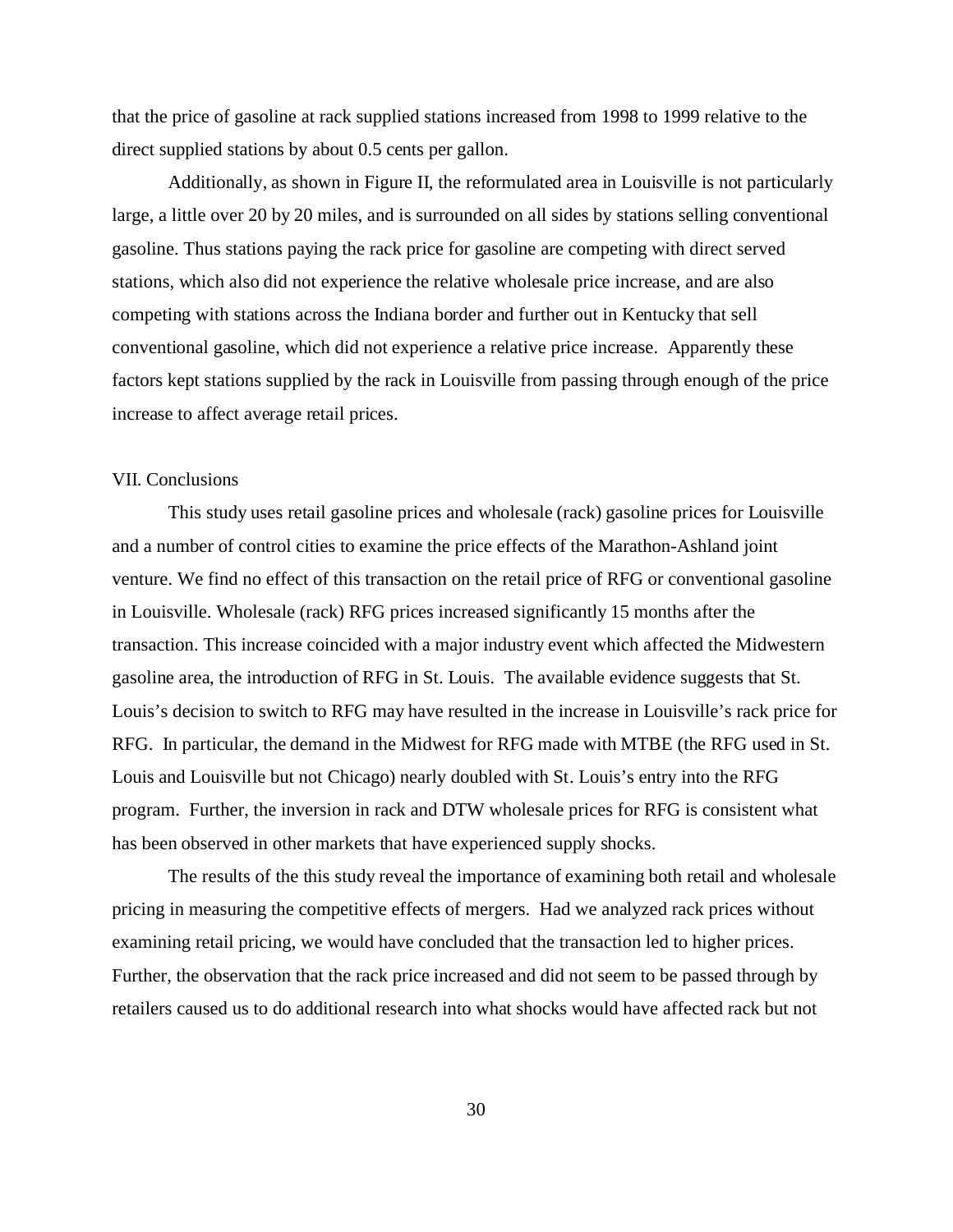retail prices.<sup>53</sup> Our results suggest that researchers should be very careful in using rack prices as a measure of the wholesale price of gasoline, particularly in markets experiencing supply shocks, e.g., the Midwest or California. The wholesale price that different types of gasoline retailers (e.g., DTW or rack-supplied) pay may vary significantly during a supply shock.

The results of this study suggest that this merger in a moderately/highly concentrated market did not raise consumer prices. Given the large changes in market structure in petroleum markets, additional research into the competitive effects of mergers would be beneficial. Because of the idosyncratic nature of oil markets, e.g. different sources of marginal supply, different fuel specifications, etc., the results of any one study need to be qualified. Only when a sufficient number of merger retrospectives are complete will it be possible to generalize the results to inform antitrust policy.

<sup>53</sup>To our knowledge, no article in the trade press noted a relative increase in Louisville's rack price, and no article described how St. Louis's entry into the RFG program might affect gasoline pricing in the Midwest.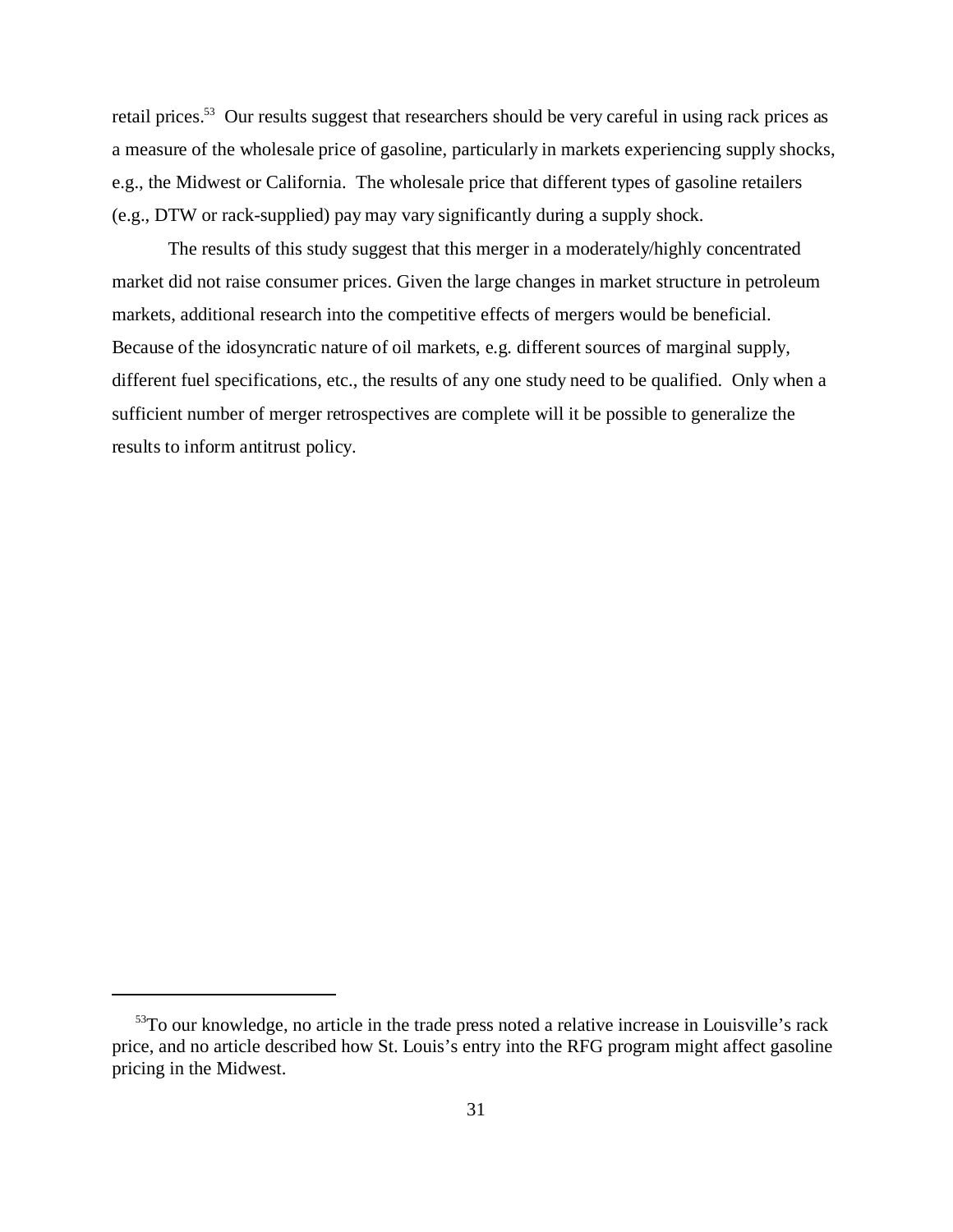### Bibliography

Barron J. and J. Umbeck, "The Effects of Different Contractual Arrangements: The Case of Retail Gasoline Markets," *Journal of Law and Economics*, 27(2), October 1984, pp. 313-328.

Barron, J., B. Taylor, and J. Umbeck, "A Theory of Quality-Related Differences in Retail Margins: Why There is a "Premium on Premium Gasoline," *Economic Inquiry*, 38(4), October 2000, pp. 550-569.

Barton, D.M., and R. Sherman,"The Price and Profit Effects of Horizontal Merger: A Case Study", *Journal of Industrial Economics*, 33(2), December 1984, pp. 165-77.

Blass A., and D. Carlton, "The Choice of Organizational Form in Gasoline Retailing and the Cost of Laws That Limit That Choice," *Journal of Law and Economics*, 44(2), Oct. 2001, pp. 511-24.

Borenstein, S. and Shepard, A., "Dynamic Pricing in Retail Gasoline Markets," *The RAND Journal of Economics*, 27(3), Autumn 1996, pp. 429-451.

Bulow, J. , J. Fischer, J. Creswell, C. Taylor, "U.S. Midwest Gasoline Pricing and the Spring 2000 Price Spike," *Energy Journal*, 24(3), 2003, pp. 121-49

Chouinard H. And J. Perloff, "Gasoline Price Differences: Taxes, Pollution Regulations, Mergers, Market Power, and Market Conditions," August 2001.

Evans, W., L. Froeb, and G. Werden, "Endogeneity in the Concentration–Price Relationship: Causes, Consequences, and Cures," *Journal of Industrial Economics,* 41, 1993, pp. 431-438

Froeb, L., S. Tschantz, and G. Werden, "Vertical Restraints and the Effects of Upstream Horizontal Mergers," Owen Graduate School of Management Working Paper, March 27, 2002.

Focarelli D. and F. Panetta, "Are Mergers Beneficial to Consumers? Evidence from the Market for Bank Deposits," *American Economic Review*, 93(4), September 2003, pp. 1152-1172.

Hastings, J. "Vertical Relationships and Competition in Retail Gasoline Markets: Empirical Evidence from Contract Changes in Southern California," *American Economic Review*, 94(1), March 2004, pp. 317-328.

Hastings J. and R. Gilbert, "Market Power, Vertical Integration and the Wholesale Price of Gasoline," 2002, working paper.

Kim,E.H, and V. Singal,"Mergers and Market Power: Evidence from the Airline Industry," *American Economic Review*, 83(3), June 1993, pp. 549-69.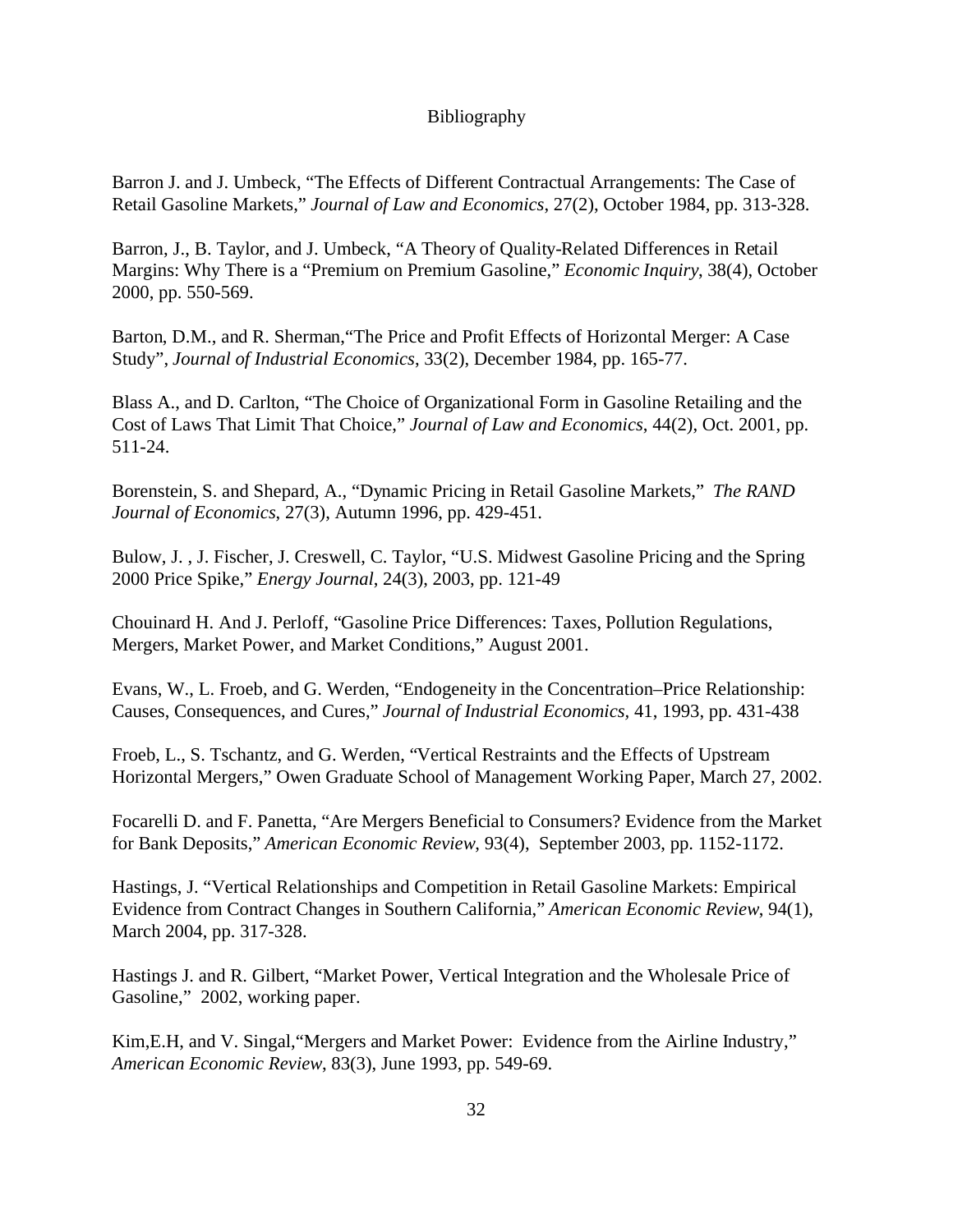Manusazak, M, "The Impact of Upstream Mergers on Retail Gasoline Markets," September 2002, working paper.

Pautler, P., "Evidence on Mergers and Acquisitions," *Antitrust Bulletin*, 48(1), Spring 2003, pp. 119-221.

Ordover, J, G. Saloner, S. Salop, "Equilibrium Vertical Foreclosure," *American Economic Review*, 80(1), March 1990, pp. 127-142.

Schumann, L., J. Reitzes, and R. Rogers, "In the Matter of Weyerhaeuser Company: The Use of a Hold-Separate Order in a Merger with Horizontal and Vertical Effects," *Journal of Regulatory Economics*, 11(3), May 1997, pp. 271-89.

Schumann, L., R. Rogers, and J. Reitzes, *Case Studies of The Price Effects of Horizontal Mergers*, Federal Trade Commission, April 1992.

Shepard, A., "Contractual Form, Retail Price and Asset Characteristics," *Rand Journal of Economics*, 24, Spring 1993 pp. 58-77

Taylor, C. and J. Fischer, "A Review of West Coast Gasoline Pricing and the Impact of Regulations," *International Journal of the Economics of Business*, 10(2), July 2003, pp. 225-243.

U. S. Government Accounting Office, "Energy Prices: Gasoline Price Increases in Early 1985 Interrupted Previous Trend," September 1986.

Vita, M. and S. Sacher, "The Competitive Effects of Not-for-Profit Hospital Mergers: A Case Study," *Journal of Industrial Economics,* 49(1), March 2001, pp. 63-84.

Vita, M., "Regulatory Restrictions on Vertical Integration and Control: The Competitive Impact of Gasoline Divorcement Policies," *Journal of Regulatory Economics*, 18(3), November 2000, pp. 217-33.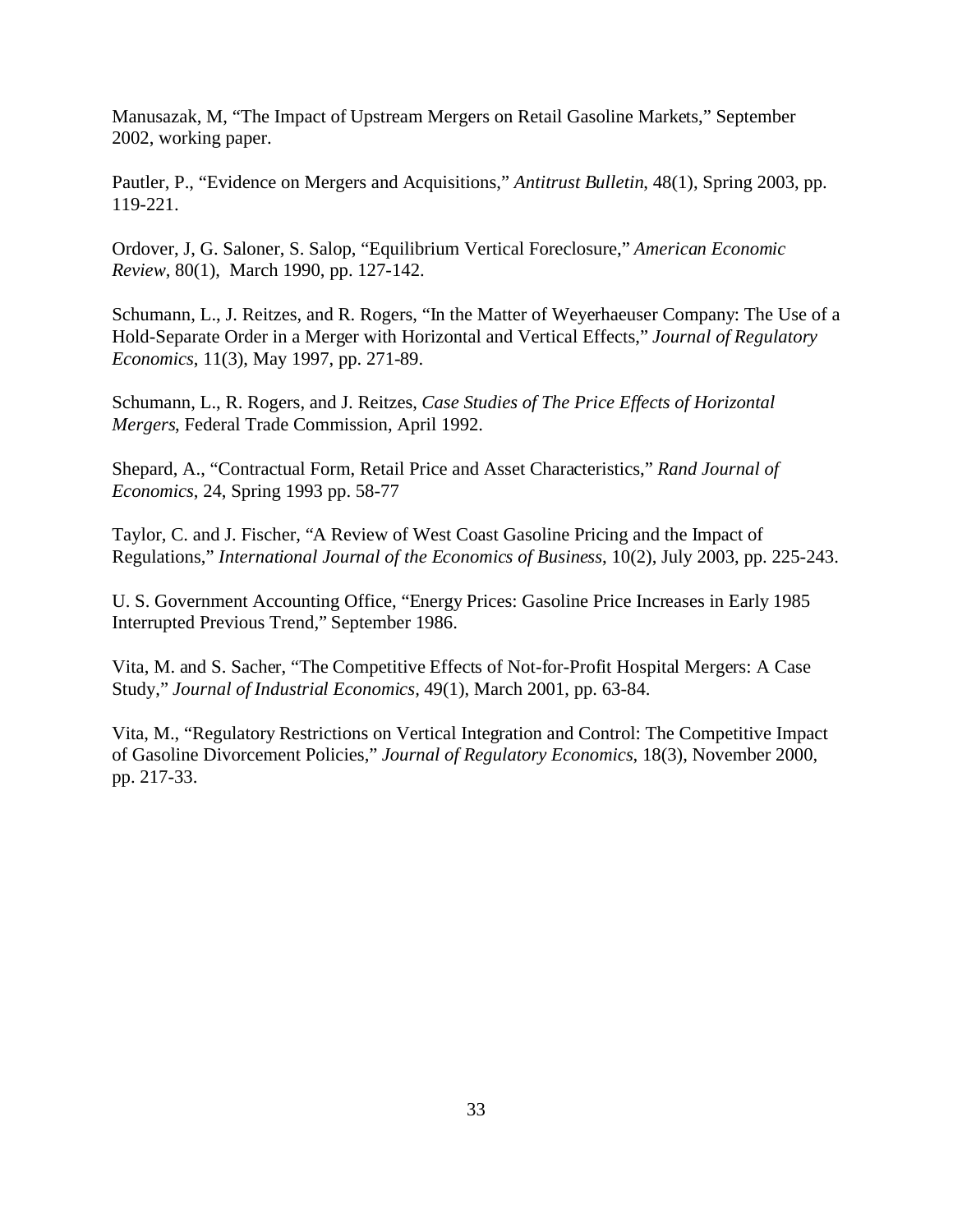#### Appendix - The Impact on Retail Prices of a Rack Price Increase

In this section of the paper we provide some explanation for why the relative rack price increase Louisville experienced in mid-to-late 1999 did not manifest itself in a significant increase in retail price. As described in the industry background section, different gas stations face different wholesale prices depending on their source of supply. In particular, aggregate gasoline pricing data from EIA suggests that during the period in which Louisville experienced a relative increase in rack prices direct supplied stations *did not* experience a price increase (see Figure VIII). Thus, rack supplied stations were forced to compete with direct supplied stations that did not have the relative wholesale price increase. Further, direct supplied stations make up a significant fraction of gasoline stations in Louisville, roughly one third. If the direct supplied stations were located close to rack supplied stations and sold similar qualities of gasoline (brands consumers view as similar), then rack supplied stations may have found it difficult to pass much of their relative price increase through to consumers. However, because there is some differentiation among gas stations (either from location or brand) there would like be some change in the relative retail prices. We will examine if, on average, rack-supplied stations retail prices increased relative to direct supplied stations retail prices during the wholesale price spike, 1999.

In order to measure the effect of being rack supplied or direct supplied on retail price it is important to control for station specific characteristics such as locational rents. For example, if more densely populated areas are more likely to have more company operated stations and these are directly supplied then on average directly supplied stations will have higher prices. For this reason we include station-specific fixed effects in our analysis of gas stations retail prices.

 In our empirical analysis we use data from the New Image Marketing gasoline station surveys, 1996, 1997 and 1999, to determine which gasoline stations were supplied via the rack or were directly supplied by refiners. We test to determine if the relative price of gasoline at stations supplied from the rack increased relative to direct supplied stations using a two part estimation procedure. First we estimate a retail price as a function of the rack price (the wholesale price to roughly two-thirds of gasoline stations), week dummies (to control for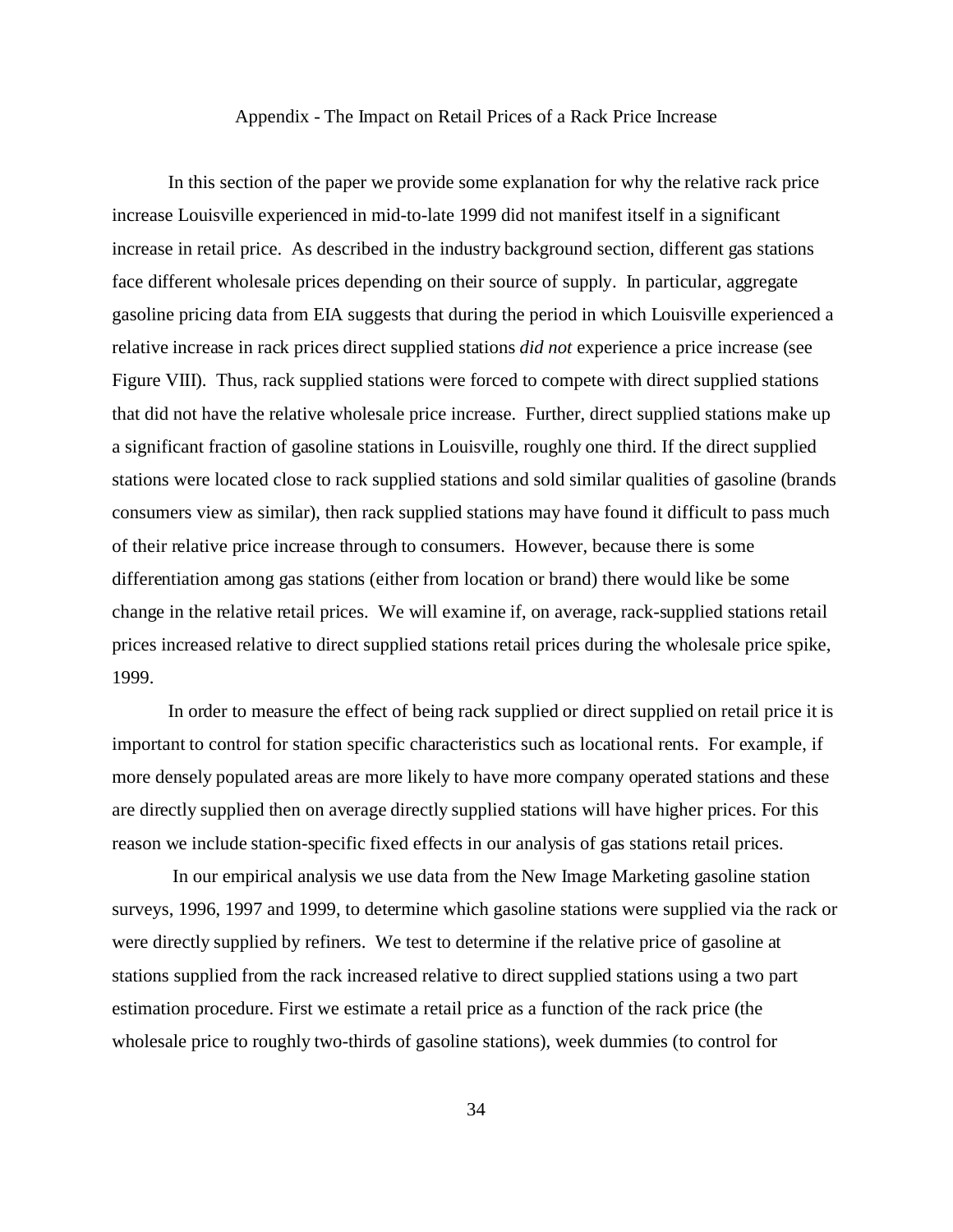seasonality) and station specific fixed effects (see equation 1 below). Second, we examine the average residuals in 1998 and 1999 separately for direct and rack supplied stations to determine if relative prices changed for direct supplied and rack supplied stations.

## (1) Retail Price. =  $B_1$ Rack Price. +  $B_2$ Weekl  $x + ... + B_n$ Week5l $x + \alpha_i + \varepsilon_n$

The retail prices used in the regression were the price charged by a given station on a given day (all observed days are weekdays). The rack price was the average branded rack price observed on that day in Louisville. There were 368 gasoline stations in the sample, 81 were rack supplied.

The explanatory variables in equation 1explain 82 percent of the variation in the retail prices. Figure A-1 shows the average residuals for the direct supplied and the rack supplied stations. The figure shows that the residuals of rack supplied stations increased relative to direct supplied stations during the relative spike in Louisville rack prices.

A comparison of the mean residuals by source of station supply (see Table A1 below), shows that the relative price of rack-supplied stations increased by approximately 0.6 cents per gallon in 1999 relative to 1998.

|            | Year -1998 | Year - 1999 |
|------------|------------|-------------|
| Rack       | $-0.32$    | 0.38        |
|            | (0.02)     | (0.02)      |
| Direct     | $-0.09$    | 0.04        |
|            | (0.01)     | (0.01)      |
| Difference | $-0.23*$   | $0.34*$     |
|            | (0.02)     | (0.02)      |

Table A1 - Average Residuals by Year and Supply Type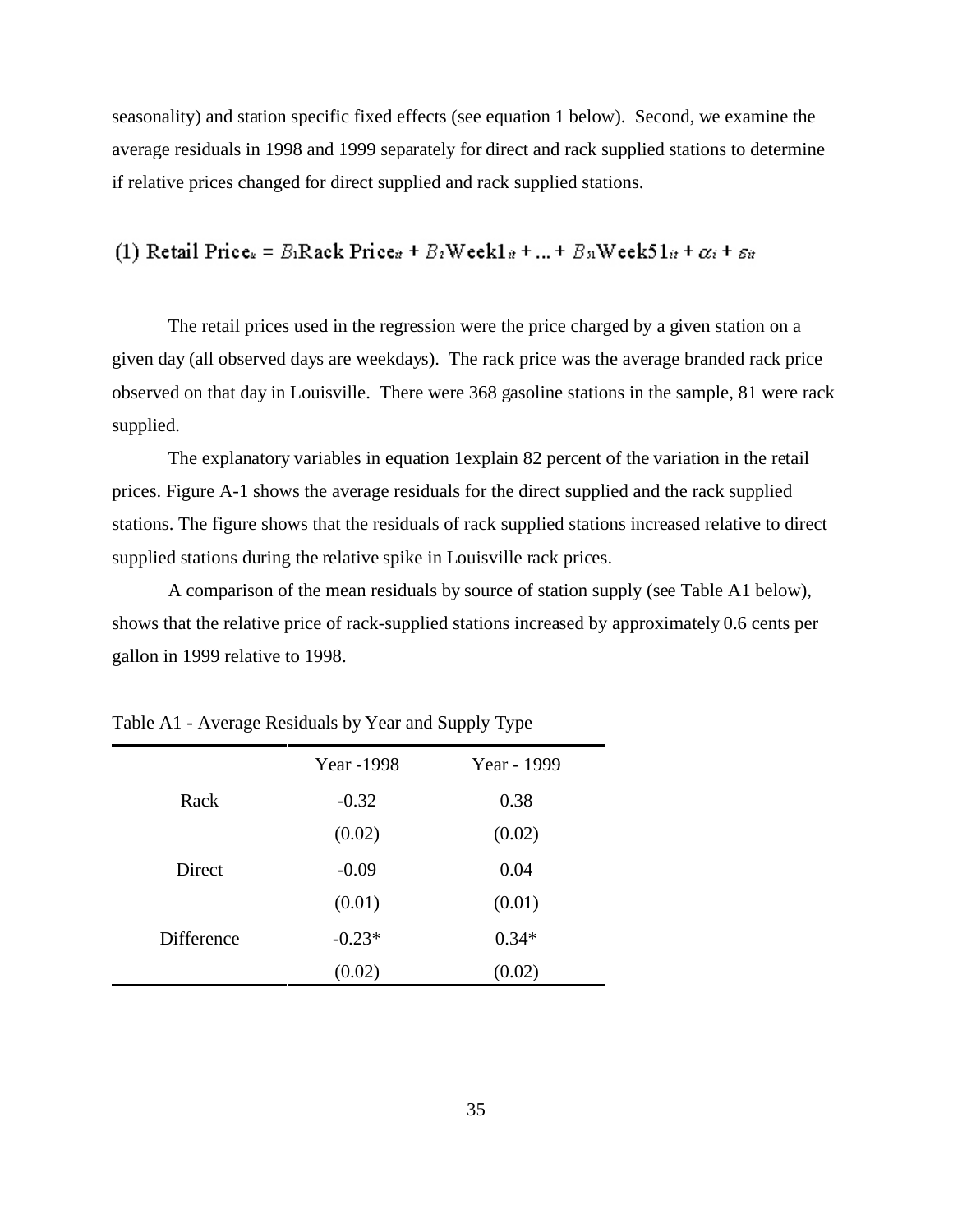| <b>Table 1: Descriptive Statistics For Gasoline Prices and Margins</b> |
|------------------------------------------------------------------------|
| (Prices exclude all taxes)                                             |

|                                 |             |                                |     |       | <b>Standard</b>  |       |            |
|---------------------------------|-------------|--------------------------------|-----|-------|------------------|-------|------------|
| <b>Variable Name</b>            | <b>City</b> | <b>Branded/Unbranded Weeks</b> |     | Mean  | <b>Deviation</b> | Min   | <b>Max</b> |
| Premium Retail Margin           | Chicago     | <b>Branded</b>                 | 155 | 16.39 | 3.93             | 5.25  | 27.37      |
| Premium Retail Margin           | Houston     | <b>Branded</b>                 | 155 | 17.23 | 3.31             | 8.85  | 24.73      |
| Premium Retail Margin           | Louisville  | <b>Branded</b>                 | 155 | 18.41 | 4.56             | 7.13  | 28.19      |
| Premium Retail Margin           | Virginia    | <b>Branded</b>                 | 155 | 15.12 | 4.41             | 3.82  | 23.80      |
| Regular Retail Margin           | Chicago     | <b>Branded</b>                 | 154 | 22.92 | 4.01             | 12.25 | 33.47      |
| Regular Retail Margin           | Houston     | <b>Branded</b>                 | 155 | 13.19 | 3.30             | 6.50  | 21.81      |
| Regular Retail Margin           | Louisville  | <b>Branded</b>                 | 154 | 14.84 | 4.07             | 3.54  | 23.97      |
| Regular Retail Margin           | Virginia    | <b>Branded</b>                 | 155 | 13.08 | 4.03             | 4.09  | 20.40      |
| <b>Retail Price Premium Gas</b> | Chicago     | n/a                            | 155 | 89.65 | 10.46            | 65.66 | 105.95     |
| <b>Retail Price Premium Gas</b> | Houston     | n/a                            | 155 | 82.98 | 10.18            | 63.49 | 101.21     |
| <b>Retail Price Premium Gas</b> | Louisville  | n/a                            | 155 | 89.93 | 13.11            | 59.73 | 113.84     |
| Retail Price Premium Gas        | Virginia    | n/a                            | 155 | 85.23 | 11.77            | 61.61 | 102.49     |
| Retail Price Regular Gas        | Chicago     | n/a                            | 154 | 86.18 | 8.97             | 66.25 | 99.75      |
| <b>Retail Price Regular Gas</b> | Houston     | n/a                            | 155 | 69.07 | 9.29             | 51.28 | 85.70      |
| Retail Price Regular Gas        | Louisville  | n/a                            | 154 | 76.85 | 11.63            | 49.17 | 97.17      |
| <b>Retail Price Regular Gas</b> | Virginia    | n/a                            | 155 | 72.24 | 10.59            | 50.98 | 87.78      |
| <b>Rack Price Premium Gas</b>   | Chicago     | <b>Branded</b>                 | 156 | 73.35 | 9.91             | 50.17 | 90.11      |
| <b>Rack Price Premium Gas</b>   | Houston     | <b>Branded</b>                 | 156 | 65.86 | 10.30            | 44.50 | 84.40      |
| <b>Rack Price Premium Gas</b>   | Louisville  | <b>Branded</b>                 | 156 | 71.66 | 12.15            | 44.96 | 94.44      |
| <b>Rack Price Premium Gas</b>   | Virginia    | <b>Branded</b>                 | 156 | 70.23 | 10.74            | 48.83 | 88.49      |
| <b>Rack Price Premium Gas</b>   | Chicago     | Unbranded                      | 156 | 70.51 | 10.11            | 46.28 | 89.02      |
| <b>Rack Price Premium Gas</b>   | Houston     | Unbranded                      | 156 | 63.75 | 11.10            | 39.84 | 81.53      |
| <b>Rack Price Premium Gas</b>   | Louisville  | Unbranded                      | 156 | 70.03 | 12.25            | 41.73 | 93.83      |
| <b>Rack Price Premium Gas</b>   | Virginia    | Unbranded                      | 156 | 64.32 | 11.53            | 39.15 | 82.50      |
| Rack Price Regular Gas          | Chicago     | <b>Branded</b>                 | 156 | 63.46 | 10.21            | 39.69 | 81.38      |
| Rack Price Regular Gas          | Houston     | <b>Branded</b>                 | 156 | 56.00 | 10.32            | 34.55 | 74.47      |
| Rack Price Regular Gas          | Louisville  | <b>Branded</b>                 | 156 | 62.29 | 12.19            | 35.40 | 84.96      |
| Rack Price Regular Gas          | Virginia    | <b>Branded</b>                 | 156 | 59.28 | 10.77            | 37.83 | 77.64      |
| Rack Price Regular Gas          | Chicago     | Unbranded                      | 156 | 61.85 | 10.17            | 38.15 | 80.35      |
| Rack Price Regular Gas          | Houston     | Unbranded                      | 156 | 55.09 | 10.96            | 31.36 | 73.40      |
| Rack Price Regular Gas          | Louisville  | Unbranded                      | 156 | 61.58 | 12.42            | 33.23 | 85.57      |
| Rack Price Regular Gas          | Virginia    | Unbranded                      | 156 | 57.77 | 11.08            | 33.83 | 76.81      |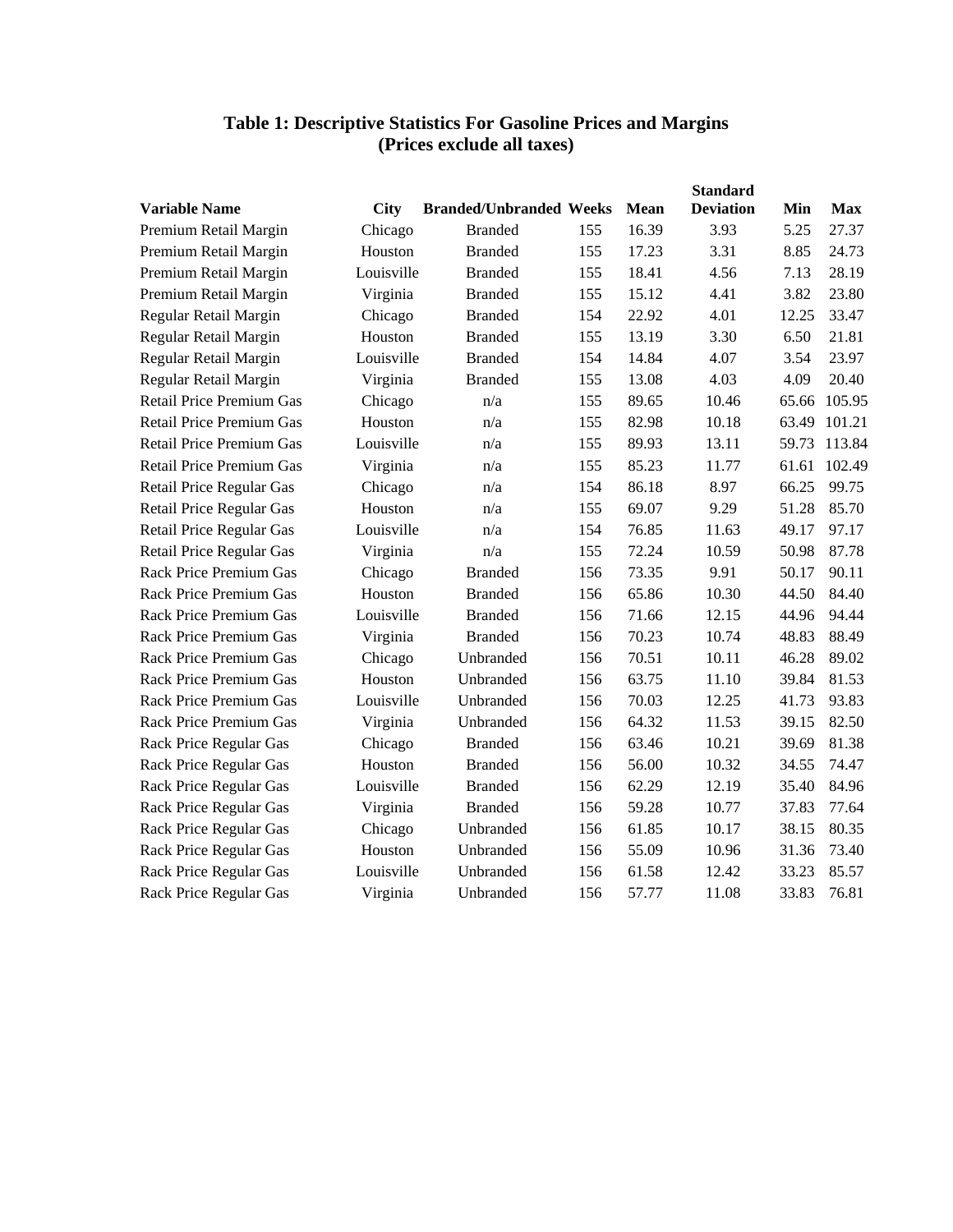| Table 2: Mean Differential Between Louisville and Control City By Year |
|------------------------------------------------------------------------|
| (Louisville Measure-Control City Measure)                              |

| <b>Measure</b> | <b>Control City</b>      | 1997    | 1998     | 1999     |
|----------------|--------------------------|---------|----------|----------|
| Margin         | Houston                  | 4.28    | 1.95     | $-1.44$  |
| Margin         | Chicago                  | $-5.24$ | $-7.24$  | $-11.91$ |
|                | Margin Northern Virginia | 2.15    | 2.03     | 0.97     |
| Rack           | Houston                  | 5.78    | 4.60     | 8.49     |
| Rack           | Chicago                  | $-2.63$ | $-3.67$  | 2.78     |
| Rack           | Northern Virginia        | 1.93    | 1.71     | 5.40     |
| Retail         | Houston                  | 10.07   | 6.56     | 6.95     |
| Retail         | Chicago                  | $-7.87$ | $-10.91$ | $-9.21$  |
| Retail         | Northern Virginia        | 4.08    | 3.74     | 6.29     |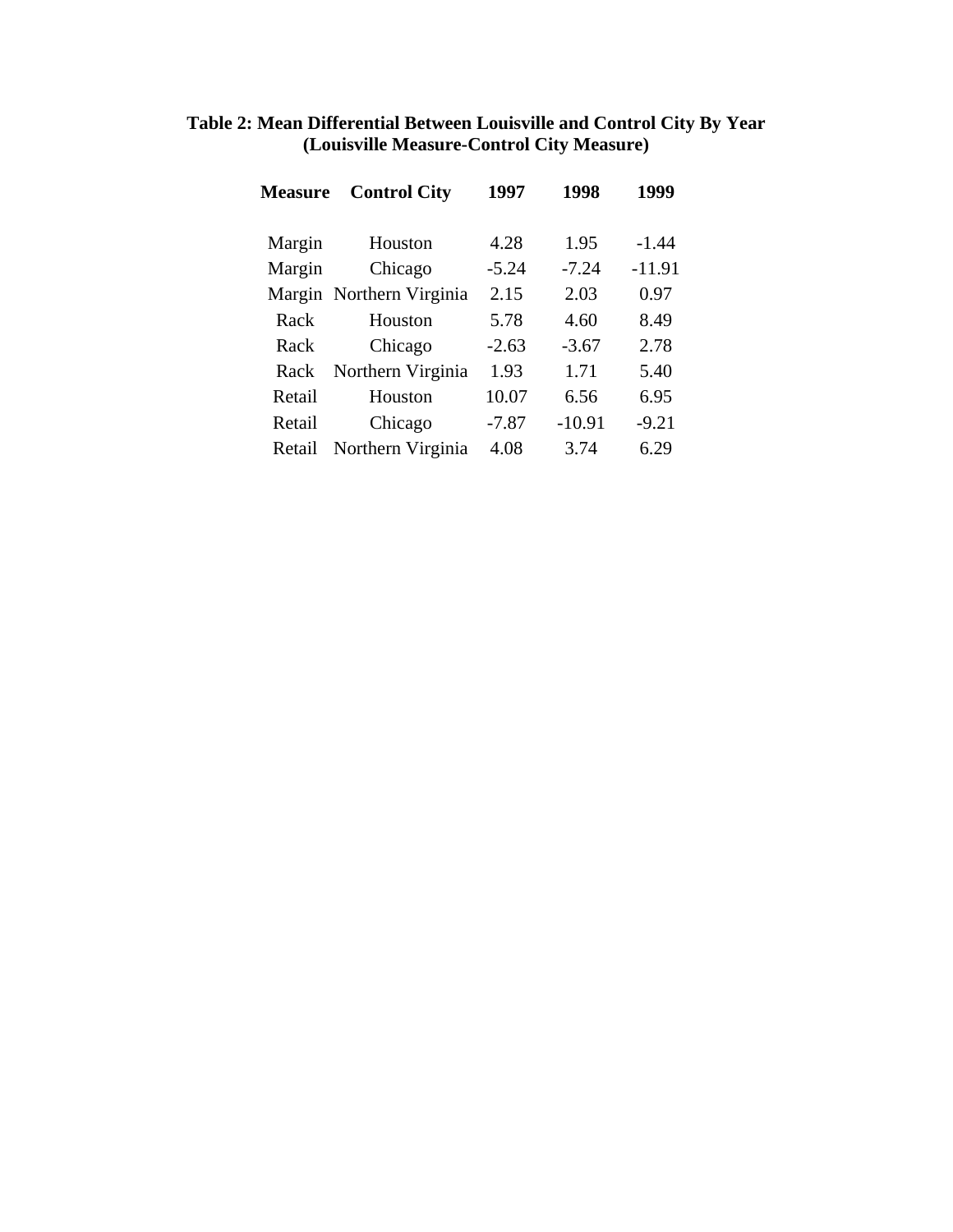|                      | Chicago  | Chicago                                                                          | <b>Houston</b> | Houston | <b>Virginia</b> | <b>Virginia</b> |
|----------------------|----------|----------------------------------------------------------------------------------|----------------|---------|-----------------|-----------------|
|                      |          | Coefficient Standard Error Coefficient Standard Error Coefficient Standard Error |                |         |                 |                 |
| 1998 Indicator       | 0.73     | 1.40                                                                             | $-1.07$        | 1.48    | 0.99            | 1.65            |
| 1999 Indicator       | 0.10     | 1.47                                                                             | $-2.51$        | 1.51    | 2.23            | 1.88            |
| <b>January</b>       | $-0.66$  | 1.24                                                                             | 0.66           | 1.33    | $-1.63$         | 1.43            |
| <b>February</b>      | 1.42     | 1.45                                                                             | 2.20           | 1.55    | 0.24            | 1.65            |
| <b>March</b>         | 2.14     | 1.53                                                                             | 3.27           | 1.63    | 1.28            | 1.75            |
| <b>April</b>         | 3.36     | 1.58                                                                             | 3.96           | 1.68    | 1.87            | 1.82            |
| <b>May</b>           | 2.66     | 1.61                                                                             | 4.58           | 1.72    | 3.23            | 1.86            |
| June                 | 3.27     | 1.62                                                                             | 5.71           | 1.73    | 4.51            | 1.87            |
| July                 | 1.45     | 1.58                                                                             | 4.07           | 1.68    | 3.39            | 1.82            |
| <b>August</b>        | 0.83     | 1.55                                                                             | 2.88           | 1.66    | 2.70            | 1.78            |
| September            | $-0.69$  | 1.47                                                                             | 0.91           | 1.58    | 0.99            | 1.66            |
| <b>October</b>       | $-0.45$  | 1.32                                                                             | 0.09           | 1.42    | $-0.06$         | 1.48            |
| <b>November</b>      | 0.13     | 1.04                                                                             | 0.46           | 1.13    | 0.31            | 1.14            |
| <b>Futures Price</b> | 0.64     | 0.15                                                                             | 0.46           | 0.16    | 0.28            | 0.18            |
| <b>Constant</b>      | $-22.28$ | 3.49                                                                             | $-1.64$        | 3.69    | $-2.73$         | 4.12            |
| rho                  | 0.78     |                                                                                  | 0.77           |         | 0.82            |                 |

### **Table 3a: Regression of Difference in Louisville and Control City Retail Price on Futures Price and Month Indicators**

### **Prais-Winsten Autocorrelation Correction**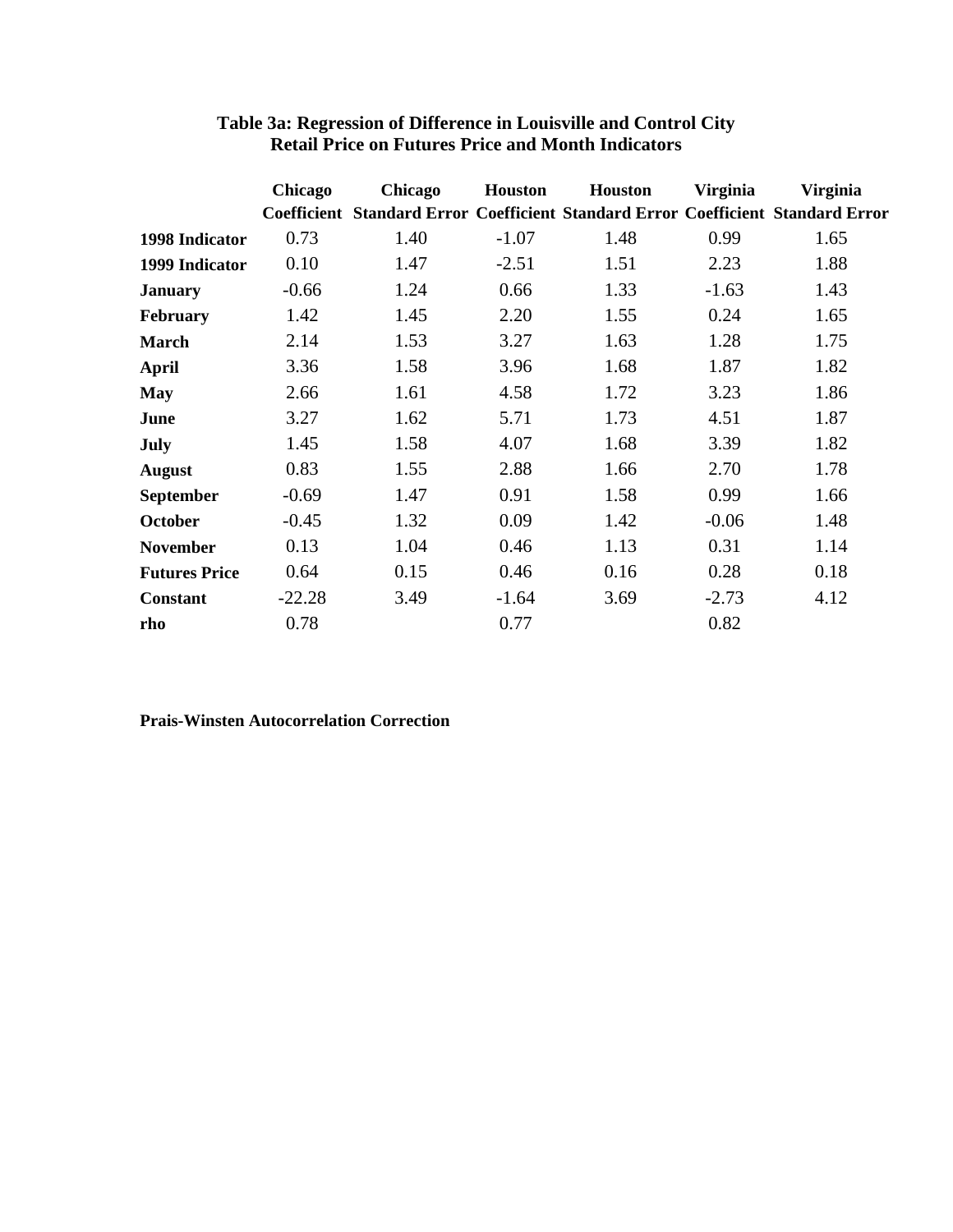|                      | Chicago | Chicago                                                                                 | <b>Houston</b> | Houston | <b>Virginia</b> | <b>Virginia</b> |
|----------------------|---------|-----------------------------------------------------------------------------------------|----------------|---------|-----------------|-----------------|
|                      |         | <b>Coefficient Standard Error Coefficient Standard Error Coefficient Standard Error</b> |                |         |                 |                 |
| 1998 Indicator       | 3.76    | 1.37                                                                                    | 1.73           | 0.89    | 1.86            | 0.81            |
| 1999 Indicator       | 6.77    | 2.50                                                                                    | 3.26           | 1.30    | 4.08            | 1.05            |
| <b>January</b>       | $-3.32$ | 1.19                                                                                    | $-1.88$        | 0.75    | $-2.38$         | 0.69            |
| <b>February</b>      | $-3.24$ | 1.16                                                                                    | $-2.10$        | 0.82    | $-2.31$         | 0.78            |
| <b>March</b>         | $-2.76$ | 1.13                                                                                    | $-1.94$        | 0.86    | $-1.84$         | 0.82            |
| <b>April</b>         | $-1.72$ | 1.09                                                                                    | $-0.49$        | 0.89    | $-0.34$         | 0.86            |
| <b>May</b>           | $-1.88$ | 1.04                                                                                    | 0.02           | 0.90    | 0.04            | 0.87            |
| June                 | $-1.46$ | 0.99                                                                                    | $-0.13$        | 0.89    | 0.08            | 0.87            |
| July                 | $-0.98$ | 0.92                                                                                    | 0.04           | 0.86    | 0.10            | 0.85            |
| <b>August</b>        | $-0.59$ | 0.84                                                                                    | $-0.14$        | 0.82    | $-0.25$         | 0.82            |
| September            | $-0.51$ | 0.73                                                                                    | 0.17           | 0.75    | 0.11            | 0.75            |
| <b>October</b>       | $-0.38$ | 0.61                                                                                    | $-0.34$        | 0.65    | $-0.51$         | 0.66            |
| <b>November</b>      | $-0.58$ | 0.44                                                                                    | $-0.09$        | 0.49    | $-0.14$         | 0.50            |
| <b>Futures Price</b> | $-0.06$ | 0.09                                                                                    | 0.37           | 0.09    | 0.31            | 0.09            |
| <b>Constant</b>      | $-1.40$ | 3.14                                                                                    | $-1.62$        | 2.06    | $-4.13$         | 1.94            |
| rho                  | 0.98    |                                                                                         | 0.90           |         | 0.86            |                 |

### **Table 3b: Regression of Difference in Louisville and Control City Rack Price on Futures Price and Month Indicators**

### **Prais-Winsten Autocorrelation Correction**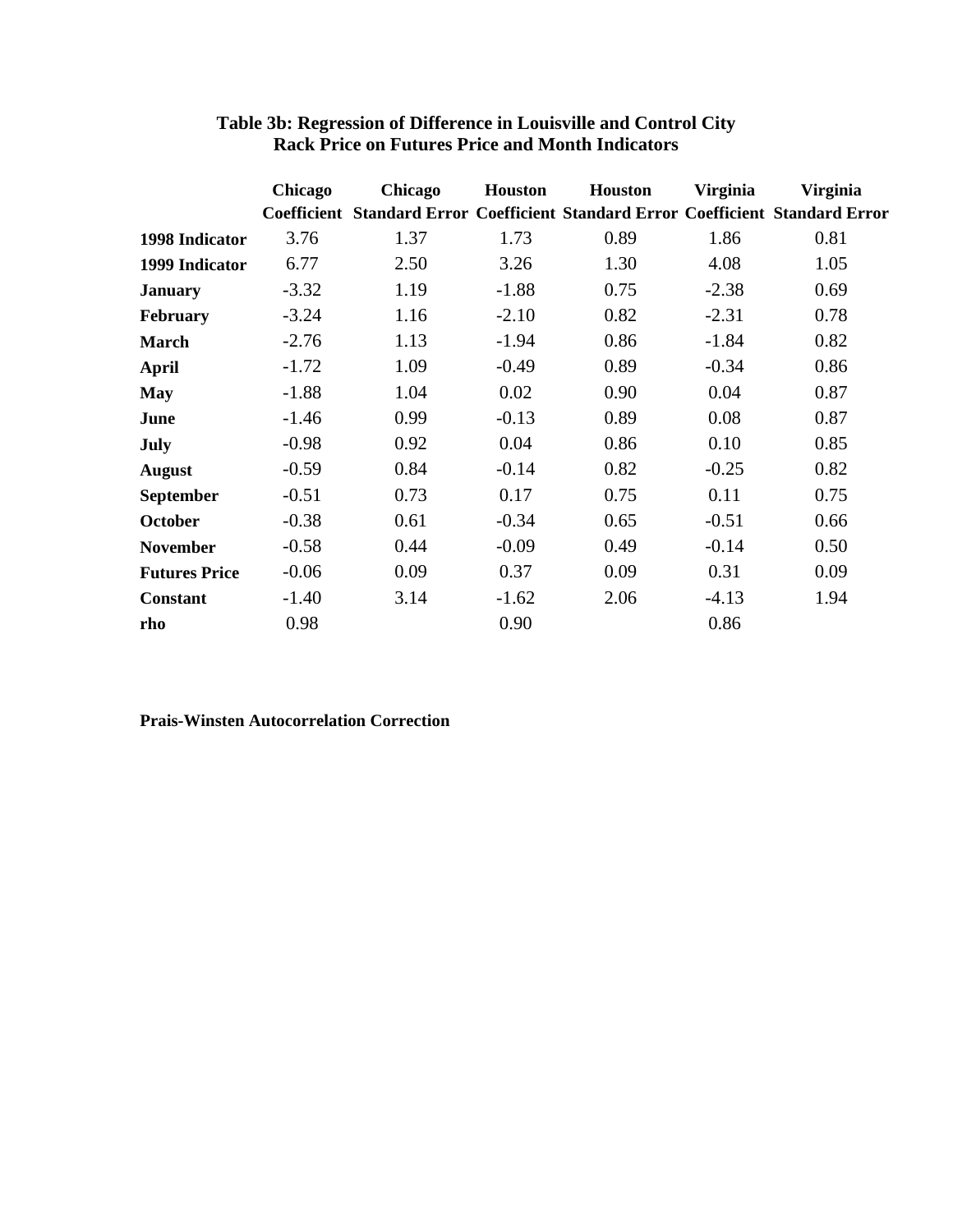|                      | Chicago  | Chicago                                                                                 | <b>Houston</b> | Houston | <b>Virginia</b> | <b>Virginia</b> |
|----------------------|----------|-----------------------------------------------------------------------------------------|----------------|---------|-----------------|-----------------|
|                      |          | <b>Coefficient Standard Error Coefficient Standard Error Coefficient Standard Error</b> |                |         |                 |                 |
| 1998 Indicator       | $-1.61$  | 1.37                                                                                    | $-2.33$        | 1.34    | $-0.73$         | 1.48            |
| 1999 Indicator       | $-6.27$  | 1.33                                                                                    | $-5.81$        | 1.22    | $-1.69$         | 1.45            |
| <b>January</b>       | 3.11     | 1.26                                                                                    | 2.88           | 1.30    | 0.92            | 1.37            |
| <b>February</b>      | 5.08     | 1.46                                                                                    | 4.55           | 1.50    | 2.71            | 1.59            |
| <b>March</b>         | 5.49     | 1.54                                                                                    | 5.23           | 1.56    | 3.34            | 1.67            |
| <b>April</b>         | 5.38     | 1.57                                                                                    | 3.86           | 1.57    | 2.38            | 1.70            |
| <b>May</b>           | 4.83     | 1.60                                                                                    | 3.55           | 1.61    | 3.36            | 1.74            |
| June                 | 4.78     | 1.61                                                                                    | 4.73           | 1.61    | 4.51            | 1.75            |
| July                 | 2.32     | 1.57                                                                                    | 2.99           | 1.57    | 3.22            | 1.70            |
| <b>August</b>        | 0.79     | 1.56                                                                                    | 1.84           | 1.57    | 2.59            | 1.69            |
| September            | $-0.80$  | 1.49                                                                                    | $-0.23$        | 1.52    | 0.51            | 1.62            |
| <b>October</b>       | $-0.81$  | 1.36                                                                                    | $-0.31$        | 1.40    | 0.14            | 1.47            |
| <b>November</b>      | 0.20     | 1.09                                                                                    | $-0.01$        | 1.16    | 0.16            | 1.18            |
| <b>Futures Price</b> | 0.28     | 0.15                                                                                    | 0.08           | 0.15    | $-0.04$         | 0.16            |
| <b>Constant</b>      | $-13.08$ | 3.40                                                                                    | 0.41           | 3.34    | 1.29            | 3.70            |
| rho                  | 0.74     |                                                                                         | 0.69           |         | 0.74            |                 |

### **Table 3c: Regression of Difference in Louisville and Control City Retail Margin on Futures Price and Month Indicators**

## **Prais-Winsten Autocorrelation Correction**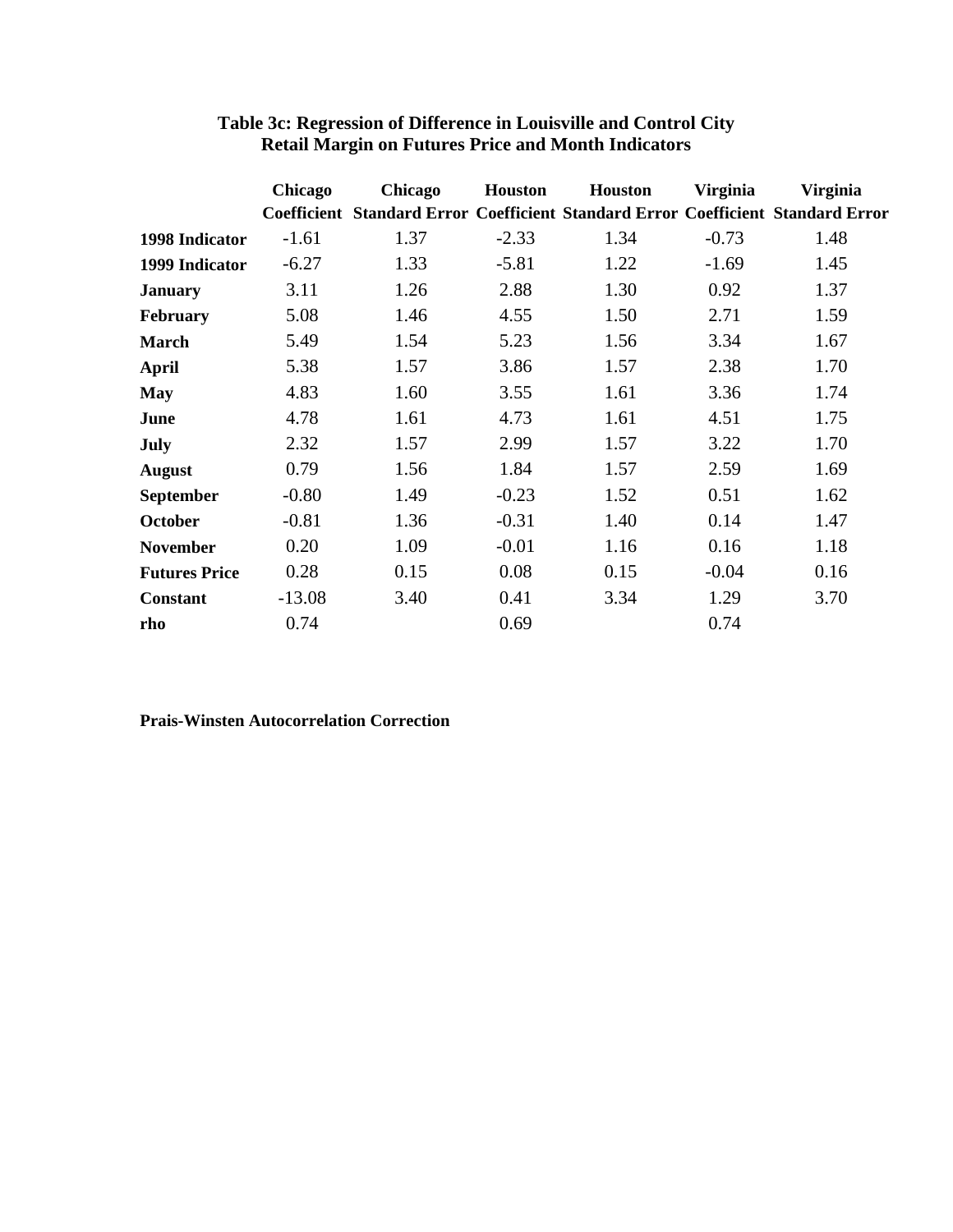# **Table 4: Year Effects from Regression of Difference in Louisville and Control City Measure on Month Dummies, and Crude Oil Futures Price for Branded, Unbranded, Regular and Premium Gasoline**

|              |          |                |         | <b>T-Stat</b>                                                             | <b>Dummy: 1999</b> | <b>T-Stat</b> |
|--------------|----------|----------------|---------|---------------------------------------------------------------------------|--------------------|---------------|
| Premium Gas  | Chicago  | <b>Branded</b> | $-1.63$ | $-1.10$                                                                   | $-5.35$            | $-3.61$       |
| unleaded gas | Chicago  | <b>Branded</b> | $-1.61$ | $-1.18$                                                                   | $-6.27$            | $-4.70$       |
| Premium Gas  | Chicago  | Unbranded      | $-2.13$ | $-1.36$                                                                   | $-7.38$            | $-4.80$       |
| unleaded gas | Chicago  | Unbranded      | $-1.59$ | $-1.28$                                                                   | $-6.69$            | $-6.01$       |
| Premium Gas  | Houston  | <b>Branded</b> | $-2.11$ | $-1.37$                                                                   | $-6.03$            | $-4.87$       |
| unleaded gas | Houston  | <b>Branded</b> | $-2.32$ | $-1.74$                                                                   | $-5.81$            | $-4.75$       |
| Premium Gas  | Houston  | Unbranded      | $-3.26$ | $-2.33$                                                                   | $-7.90$            | $-6.35$       |
| unleaded gas | Houston  | Unbranded      | $-3.23$ | $-2.26$                                                                   | $-7.49$            | $-5.70$       |
| Premium Gas  | Virginia | <b>Branded</b> | $-0.30$ | $-0.19$                                                                   | $-1.46$            | $-0.99$       |
| unleaded gas | Virginia | <b>Branded</b> | $-0.73$ | $-0.49$                                                                   | $-1.69$            | $-1.16$       |
| Premium Gas  | Virginia | Unbranded      | $-0.87$ | $-0.56$                                                                   | $-2.50$            | $-1.74$       |
| unleaded gas | Virginia | Unbranded      | $-0.91$ | $-0.60$                                                                   | $-2.35$            | $-1.60$       |
| Premium Gas  | Chicago  | <b>Branded</b> | 3.42    | 2.40                                                                      | 6.15               | 2.36          |
| unleaded gas | Chicago  | <b>Branded</b> | 3.76    | 2.75                                                                      | 6.77               | 2.71          |
| Premium Gas  | Chicago  | Unbranded      | 3.60    | 2.07                                                                      | 7.63               | 3.09          |
| unleaded gas | Chicago  | Unbranded      | 3.27    | 2.17                                                                      | 6.91               | 2.61          |
| Premium Gas  | Houston  | <b>Branded</b> | 1.71    | 1.91                                                                      | 3.29               | 2.53          |
| unleaded gas | Houston  | <b>Branded</b> | 1.73    | 1.95                                                                      | 3.26               | 2.52          |
| Premium Gas  | Houston  | Unbranded      | 1.75    | 1.84                                                                      | 4.93               | 4.37          |
| unleaded gas | Houston  | Unbranded      | 1.53    | 1.46                                                                      | 4.38               | 3.03          |
| Premium Gas  | Virginia | <b>Branded</b> | 1.94    | 2.42                                                                      | 4.35               | 4.22          |
| unleaded gas | Virginia | <b>Branded</b> | 1.86    | 2.31                                                                      | 4.08               | 3.89          |
| Premium Gas  | Virginia | Unbranded      | 1.92    | 1.73                                                                      | 5.09               | 3.41          |
| unleaded gas | Virginia | Unbranded      | 1.56    | 1.45                                                                      | 4.38               | 2.85          |
| Premium Gas  | Chicago  | <b>Branded</b> | $-0.05$ | $-0.03$                                                                   | $-0.04$            | $-0.02$       |
| unleaded gas | Chicago  | <b>Branded</b> | 0.73    | 0.52                                                                      | 0.10               | 0.07          |
| Premium Gas  | Houston  | <b>Branded</b> | $-0.99$ | $-0.67$                                                                   | $-2.75$            | $-1.87$       |
| unleaded gas | Houston  | <b>Branded</b> | $-1.06$ | $-0.72$                                                                   | $-2.51$            | $-1.66$       |
| Premium Gas  | Virginia | <b>Branded</b> | 1.34    | 0.80                                                                      | 2.65               | 1.47          |
| unleaded gas | Virginia | <b>Branded</b> | 0.99    | 0.60                                                                      | 2.23               | 1.19          |
|              |          |                |         | <b>Measure Type of Gasoline Control City Branded/Unbranded Dummy:1998</b> |                    |               |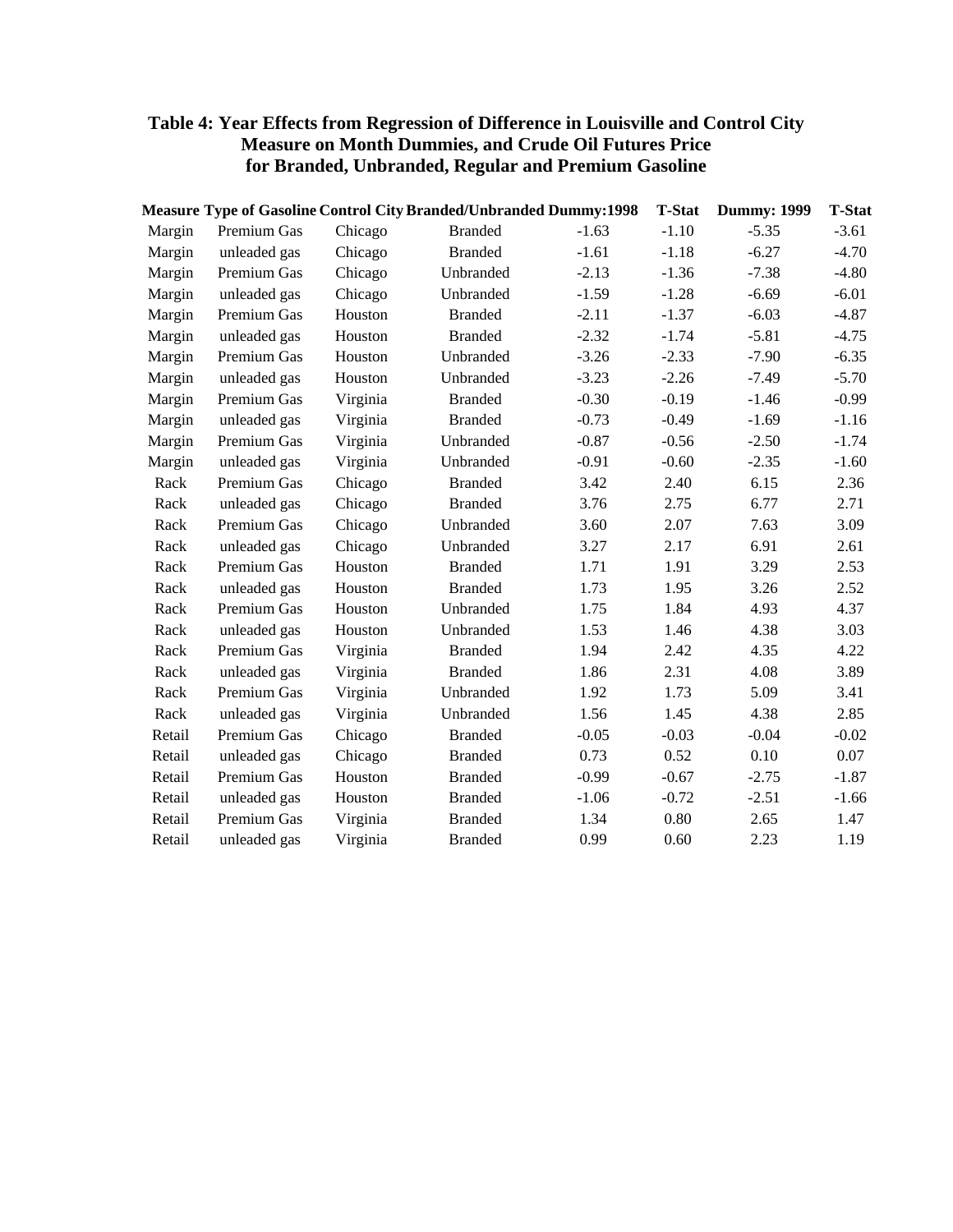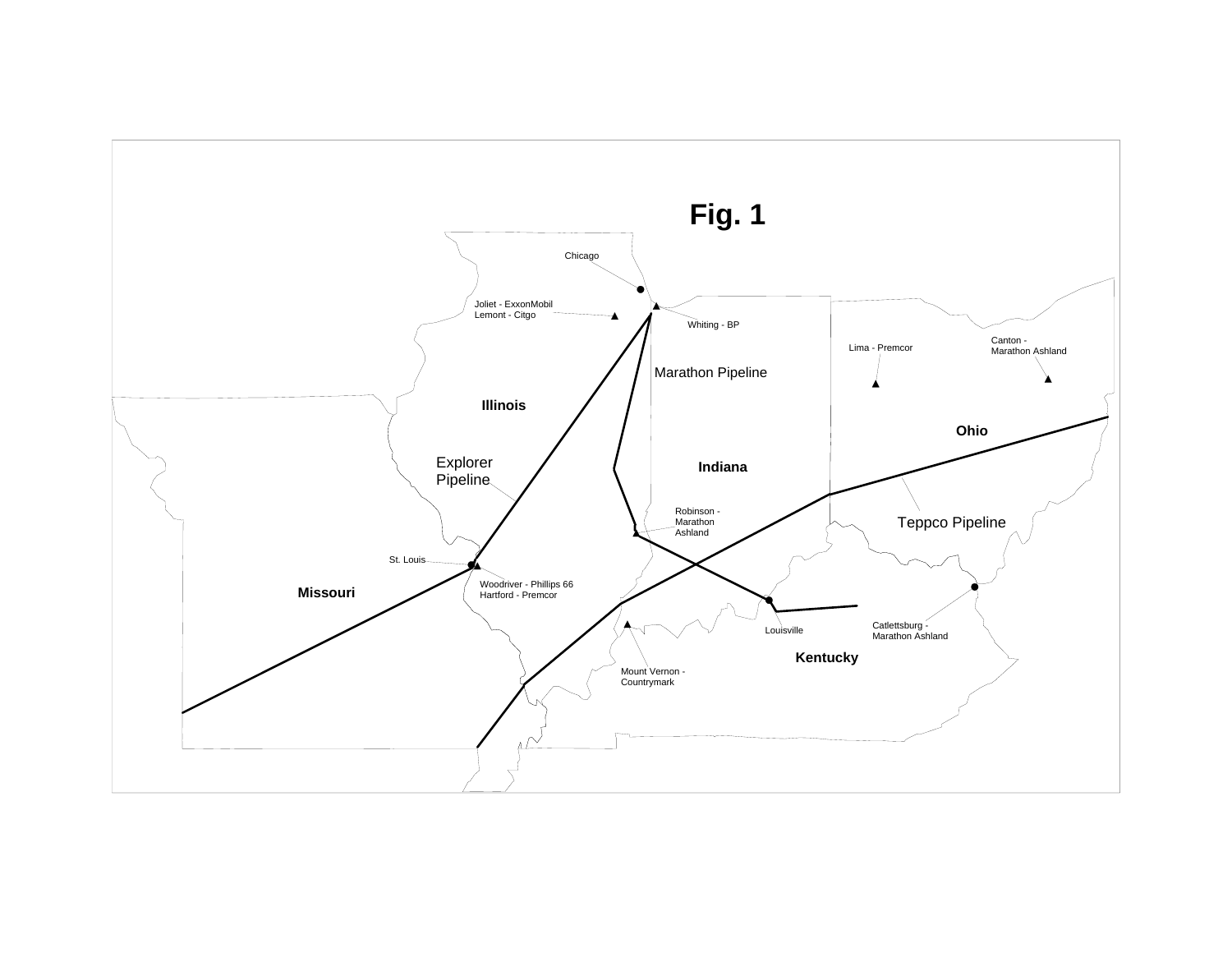

Figure II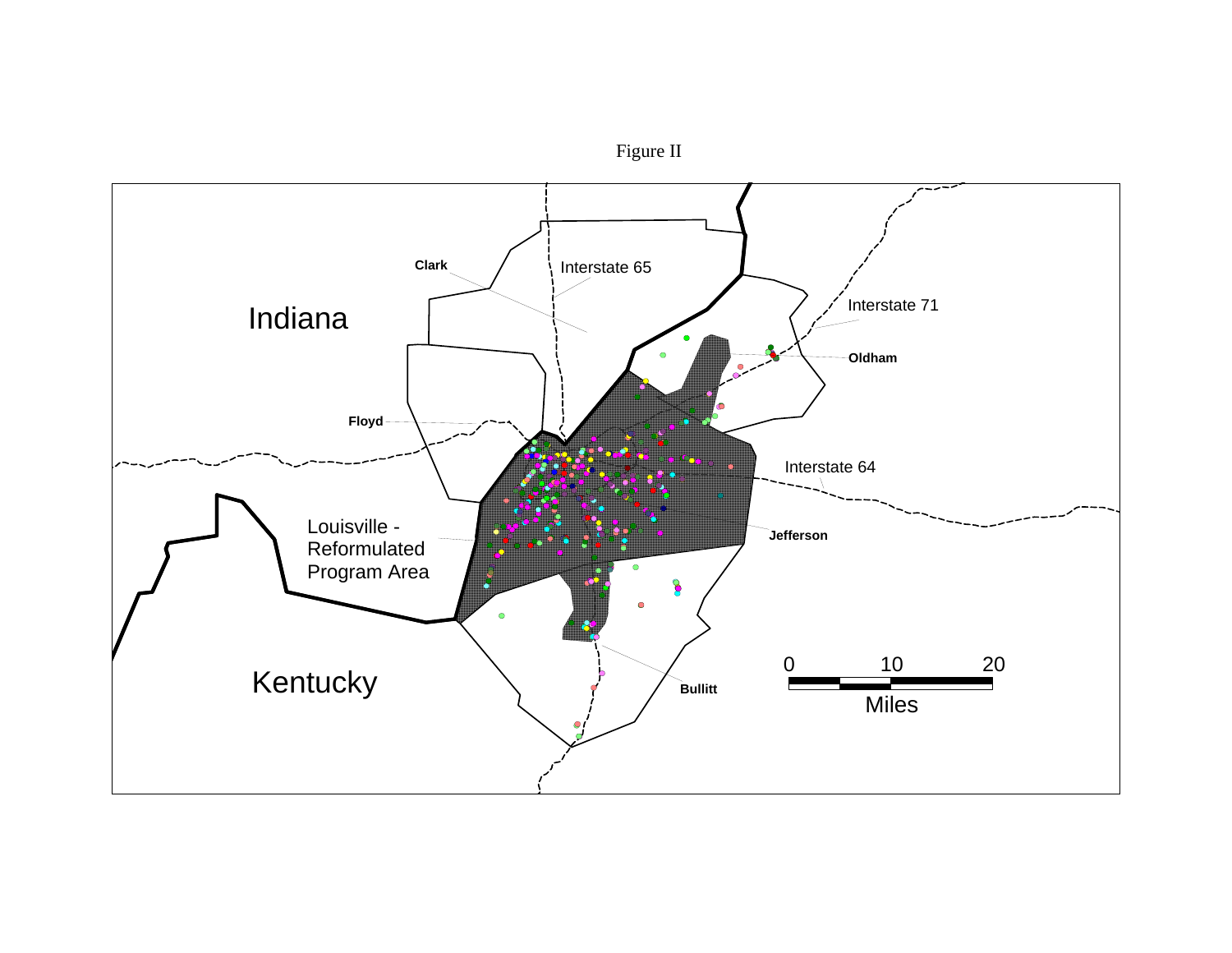**Figure III Difference in Louisville and Chicago Branded Rack Price, Retail Price, and Retail Margin**

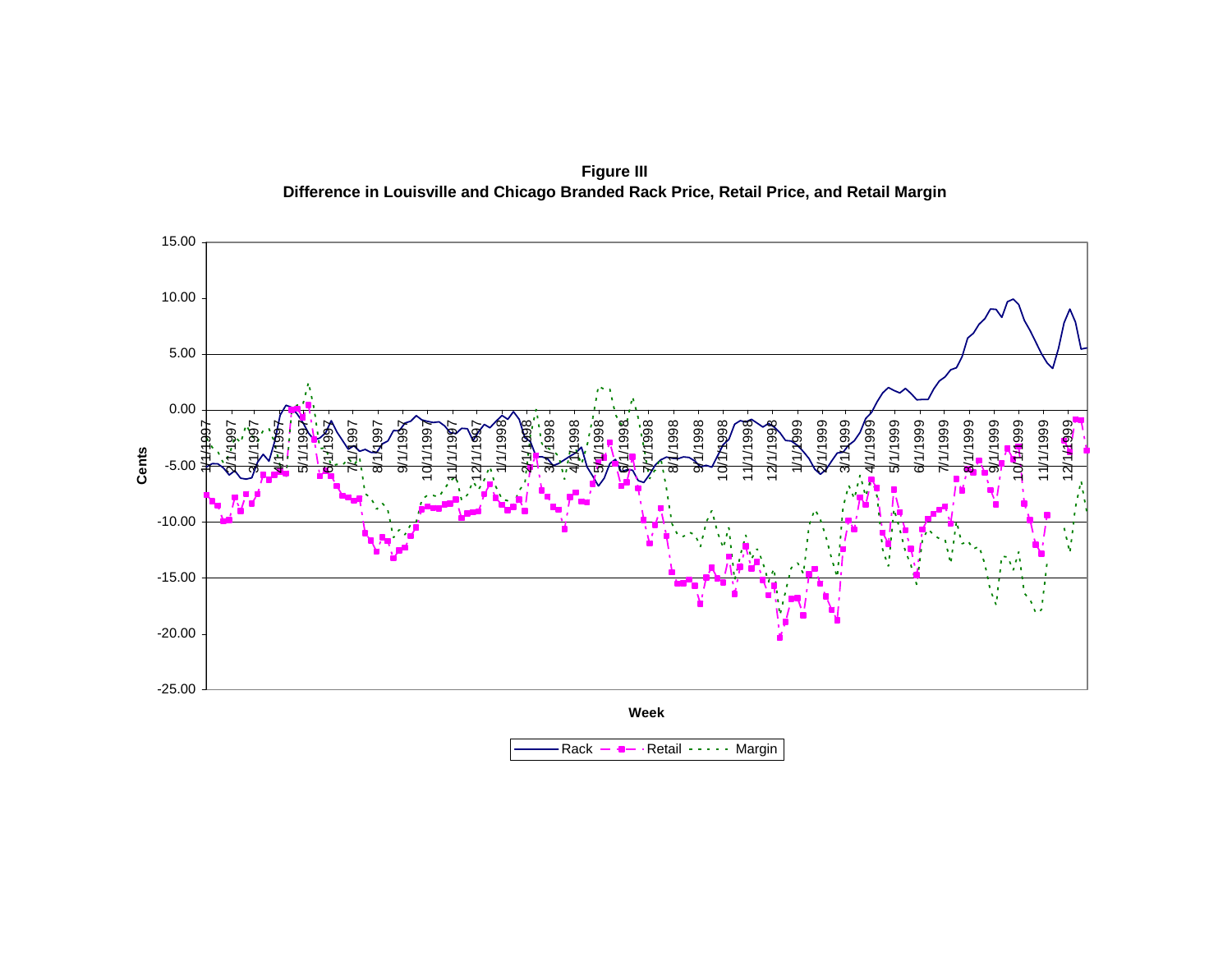**Figure IV Difference in Branded Rack Prices Between Louisville and Control Cities**



Chicago Houston Virginia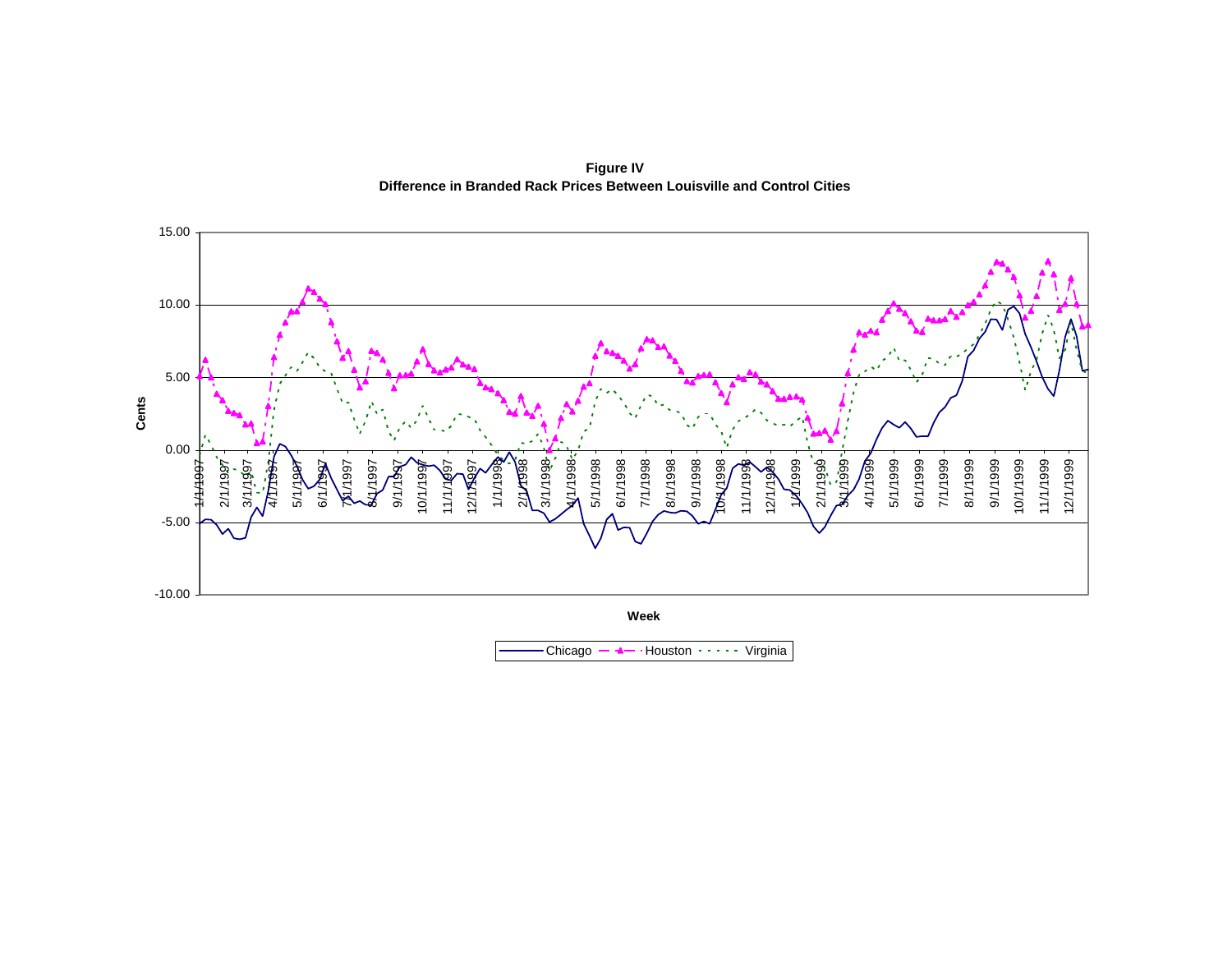

**Figure V Difference Between Louisville Retail Price and Control Cities**

Chicago Houston Virginia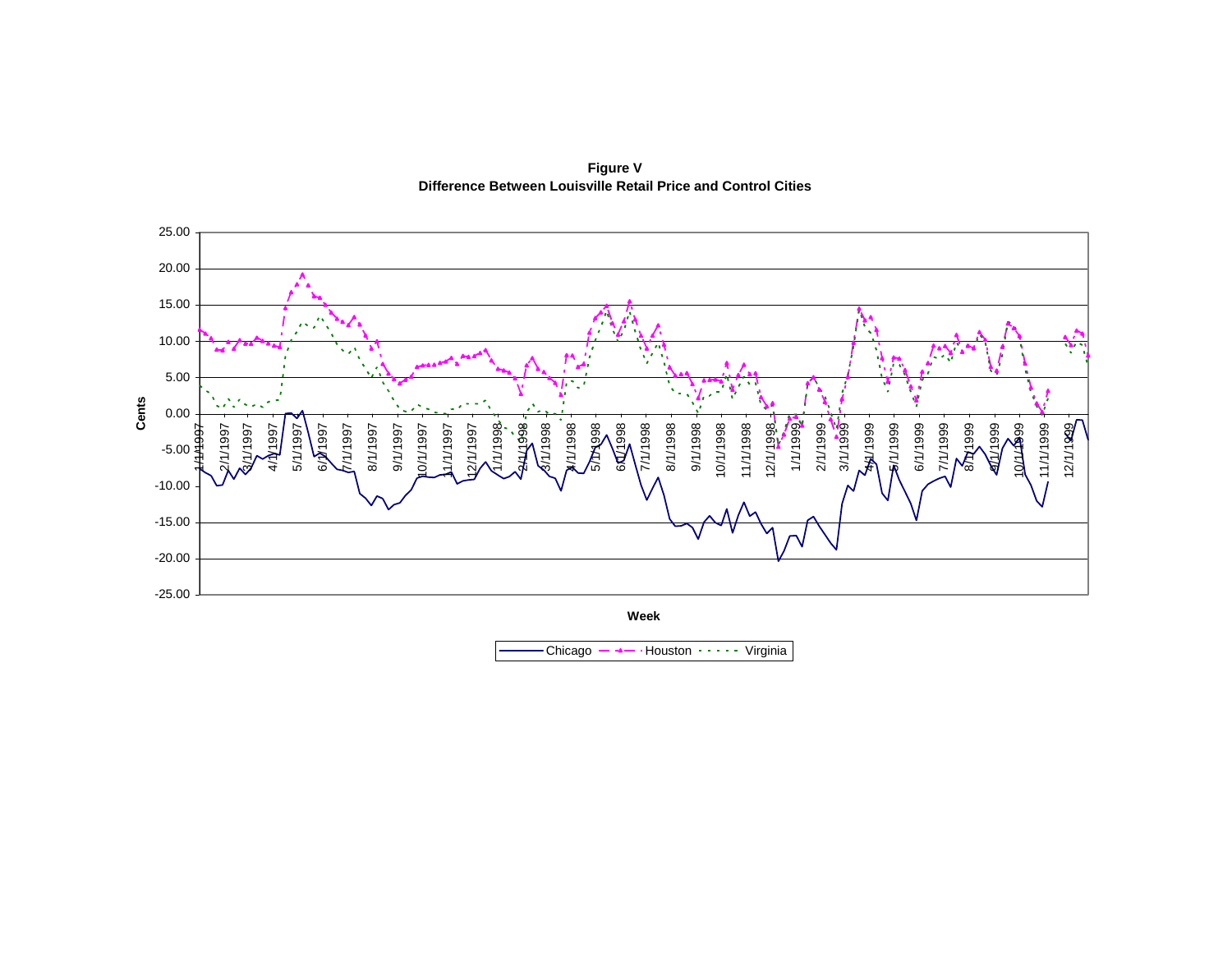

**Figure VI Difference Between Louisville and Control Cities Retail Margin**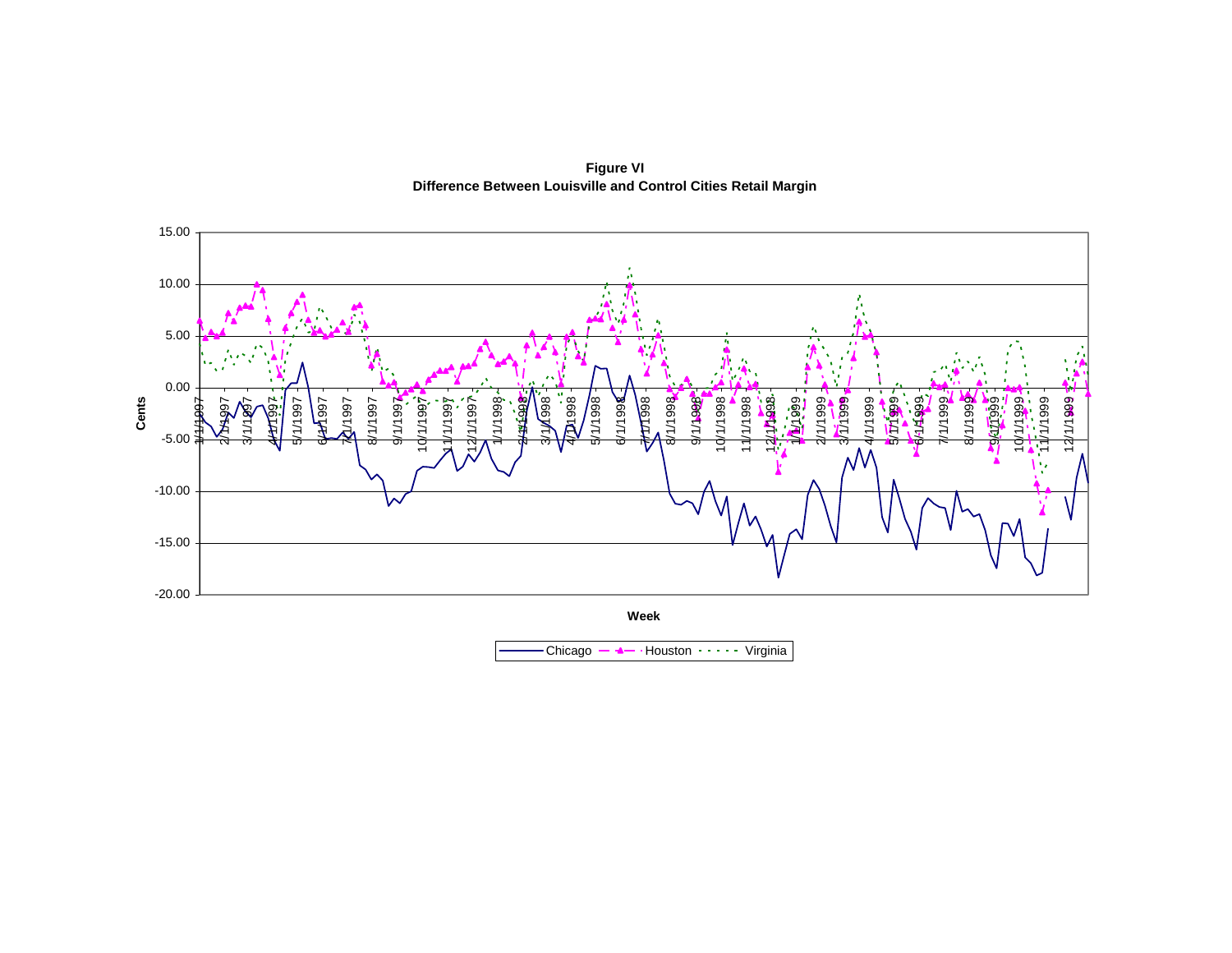



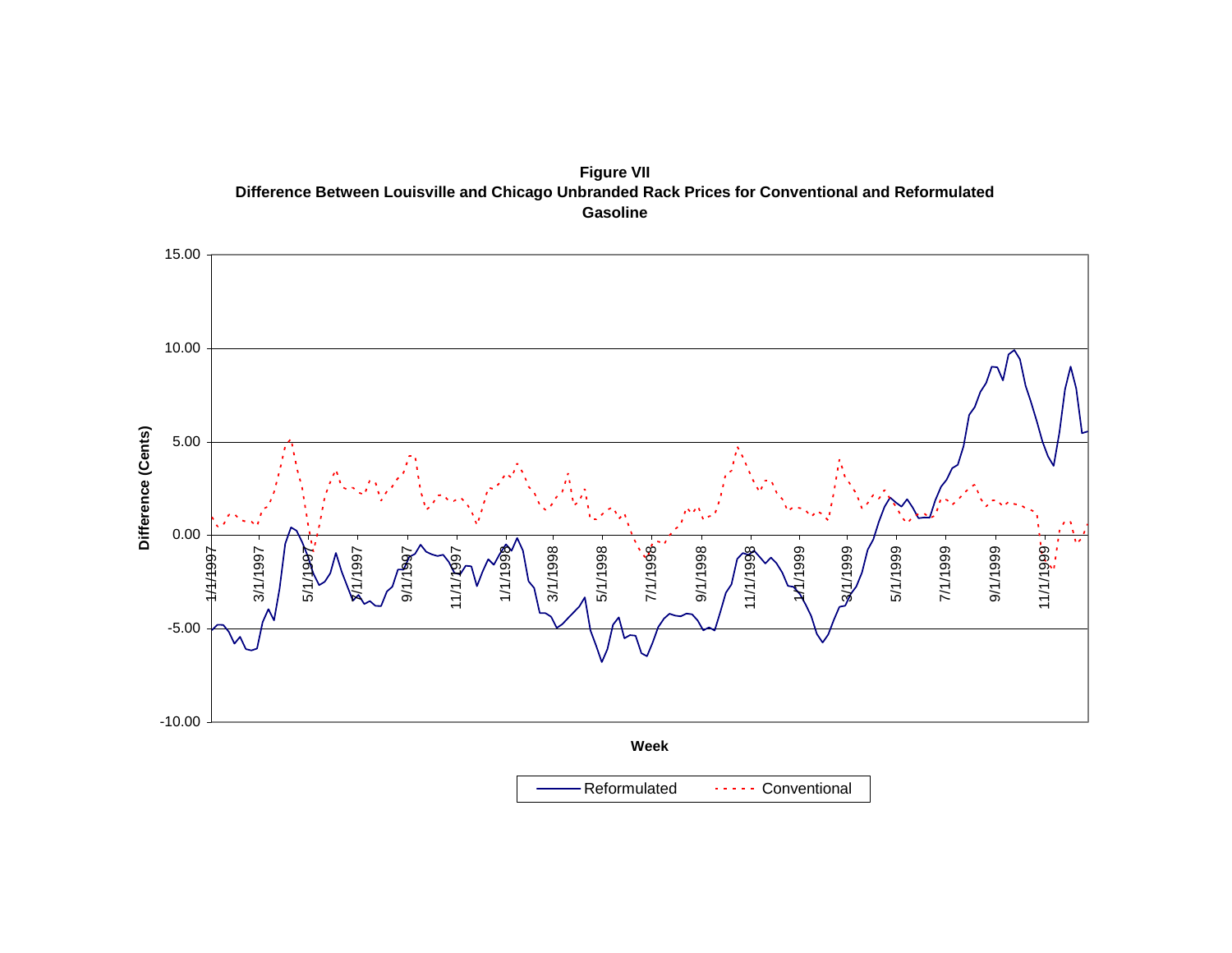

**Figure VIII Difference Between Kentucky Dealer Tank Wagon and Rack Prices(1997-1999)**

**←DTW-RACK**